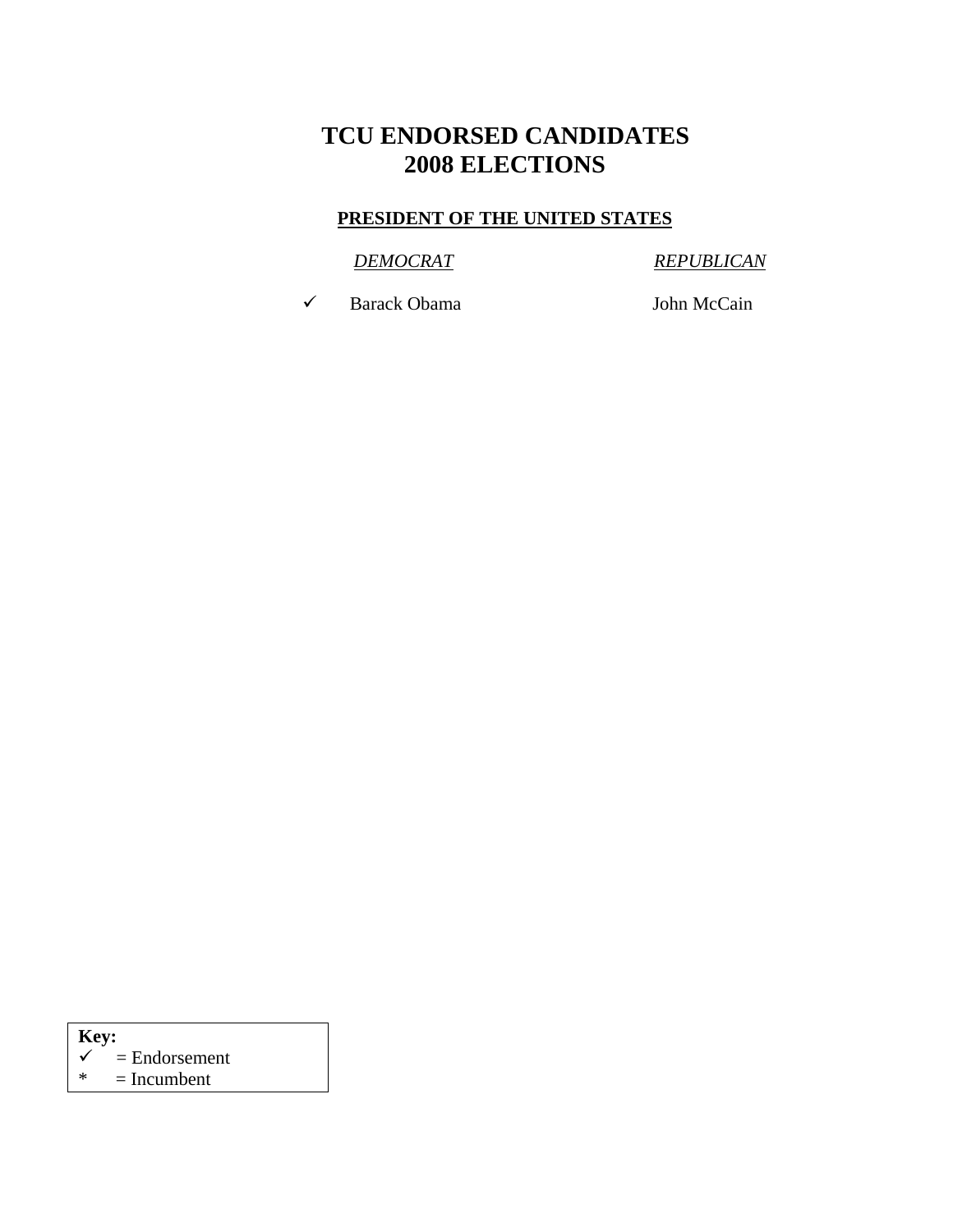### **ALABAMA**

# **U.S. SENATE**

|                        |                                      |              | DEMOCRAT             | <b>REPUBLICAN</b>   |
|------------------------|--------------------------------------|--------------|----------------------|---------------------|
|                        |                                      | ✓            | Vivian Davis Figures | Jeff Sessions*      |
|                        | <b>U.S. HOUSE OF REPRESENTATIVES</b> |              |                      |                     |
| <i><b>DISTRICT</b></i> |                                      |              | <b>DEMOCRATS</b>     | <b>REPUBLICANS</b>  |
| 1st                    |                                      | ✓            | <b>Tommy Fuller</b>  | Jo Bonner*          |
| 2nd                    | Open Seat                            | ✓            | <b>Bobby Bright</b>  | Jay Love            |
| 3rd                    |                                      | ✓            | Joshua Segall        | Mike Rogers*        |
| 4th                    |                                      | ✓            | <b>Nick Sparks</b>   | Robert Aderholt*    |
| 5th                    | Open Seat                            | ✓            | Parker Griffith      | <b>Wayne Parker</b> |
| 6th                    |                                      |              | No Candidate         | Spencer Bachus*     |
| 7th                    |                                      | $\checkmark$ | Artur Davis*         | No Candidate        |
|                        |                                      |              |                      |                     |

| Key:         |                 |
|--------------|-----------------|
| $\checkmark$ | $=$ Endorsement |
| ж            | $=$ Incumbent   |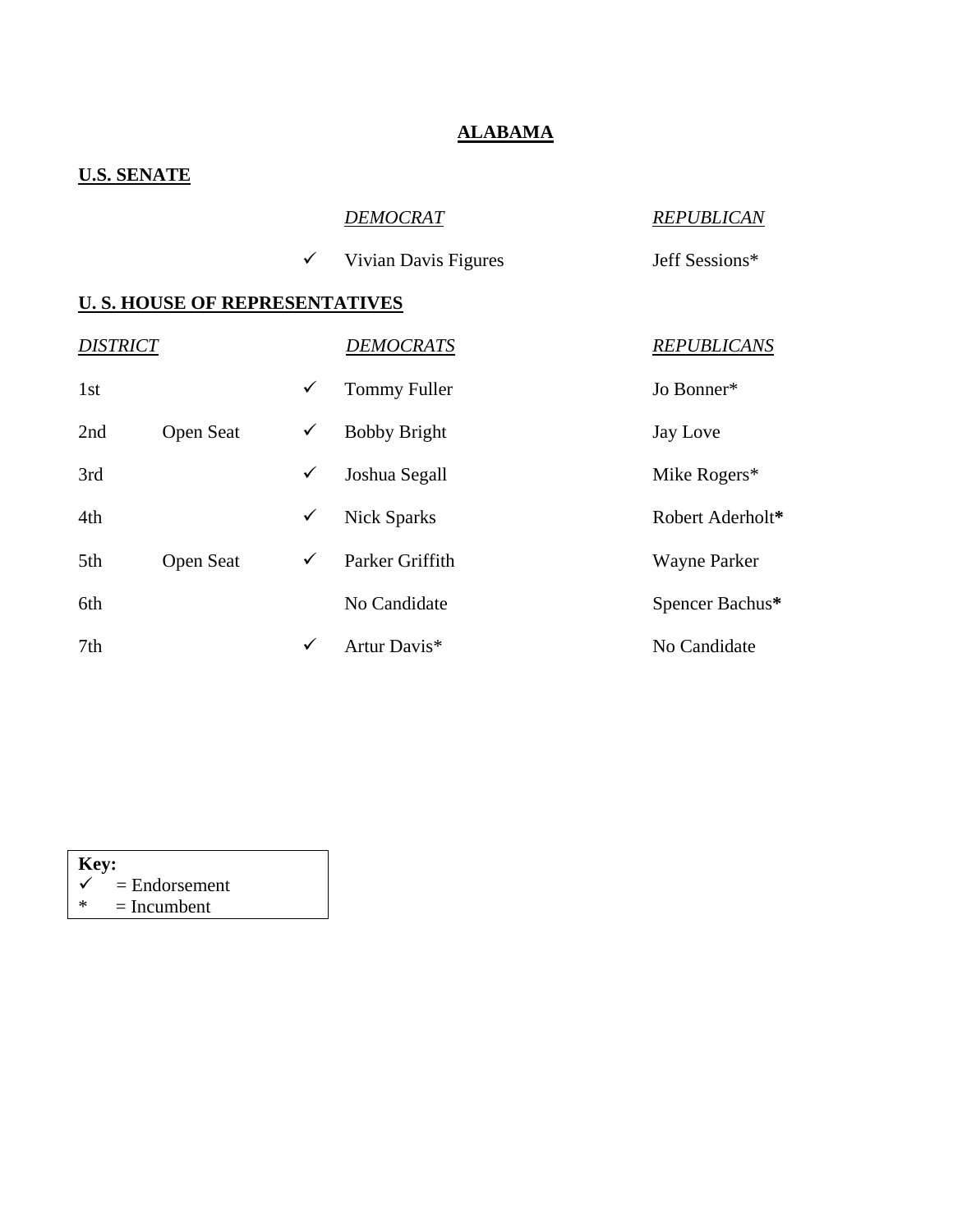## **ALASKA**

# **U.S. SENATE**

| <b>DEMOCRAT</b> | <b>REPUBLICAN</b> |
|-----------------|-------------------|
|                 |                   |

 $\checkmark$  Mark Begich Ted Stevens\*

### **U. S. HOUSE OF REPRESENTATIVES**

*DISTRICT* DEMOCRAT REPUBLICAN At-Large Ethan Berkowitz  $\checkmark$  Don E. Young\*

| <b>Key:</b> |                 |
|-------------|-----------------|
|             | $=$ Endorsement |
| ж           | $=$ Incumbent   |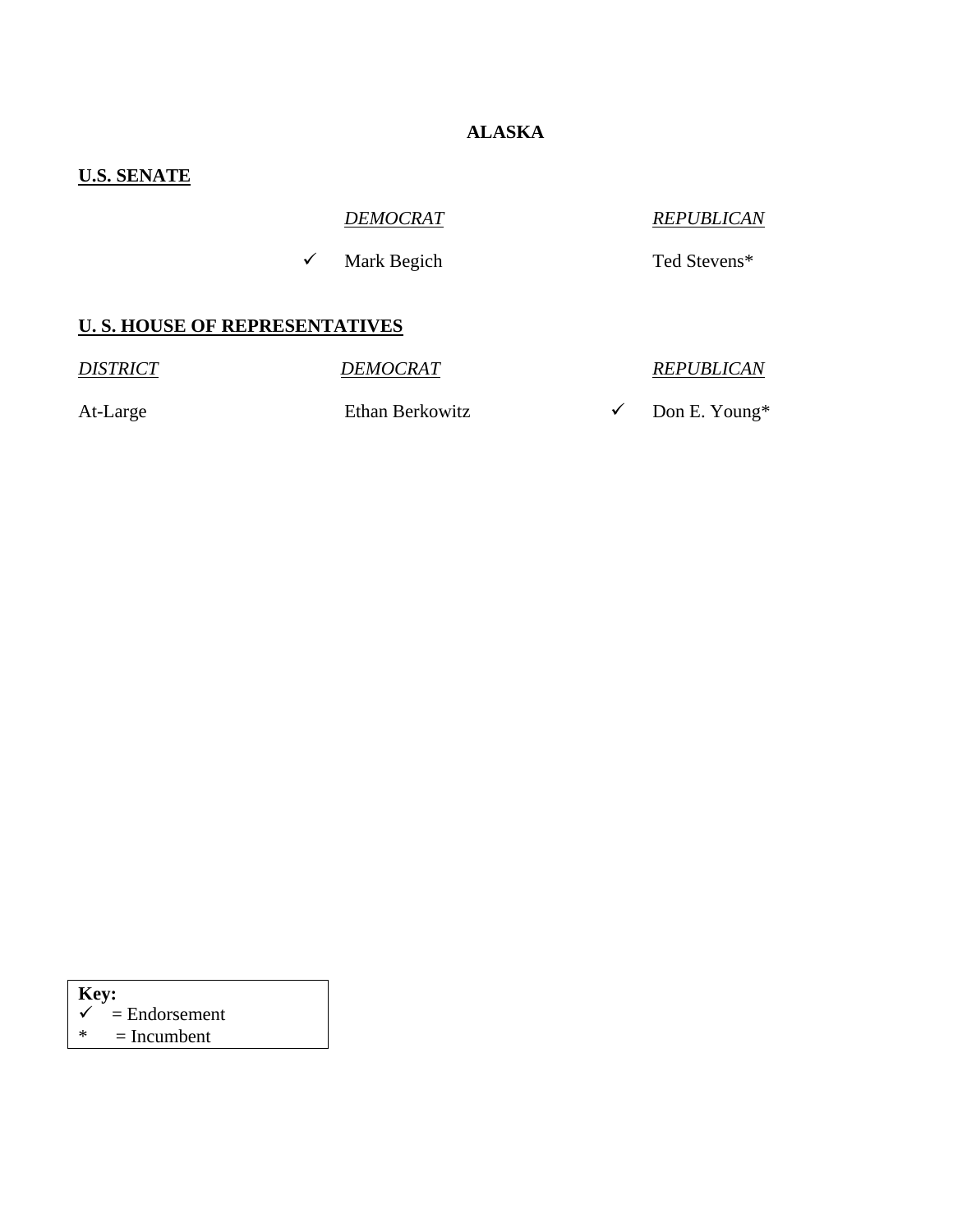## **ARIZONA**

| <b>DISTRICT</b> |                  |   | <b>DEMOCRATS</b>             | <b>REPUBLICANS</b>    |
|-----------------|------------------|---|------------------------------|-----------------------|
| 1st             | <b>Open Seat</b> |   | $\checkmark$ Ann Kirkpatrick | Sydney Hay            |
| 2nd             |                  | ✓ | John Thrasher                | Trent Franks*         |
| 3rd             |                  | ✓ | <b>Bob Lord</b>              | John B. Shadegg*      |
| 4th             |                  | ✓ | Ed Pastor*                   | Don Karg              |
| 5th             |                  | ✓ | Harry Mitchell*              | David Schweikert      |
| 6th             |                  | ✓ | Rebecca Schneider            | Jeff Flake*           |
| 7th             |                  | ✓ | Raul M. Grijalva*            | <b>Joseph Sweeney</b> |
| 8th             |                  | ✓ | Gabrielle Giffords*          | Tim Bee               |

| Key: |                            |
|------|----------------------------|
|      | $\checkmark$ = Endorsement |
| ∗    | $=$ Incumbent              |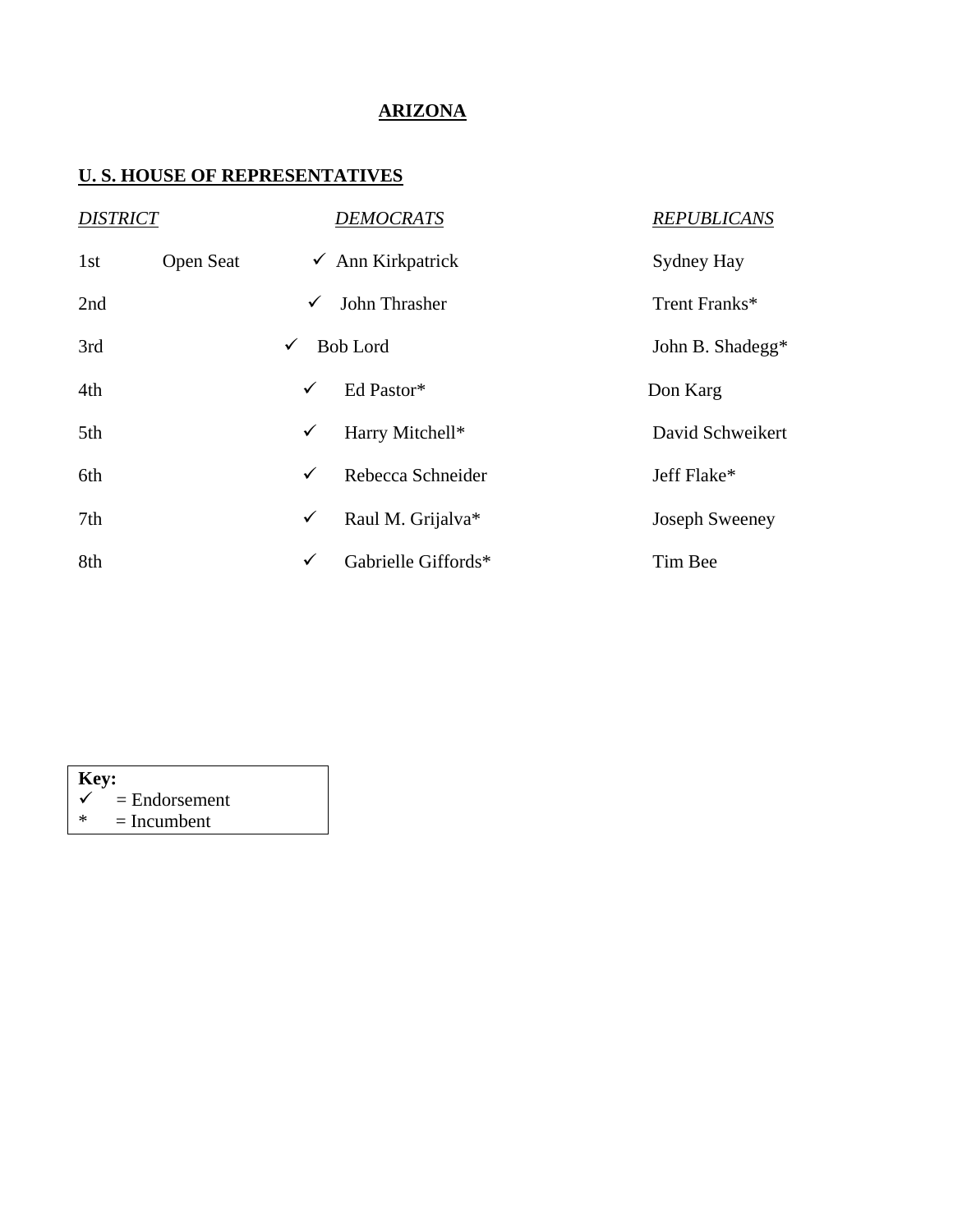#### **ARKANSAS**

#### **U. S. SENATE**

| <b>DEMOCRAT</b>                      | <b>REPUBLICAN</b> |
|--------------------------------------|-------------------|
| $\checkmark$ Mark Pryor <sup>*</sup> | No Candidate      |
|                                      |                   |

#### **U. S. HOUSE OF REPRESENTATIVES**

| <b>DISTRICT</b> |              |                  | <b>DEMOCRATS</b> | <b>REPUBLICANS</b> |
|-----------------|--------------|------------------|------------------|--------------------|
| 1st             | $\checkmark$ | Marion Berry*    |                  | No Candidate       |
| 2nd             | $\checkmark$ | Vic Snyder*      |                  | No Candidate       |
| 3rd             |              | No Candidate     |                  | John Boozman*      |
| 4th             | $\checkmark$ | Michael A. Ross* |                  | No Candidate       |
|                 |              |                  |                  |                    |



#### **CALIFORNIA**

#### **U. S. HOUSE OF REPRESENTATIVES**

*DISTRICT DEMOCRATS REPUBLICANS*

1st  $\checkmark$  Michael C. Thompson\* Zane Starkewolf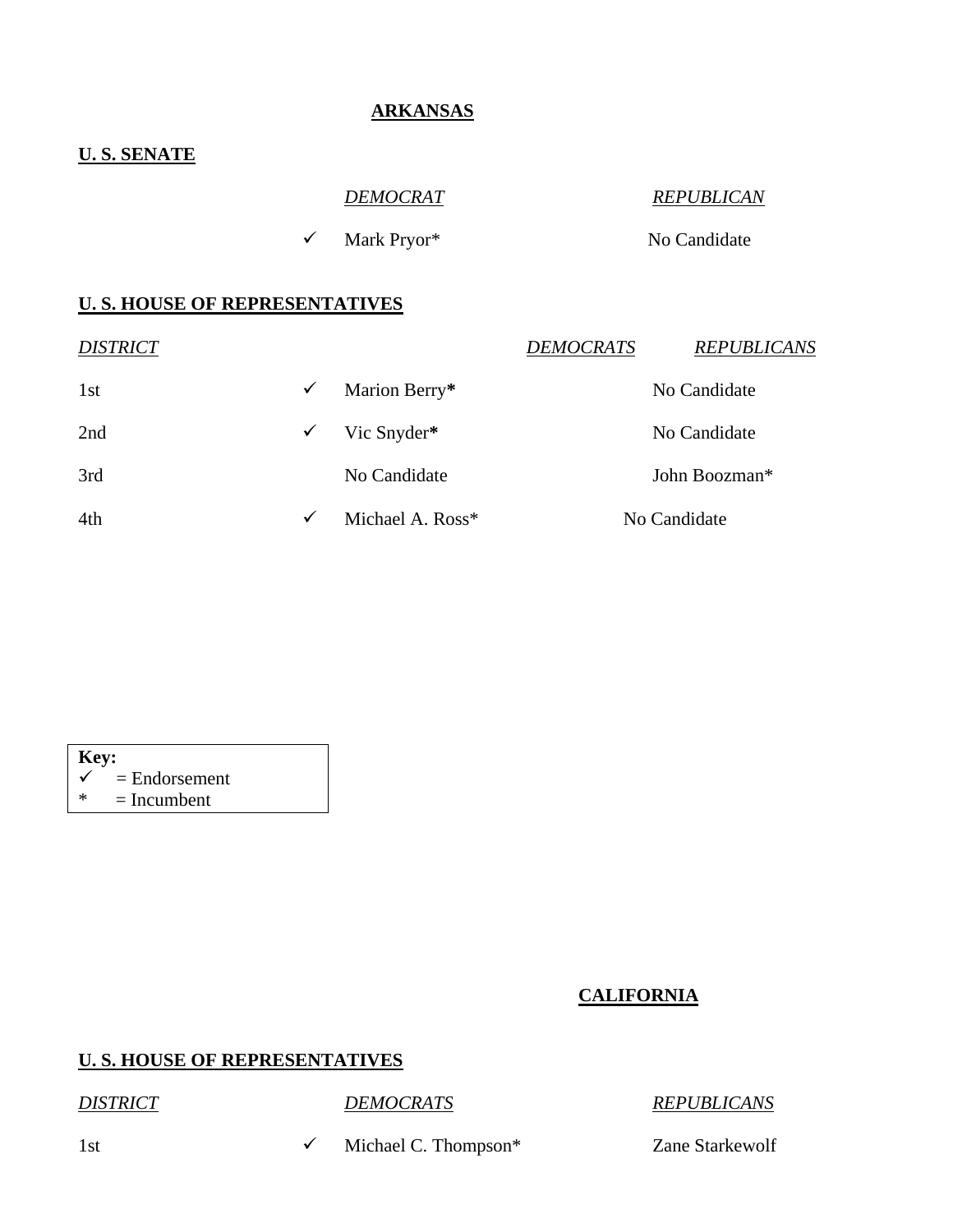| 2nd  |           |              | Jeff Morris          | Wally Herger, Jr.*      |
|------|-----------|--------------|----------------------|-------------------------|
| 3rd  |           | $\checkmark$ | <b>Bill Durston</b>  | Dan Lungren*            |
| 4th  | Open Seat | $\checkmark$ | <b>Charles Brown</b> | Tom McClintock          |
| 5th  |           | $\checkmark$ | Doris Matsui*        | Paul Smith              |
| 6th  |           | $\checkmark$ | Lynn Woolsey*        | Mike Halliwell          |
| 7th  |           | $\checkmark$ | George Miller*       | Roger Petersen          |
| 8th  |           | $\checkmark$ | Nancy Pelosi*        | Dana Walsh              |
| 9th  |           | $\checkmark$ | Barbara Lee*         | <b>Charles Hargrave</b> |
| 10th |           | $\checkmark$ | Ellen Tauscher*      | Nicholas Gerber         |
| 11th |           | $\checkmark$ | Jerry McNerney*      | Dean Andal              |
| 12th |           | $\checkmark$ | Jackie Speier*       | Phillip Conlon          |
| 13th |           | $\checkmark$ | Pete Stark*          | Raymond Chui            |
| 14th |           | $\checkmark$ | Anna G. Eshoo*       | Ronny Santana           |
| 15th |           | $\checkmark$ | Mike Honda*          | Joyce Stoer             |
| 16th |           | $\checkmark$ | Zoe Lofgren*         | <b>Charel Winston</b>   |
| 17th |           | $\checkmark$ | Sam Farr*            | Jeff Taylor             |
| 18th |           | $\checkmark$ | Dennis Cardoza*      | No Candidate            |

# **CALIFORNIA** – Continued

# **U. S. HOUSE OF REPRESENTATIVES**

### *DISTRICT DEMOCRATS REPUBLICANS*

19th No Candidate No Candidate George Radanovich\*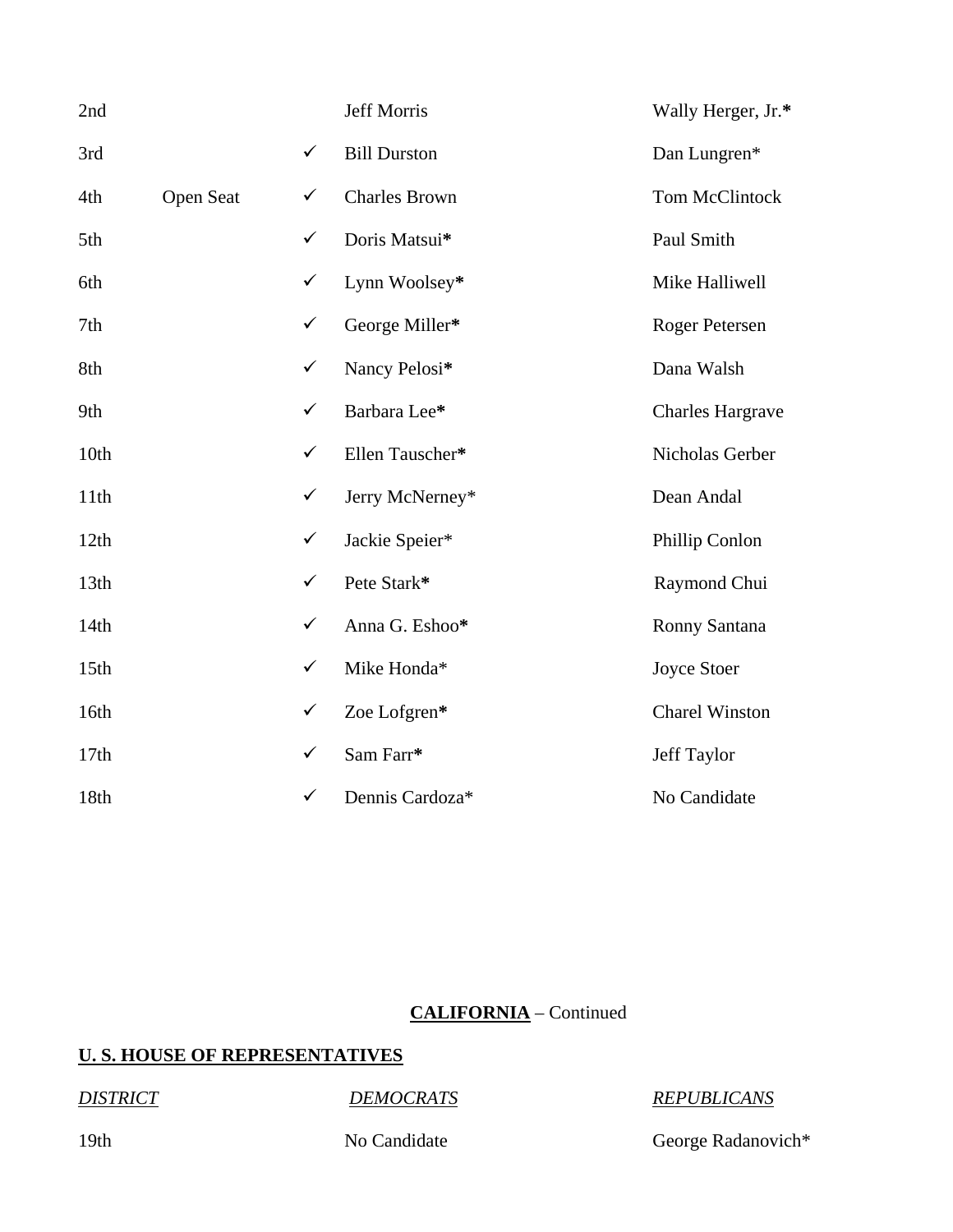| 20th             | $\checkmark$ | Jim Costa*             | Jim Lopez |                       |
|------------------|--------------|------------------------|-----------|-----------------------|
| 21st             | $\checkmark$ | Larry Johnson          |           | Devin Nunes*          |
| 22nd             |              | No Candidate           |           | Kevin McCarthy*       |
| 23rd             | $\checkmark$ | Lois Capps*            |           | Matt Kokkonen         |
| 24th             | $\checkmark$ | Marta Jorgensen        |           | Elton Gallegly*       |
| 25th             | $\checkmark$ | Jackie Conaway         |           | Howard (Buck) McKeon* |
| 26th             | $\checkmark$ | <b>Russ Warner</b>     |           | David Dreier*         |
| 27th             | $\checkmark$ | Brad Sherman*          |           | Navraj Singh          |
| 28th             | $\checkmark$ | Howard L. Berman*      |           | No Candidate          |
| 29th             | $\checkmark$ | Adam Schiff*           |           | Charles Hahn          |
| 30th             | $\checkmark$ | Henry A. Waxman*       |           | No Candidate          |
| 31st             | $\checkmark$ | Xavier Becerra*        |           | No Candidate          |
| 32nd             | $\checkmark$ | Hilda Solis*           |           | No Candidate          |
| 33rd             | $\checkmark$ | Diane Watson*          |           | David Crowley         |
| 34 <sub>th</sub> | $\checkmark$ | Lucille Roybal-Allard* |           | Wayne Miller          |
| 35th             | $\checkmark$ | Maxine Waters*         |           | <b>Ted Hayes</b>      |
| 36th             | $\checkmark$ | Jane Harman*           |           | <b>Brian Gibson</b>   |

### **CALIFORNIA** – Continued

| <b>DISTRICT</b>  |              | <b>DEMOCRATS</b>  | <b>REPUBLICANS</b> |
|------------------|--------------|-------------------|--------------------|
| 37 <sub>th</sub> | $\checkmark$ | Laura Richardson* | No Candidate       |
| 38th             | $\checkmark$ | Grace Napolitano* | No Candidate       |
| 39th             | $\checkmark$ | Linda Sanchez*    | Diane Lenning      |
| 40th             | ✓            | Christina Avalos  | Edward Royce*      |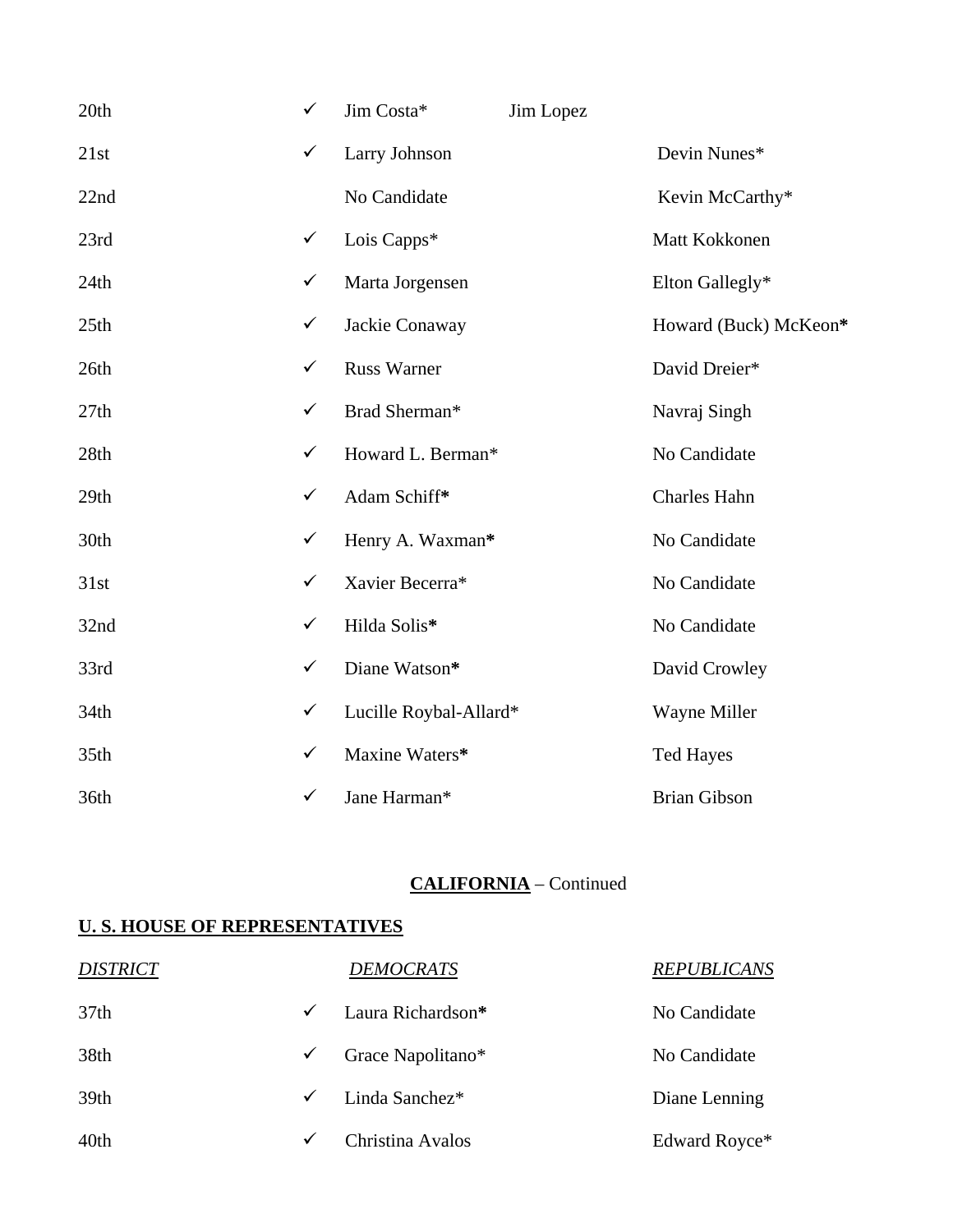| 41st             |           |              | <b>Tim Prince</b>      | Jerry Lewis*            |
|------------------|-----------|--------------|------------------------|-------------------------|
| 42nd             |           | $\checkmark$ | Ed Chau                | Gary Miller*            |
| 43rd             |           | $\checkmark$ | Joe Baca*              | John Roberts            |
| 44th             |           | $\checkmark$ | <b>Bill Hedrick</b>    | Ken Calvert*            |
| 45th             |           | $\checkmark$ | Julie Bornstein        | Mary Bono Mack*         |
| 46th             |           | $\checkmark$ | Debbie Cook            | Dana Rohrabacher*       |
| 47 <sub>th</sub> |           | $\checkmark$ | Loretta Sanchez*       | Rosie Avila             |
| 48th             |           | $\checkmark$ | <b>Steve Young</b>     | John Campbell*          |
| 49th             |           | $\checkmark$ | <b>Robert Hamilton</b> | Darrell E. Issa*        |
| 50th             |           | $\checkmark$ | Nick Leibham           | Brian Bilbray*          |
| 51st             |           | $\checkmark$ | Bob Filner*            | David Lee Joy           |
| 52nd             | Open Seat | $\checkmark$ | Mike Lumpkin           | Duncan D. Hunter        |
| 53rd             |           | $\checkmark$ | Susan A. Davis*        | <b>Michael Crimmins</b> |

| Key: |                            |  |  |  |
|------|----------------------------|--|--|--|
|      | $\checkmark$ = Endorsement |  |  |  |
| ∗    | $=$ Incumbent              |  |  |  |

#### **COLORADO**

### **U.S. Senate**

| <b>DEMOCRAT</b> | <b>REPUBLICAN</b> |
|-----------------|-------------------|
|                 |                   |

Open Seat  $\checkmark$  Mark Udall Bob Schaffer

## **U. S. HOUSE OF REPRESENTATIVES**

*DISTRICT DEMOCRATS REPUBLICANS*

1st  $\checkmark$  Diana DeGette\* George Lilly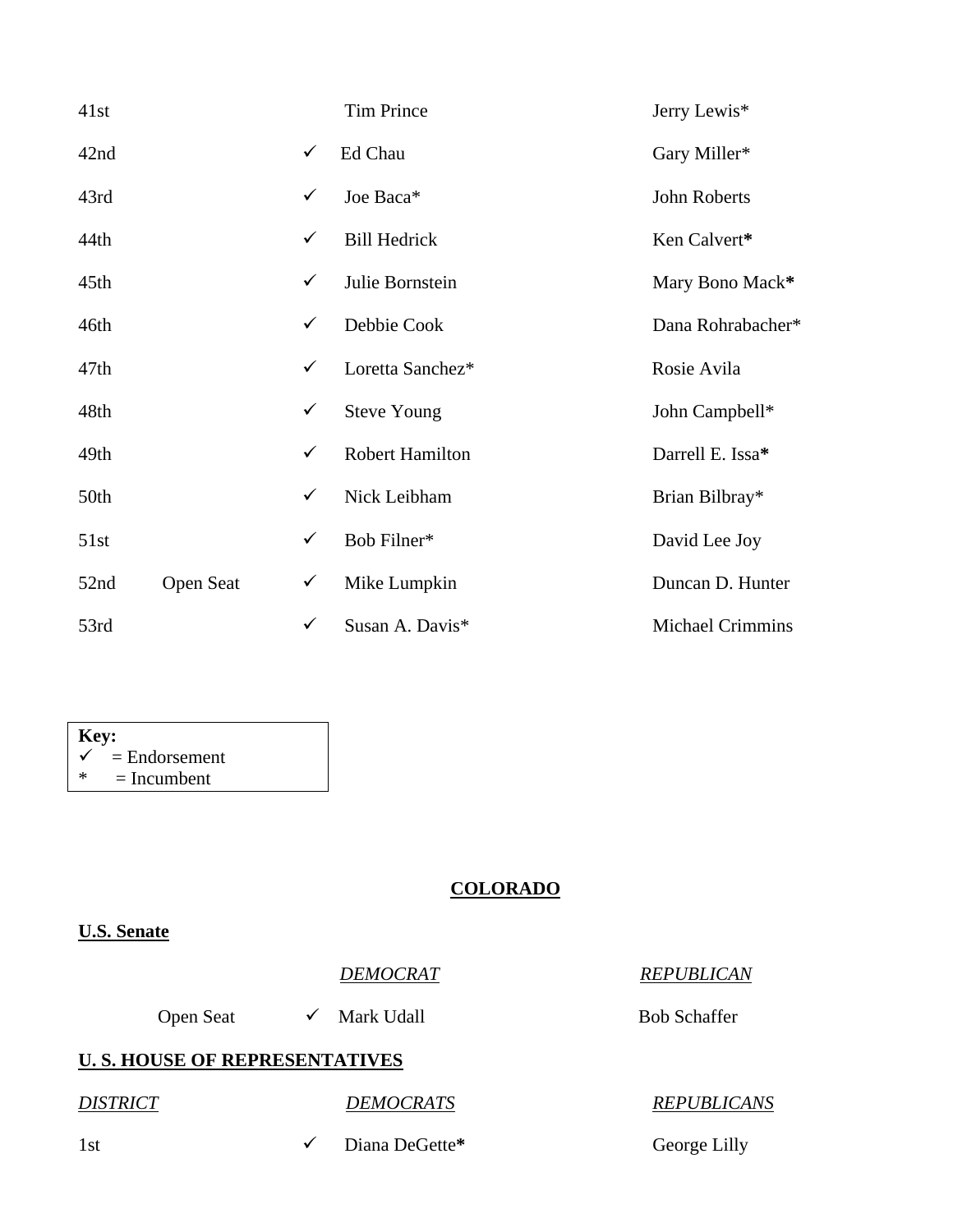| 2nd             | <b>Open Seat</b> | $\checkmark$ | Jerod Polis         | <b>Scott Starin</b>  |
|-----------------|------------------|--------------|---------------------|----------------------|
| 3rd             |                  | $\checkmark$ | John Salazar*       | Wayne Wolf           |
| 4th             |                  | $\checkmark$ | <b>Betsy Markey</b> | Marilyn N. Musgrave* |
| 5th             |                  | $\checkmark$ | <b>Hal Bidlack</b>  | Doug Lamborn*        |
| 6th             | <b>Open Seat</b> | ✓            | Hank Eng            | Mike Coffman         |
| 7 <sup>th</sup> |                  | $\checkmark$ | Ed Perlmutter*      | John Lerew           |

| Key:   |                 |  |  |  |
|--------|-----------------|--|--|--|
|        | $=$ Endorsement |  |  |  |
| $\ast$ | $=$ Incumbent   |  |  |  |

# **CONNECTICUT**

| <b>DISTRICT</b> |              | <b>DEMOCRATS</b> | <b>REPUBLICANS</b> |
|-----------------|--------------|------------------|--------------------|
| 1st             | $\checkmark$ | John B. Larson*  | Joseph Vixconti    |
| 2nd             | $\checkmark$ | Joe Courtney*    | Sean Sullivan      |
| 3rd             | ✓            | Rosa L. DeLauro* | Boaz Itshaky       |
| 4th             |              | <b>Jim Himes</b> | Christopher Shays* |
| 5th             | ✓            | Chris Murphy*    | David Cappiello    |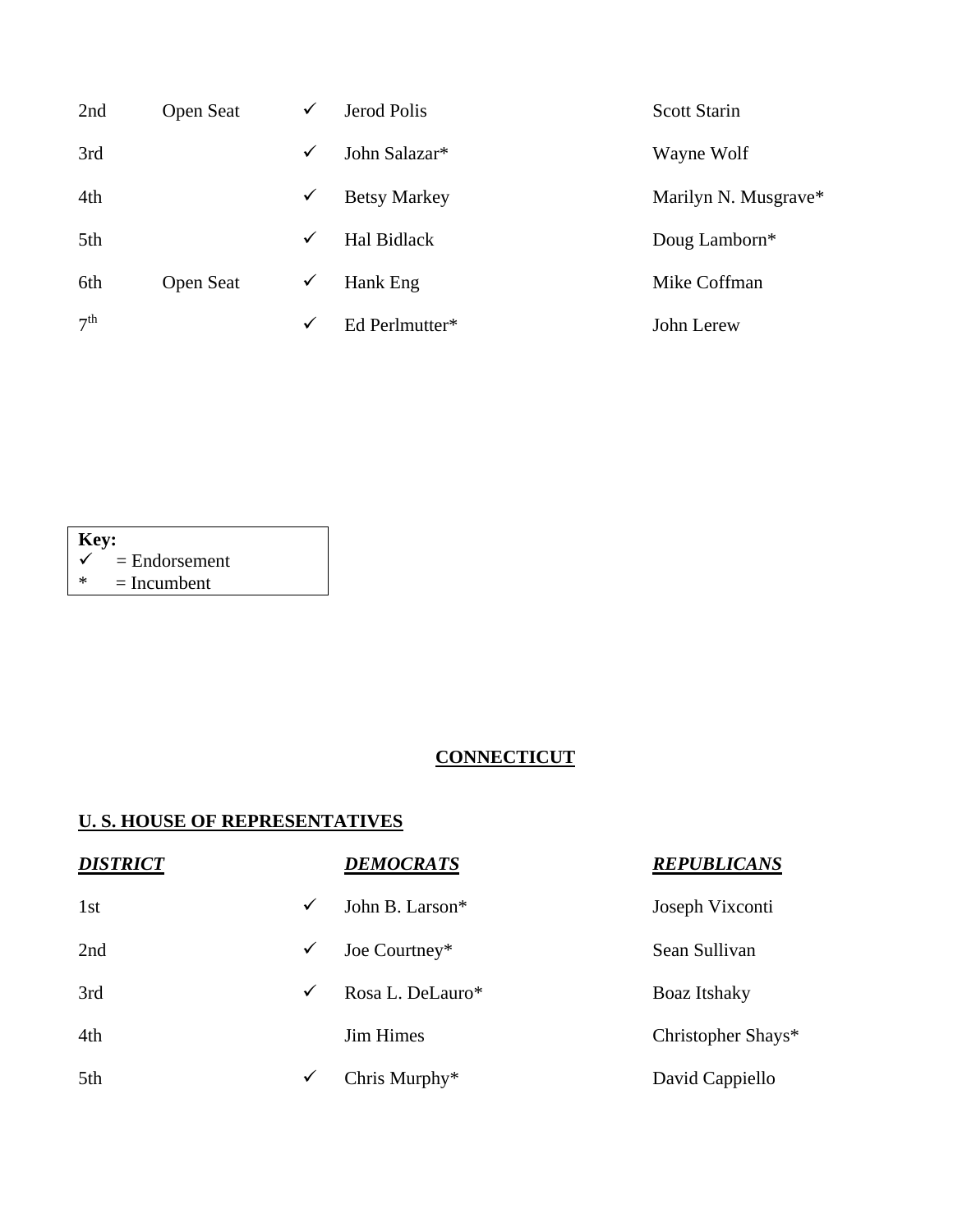| Key:         |                 |  |  |  |
|--------------|-----------------|--|--|--|
| $\checkmark$ | $=$ Endorsement |  |  |  |
| ∗            | $=$ Incumbent   |  |  |  |

## **DELAWARE**

#### **GOVERNOR**

*DEMOCRAT REPUBLICAN*

Open Seat √ Jack Markell Bill Lee

**U. S. SENATE**

#### *DEMOCRAT REPUBLICAN*

9 Joe Biden\* Christine O'Donnell

#### **U. S. HOUSE OF REPRESENTATIVES**

*DISTRICT DEMOCRAT REPUBLICAN*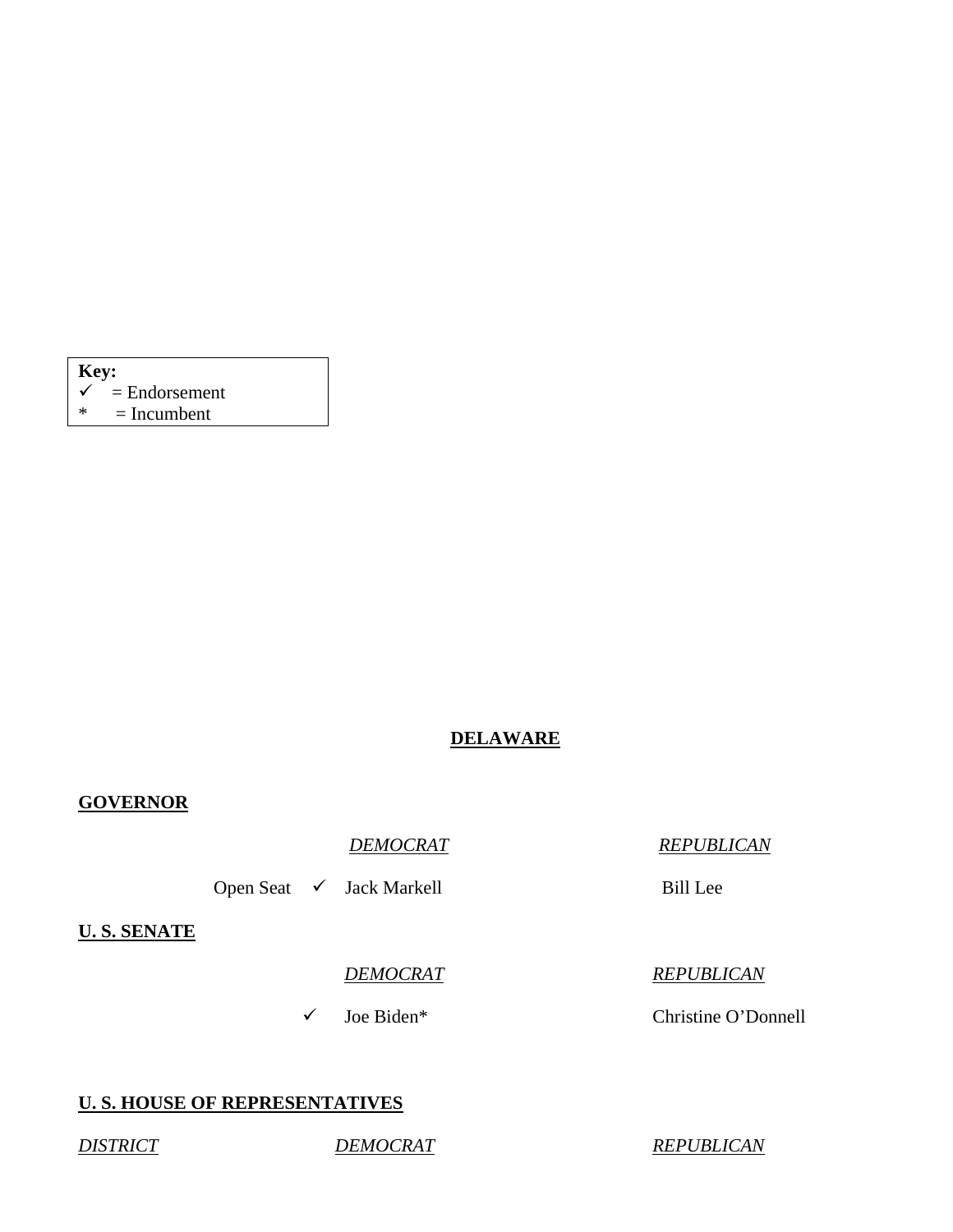At-Large Karen Hartley-Nagle  $\checkmark$  Michael Castle \*

| <b>Key:</b>  |                 |  |  |  |  |
|--------------|-----------------|--|--|--|--|
| $\checkmark$ | $=$ Endorsement |  |  |  |  |
| ∗            | $=$ Incumbent   |  |  |  |  |

# **DISTRICT OF COLUMBIA**

### **UNITED STATES DELEGATE**

9 Eleanor Holmes Norton\* Adrian Salsgiver

*DEMOCRAT REPUBLICAN*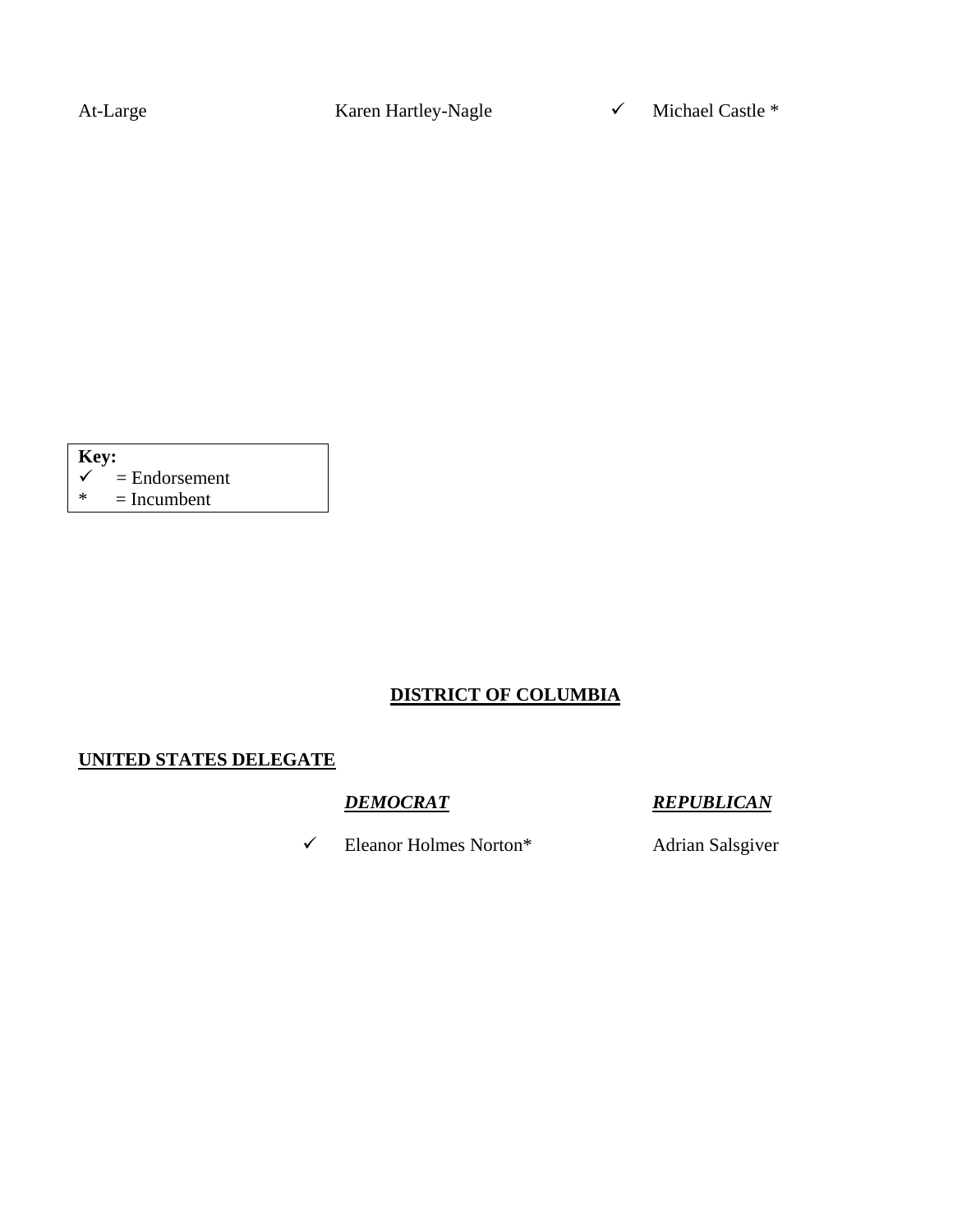| $\vert$ Key: |                 |  |  |  |  |
|--------------|-----------------|--|--|--|--|
|              | $=$ Endorsement |  |  |  |  |
| *            | $=$ Incumbent   |  |  |  |  |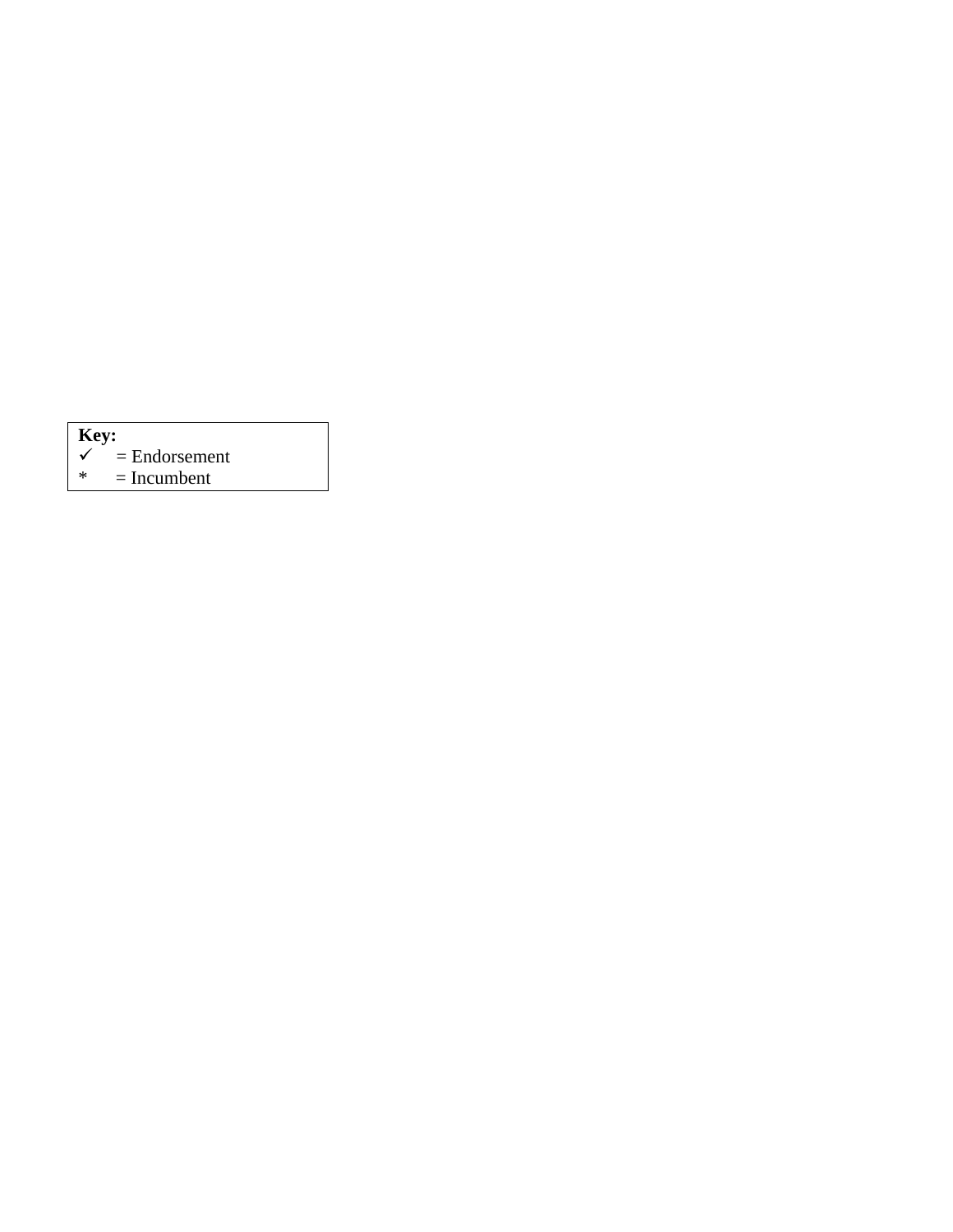## **FLORIDA**

| <b>DISTRICT</b>  |           |              | <b>DEMOCRATS</b>           | <b>REPUBLICANS</b>   |
|------------------|-----------|--------------|----------------------------|----------------------|
| 1st              |           | $\checkmark$ | Jim Bryan                  | Jeff Miller*         |
| 2nd              |           | $\checkmark$ | Allen Boyd, Jr.*           | Mark Mulligan        |
| 3rd              |           | $\checkmark$ | Corrine Brown*             | No Candidate         |
| 4th              |           | $\checkmark$ | Jay McGovern               | Ander Crenshaw*      |
| 5th              |           | $\checkmark$ | John Russell               | Ginny Brown-Waite*   |
| 6th              |           | $\checkmark$ | Tim Cunha                  | Clifford Stearns*    |
| 7th              |           | $\checkmark$ | Faye Armitage              | John L. Mica*        |
| 8th              |           | $\checkmark$ | Alan Grayson               | Ric Keller*          |
| 9th              |           | $\checkmark$ | <b>Bill Mitchell</b>       | Gus Bilirakis*       |
| 10th             |           | $\checkmark$ | <b>Bob Hackworth</b>       | C.W. (Bill) Young*   |
| 11th             |           | $\checkmark$ | Kathy Castor*              | Eddie Adams, Jr.     |
| 12th             |           | $\checkmark$ | Doug Tudor                 | Adam H. Putnam*      |
| 13 <sup>th</sup> |           | $\checkmark$ | <b>Christine Jennings</b>  | Vern Buchanan*       |
| 14th             |           | $\checkmark$ | Robert Neeld               | Connie Mack, IV*     |
| 15 <sup>th</sup> | Open Seat | $\checkmark$ | Steve Blythe               | <b>Bill Posey</b>    |
| 16th             |           | $\checkmark$ | Tim Mahoney*               | Tom Rooney           |
| 17th             |           | $\checkmark$ | Kendrick Meek*             | No Candidate         |
| 18th             |           |              | Annette Taddeo             | Ileana Ros-Lehtinen* |
| 19th             |           | $\checkmark$ | Robert Wexler <sup>*</sup> | <b>Edward Lynch</b>  |
| 20th             |           | $\checkmark$ | Debbie Wasserman Schultz*  | No Candidate         |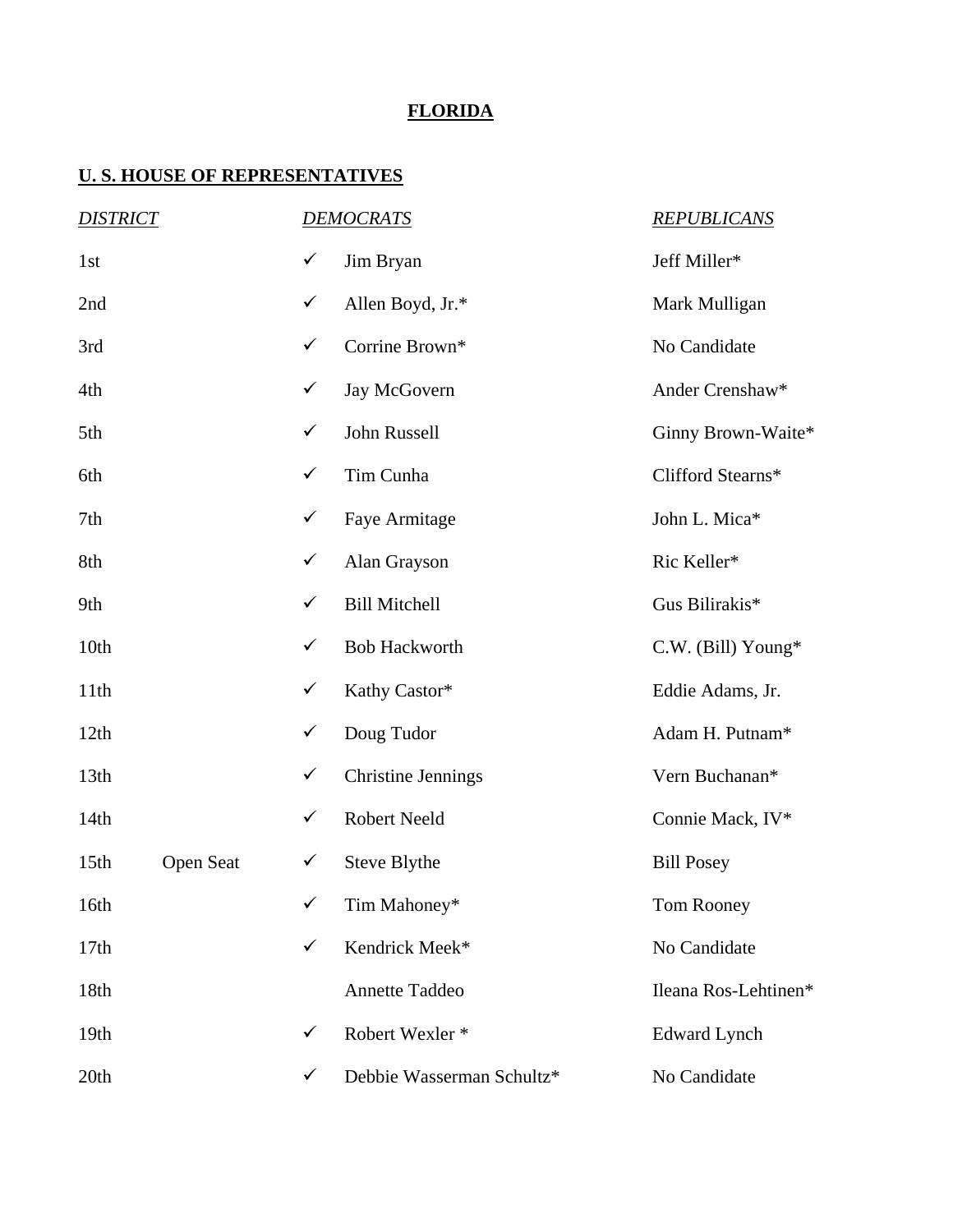# **FLORIDA** – Continued

| <b>DISTRICT</b>  |              | <b>DEMOCRATS</b>      | <b>REPUBLICANS</b>   |
|------------------|--------------|-----------------------|----------------------|
| 21st             |              | Raul Martinez         | Lincoln Diaz-Balart* |
| 22nd             | $\checkmark$ | Ron Klein*            | Allen West           |
| 23rd             | $\checkmark$ | Alcee L. Hastings $*$ | Marion Thorpe, Jr.   |
| 24th             | $\checkmark$ | Suzanne Kosmas        | Tom Feeney*          |
| 25 <sub>th</sub> | ✓            | Joe Garcia            | Mario Diaz-Balart*   |

| Key: |                 |  |  |  |  |
|------|-----------------|--|--|--|--|
|      | $=$ Endorsement |  |  |  |  |
| ж    | $=$ Incumbent   |  |  |  |  |
|      |                 |  |  |  |  |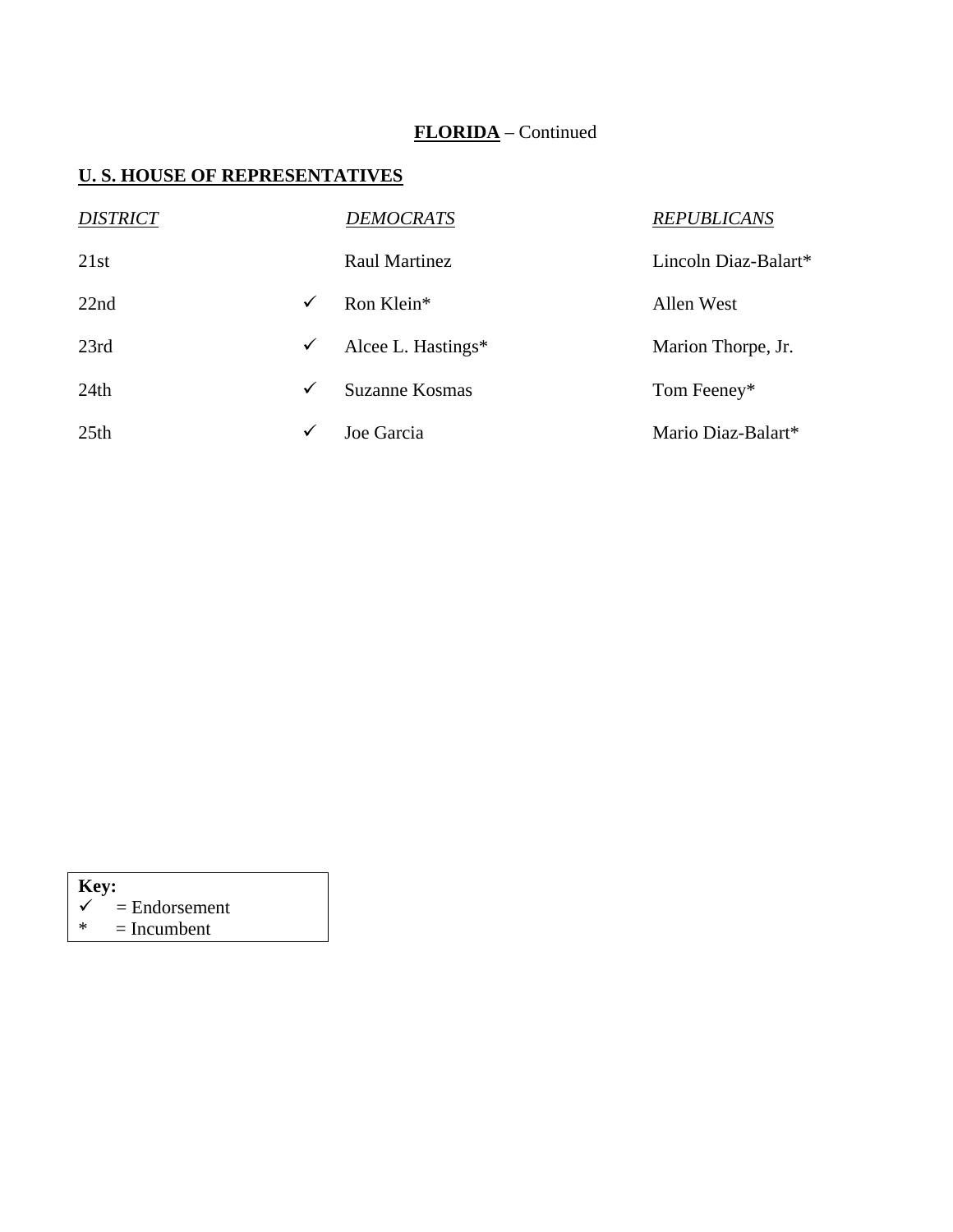## **GEORGIA**

### **U.S. SENATE**

| <i>DEMOCRAT</i>         | <b>REPUBLICAN</b> |
|-------------------------|-------------------|
| $\checkmark$ Jim Martin | Saxby Chambliss*  |

#### **U. S. HOUSE OF REPRESENTATIVES**

| <b>DISTRICT</b> |              | <b>DEMOCRATS</b>       | <b>REPUBLICANS</b>  |
|-----------------|--------------|------------------------|---------------------|
| 1st             | $\checkmark$ | <b>Bill Gillespie</b>  | Jack Kingston*      |
| 2nd             | $\checkmark$ | Sanford D. Bishop Jr.* | Lee Ferrell         |
| 3rd             | $\checkmark$ | <b>Stephen Camp</b>    | Lynn Westmoreland*  |
| 4th             | $\checkmark$ | Hank Johnson*          | No Candidate        |
| 5th             | $\checkmark$ | John Lewis*            | No Candidate        |
| 6th             | $\checkmark$ | <b>Bill Jones</b>      | Tom Price*          |
| 7th             | $\checkmark$ | Doug Heckman           | John Linder*        |
| 8th             | $\checkmark$ | Jim Marshall*          | <b>Rick Goddard</b> |
| 9th             | $\checkmark$ | Jeff Scott             | Nathan Deal*        |
| 10th            | $\checkmark$ | <b>Bobby Saxton</b>    | Paul Broun Jr.*     |
| 11th            | $\checkmark$ | <b>Bud Gammon</b>      | Phil Gingrey*       |
| 12th            | $\checkmark$ | John Barrow*           | John Stone          |
| 13th            | $\checkmark$ | David Scott*           | Deborah Honeycutt   |

**Key:** 

 $\begin{array}{rcl} \boldsymbol{\checkmark} & = \text{Endorsement} \\ \ast & = \text{Incumbent} \end{array}$  $=$  Incumbent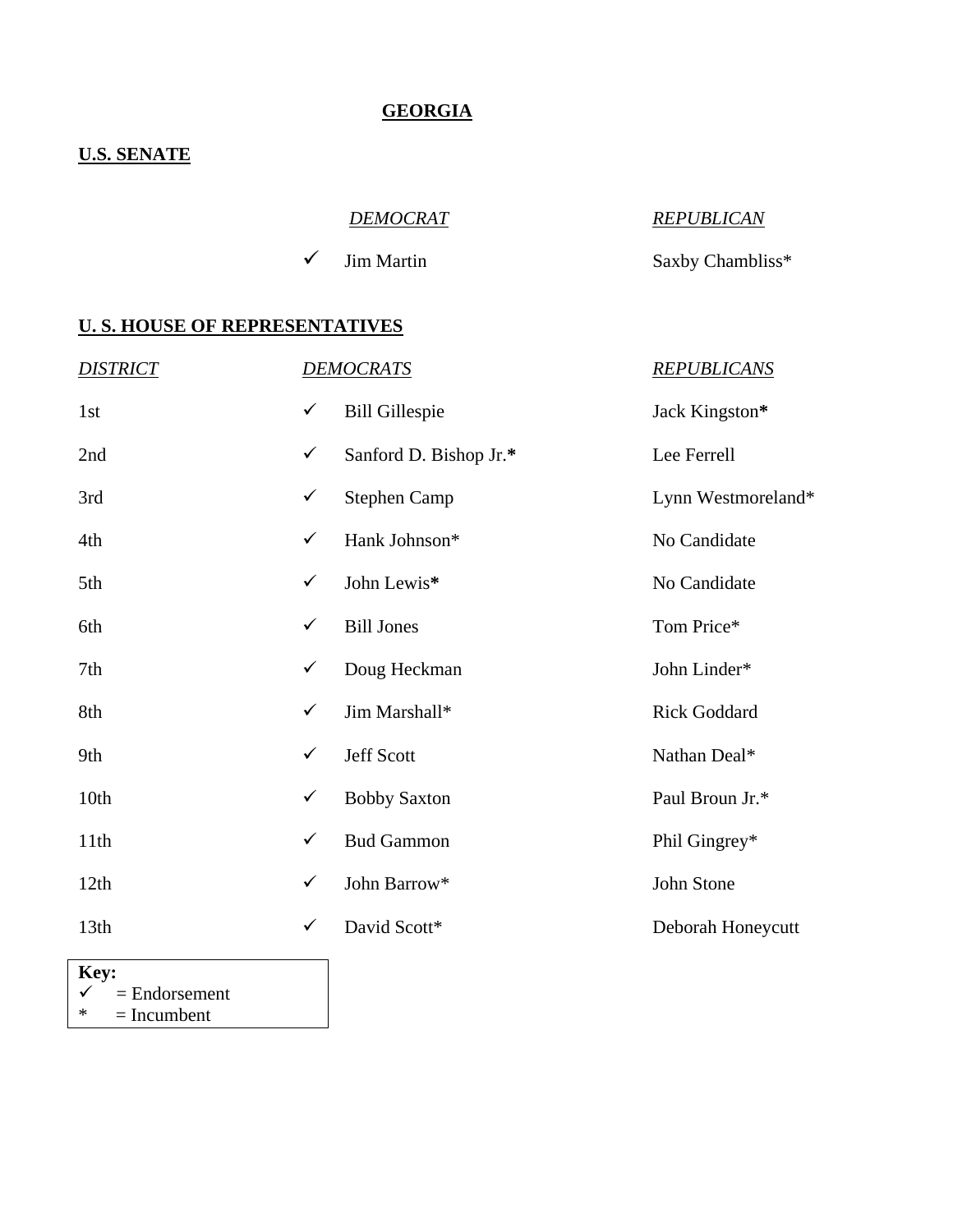# **HAWAII**

| <i>DISTRICT</i> | <i><b>DEMOCRATS</b></i> | <b>REPUBLICANS</b> |
|-----------------|-------------------------|--------------------|
| 1st             | Neil Abercrombie*       | Steve Tataii       |
| 2nd             | Mazie Hirono            | Roger Evans        |

| Key:         |                 |
|--------------|-----------------|
| $\checkmark$ | $=$ Endorsement |
| ж            | $=$ Incumbent   |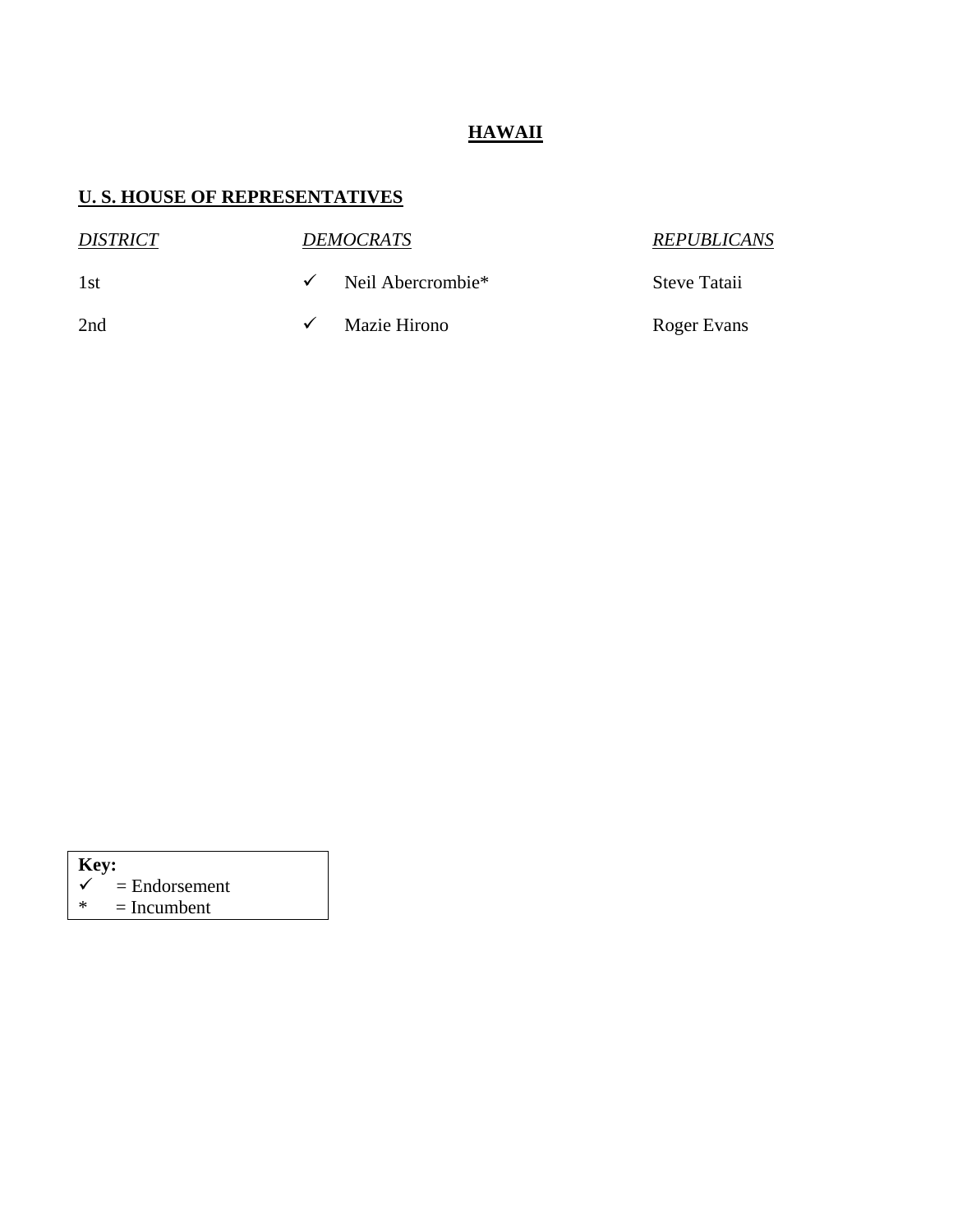# **IDAHO**

# **U. S. SENATE**

|                 |                                      | <b>DEMOCRAT</b>  | <b>REPUBLICAN</b>  |
|-----------------|--------------------------------------|------------------|--------------------|
|                 | <b>Open Seat</b><br>$\checkmark$     | Larry LaRocco    | Jim Risch          |
|                 | <b>U.S. HOUSE OF REPRESENTATIVES</b> |                  |                    |
| <b>DISTRICT</b> |                                      | <b>DEMOCRATS</b> | <b>REPUBLICANS</b> |
| 1st             | ✓                                    | Walt Minnick     | Bill Sali*         |
| 2nd             |                                      | Debbie Holmes    | Mike Simpson*      |

| <b>Key:</b> |                 |
|-------------|-----------------|
|             | $=$ Endorsement |
| ж           | $=$ Incumbent   |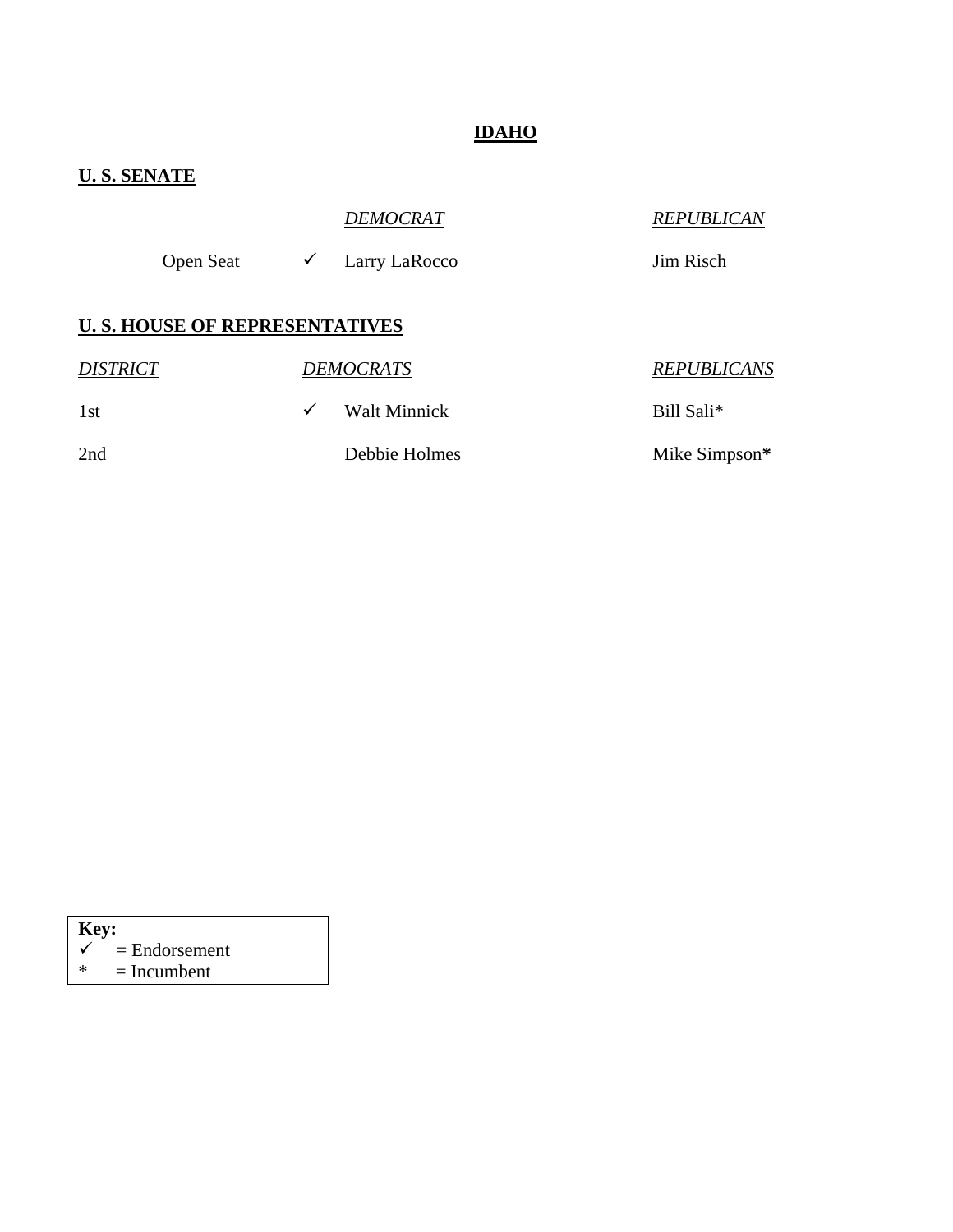### **ILLINOIS**

### **U. S. SENATE**

| <b>DEMOCRAT</b>           | <b>REPUBLICAN</b>      |
|---------------------------|------------------------|
| $\checkmark$ Dick Durbin* | <b>Steve Sauerberg</b> |

| <b>DISTRICT</b>  |           |              | <b>DEMOCRATS</b>       |              | <b>REPUBLICANS</b>     |
|------------------|-----------|--------------|------------------------|--------------|------------------------|
| 1st              |           | $\checkmark$ | Bobby L. Rush*         |              | <b>Antoine Members</b> |
| 2nd              |           | $\checkmark$ | Jesse L. Jackson, Jr.* |              | No Candidate           |
| 3rd              |           | $\checkmark$ | Dan Lipinski*          |              | Michael Hawkins        |
| 4th              |           | $\checkmark$ | Luis V. Gutierrez*     |              | No Candidate           |
| 5th              |           | $\checkmark$ | Rahm Emanuel*          |              | No Candidate           |
| 6th              |           | $\checkmark$ | Jill Morgenthaler      |              | Peter Roskam*          |
| 7th              |           | $\checkmark$ | Danny K. Davis*        |              | No Candidate           |
| 8th              |           | $\checkmark$ | Melissa Bean*          |              | <b>Steve Greenberg</b> |
| 9th              |           | $\checkmark$ | Janice D. Schakowsky*  |              | Michael Younan         |
| 10th             |           | $\checkmark$ | Dan Seals              |              | Mark Kirk*             |
| $11^{th}$        | Open Seat | ✓            | Debbie Halvorson       |              | Tim Baldermann         |
| 12th             |           | $\checkmark$ | Jerry F. Costello*     |              | Timmy Richardson       |
| 13th             |           | $\checkmark$ | <b>Scott Harper</b>    |              | Judy Biggert*          |
| 14th             |           | $\checkmark$ | Bill Foster*           |              | Jim Oberweis           |
| 15 <sub>th</sub> |           |              | <b>Steve Cox</b>       | $\checkmark$ | Tim Johnson*           |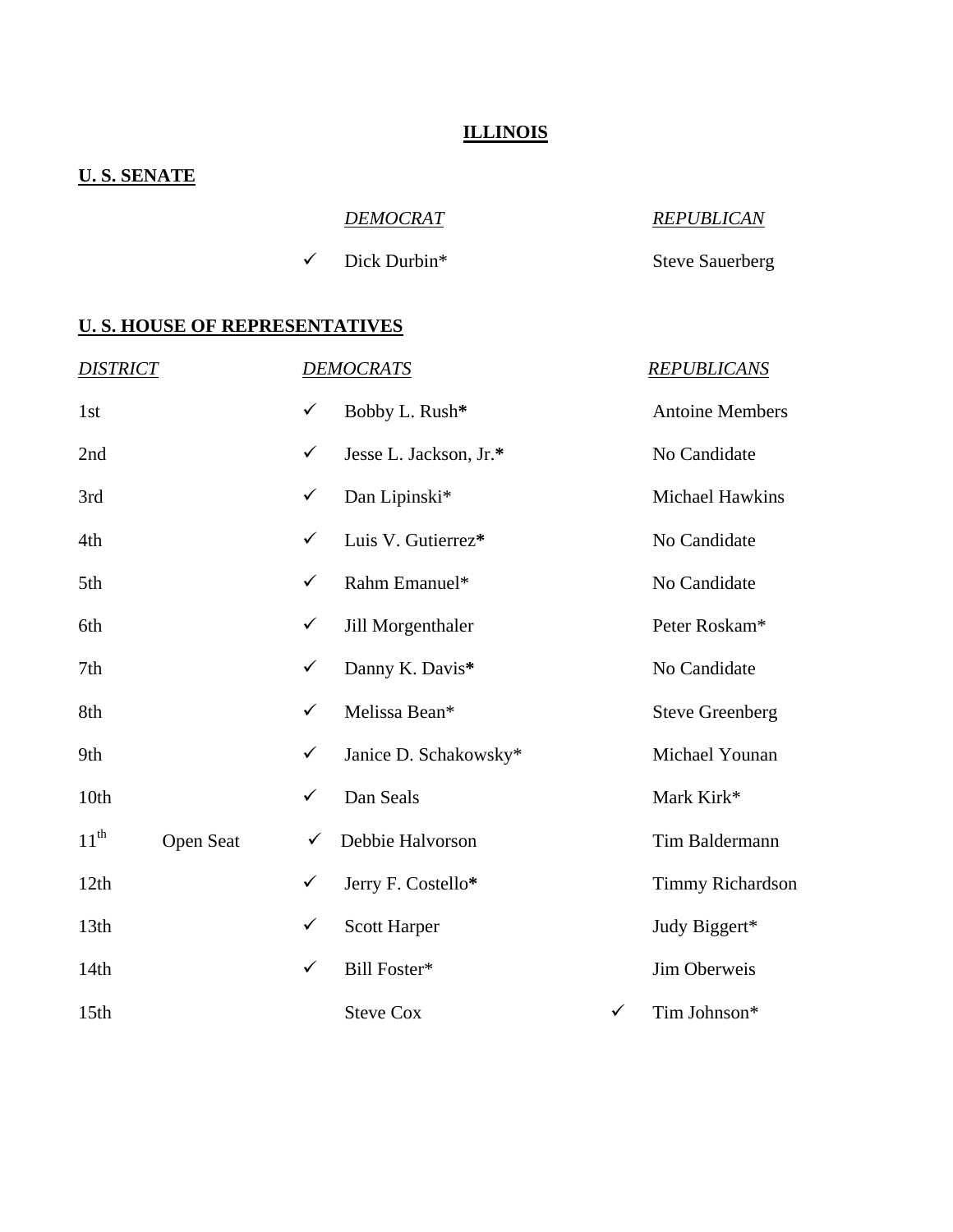# **ILLINOIS--**Continued

### **U. S. HOUSE OF REPRESENTATIVES**

| <b>DISTRICT</b>  |                  |              | <b>DEMOCRATS</b> |              | <b>REPUBLICANS</b> |
|------------------|------------------|--------------|------------------|--------------|--------------------|
| 16th             |                  | $\checkmark$ | Robert Abboud    |              | Don Manzullo*      |
| 17th             |                  | $\checkmark$ | Phil Hare*       |              | No Candidate       |
| 18th             | <b>Open Seat</b> | $\checkmark$ | Colleen Callahan |              | Aaron Schock       |
| 19 <sub>th</sub> |                  |              | Daniel Davis     | $\checkmark$ | John M. Shimkus*   |

 $\begin{array}{rcl} \boldsymbol{\checkmark} & = \text{Endorsement} \\ \ast & = \text{Incumbent} \end{array}$ 

 $=$  Incumbent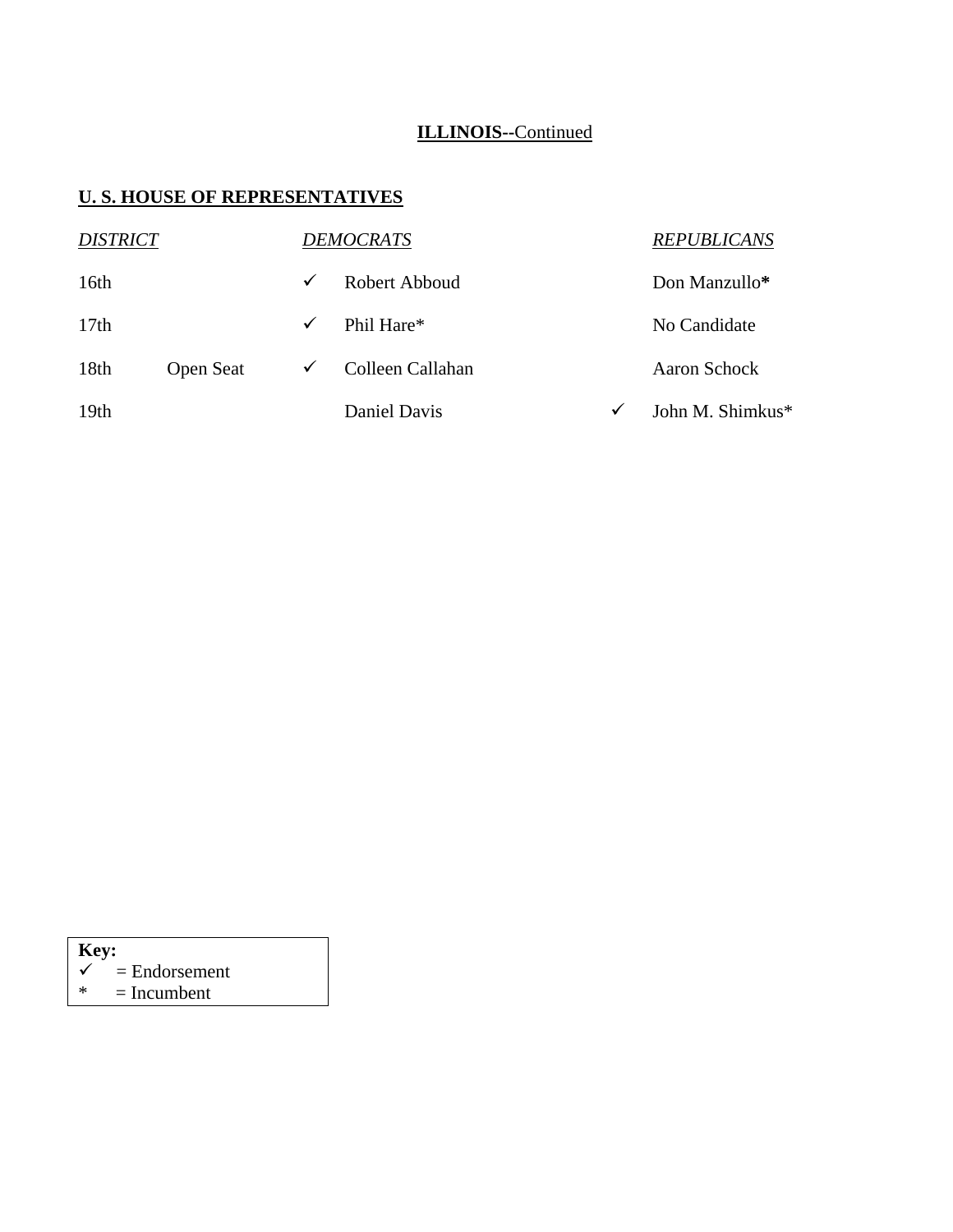# **INDIANA**

# **GOVERNOR**

|                                      |              | <u>DEMOCRAT_</u>    | <b>REPUBLICAN</b>  |
|--------------------------------------|--------------|---------------------|--------------------|
|                                      | $\checkmark$ | Jill Long Thompson  | Mitch Daniels*     |
| <u>U.S. HOUSE OF REPRESENTATIVES</u> |              |                     |                    |
| <i><b>DISTRICT</b></i>               |              | <b>DEMOCRATS</b>    | <b>REPUBLICANS</b> |
| 1st                                  | $\checkmark$ | Peter J. Visclosky* | Mark Leyva         |
| 2nd                                  | $\checkmark$ | Joe Donnelly*       | Luke Puckett       |
| 3rd                                  | $\checkmark$ | Mike Montagano      | Mark E. Souder*    |
| 4th                                  | ✓            | Nels Ackerson       | Steven Buyer*      |
| 5th                                  | ✓            | Mary Etta Ruley     | Dan Burton*        |
| 6th                                  | $\checkmark$ | Barry Welsh         | Mike Pence*        |
| 7th                                  | $\checkmark$ | Andre Carson*       | John Elrod         |
| 8th                                  | $\checkmark$ | Brad Ellsworth*     | Greg Goode         |
| 9th                                  | $\checkmark$ | Baron Hill*         | Mike Sodrel        |

| Key: |                 |
|------|-----------------|
|      | $=$ Endorsement |
| ж    | $=$ Incumbent   |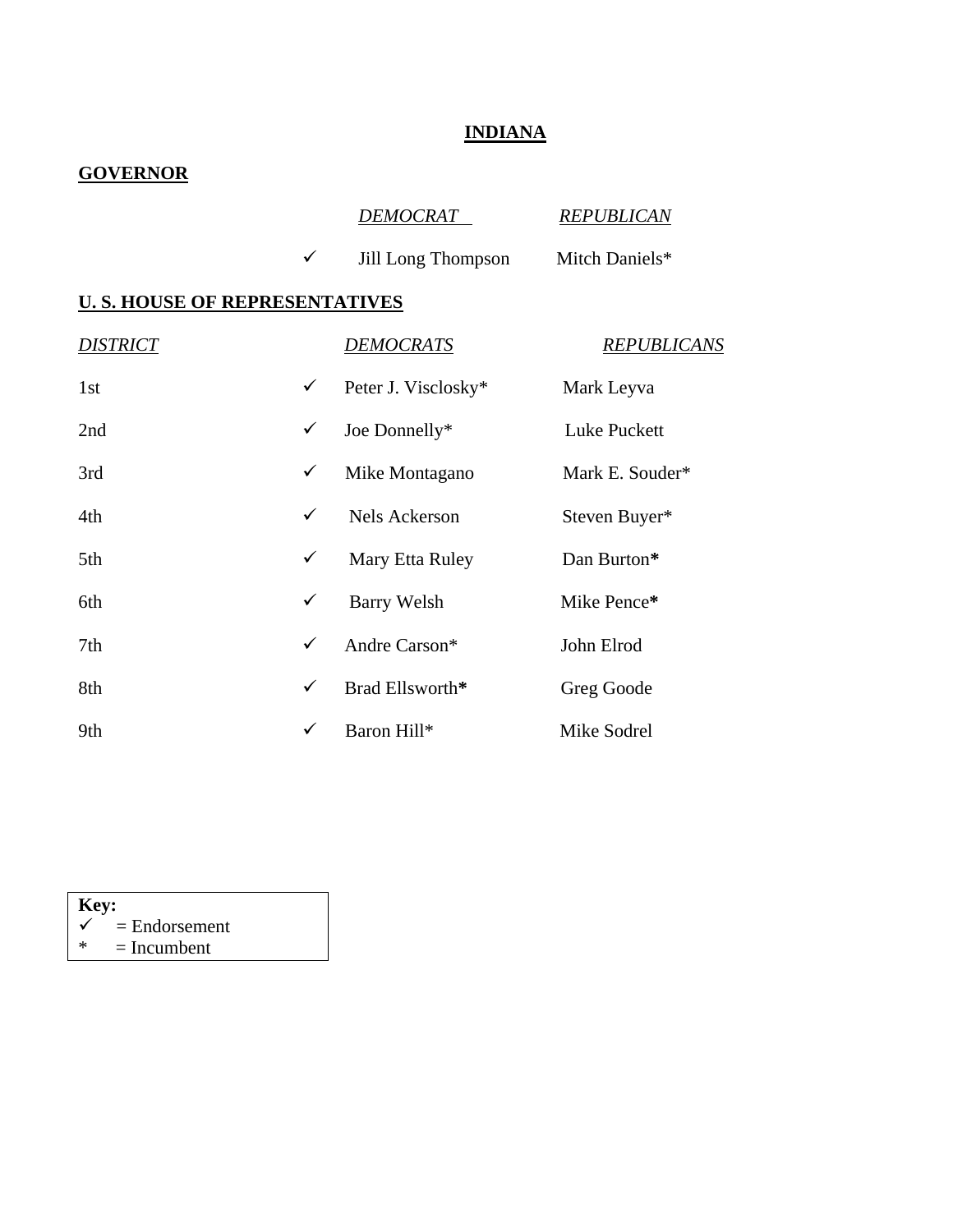# **IOWA**

# **U. S. SENATE**

# *DEMOCRAT REPUBLICAN*

9 Tom Harkin\* Chris Reed

### **U. S. HOUSE OF REPRESENTATIVES**

| <b>DISTRICT</b> |              | <b>DEMOCRATS</b>       | <b>REPUBLICANS</b>              |
|-----------------|--------------|------------------------|---------------------------------|
| 1st             | $\checkmark$ | Bruce Braley*          | David Hartsuch                  |
| 2nd             | $\checkmark$ | David Loebsack*        | <b>Mariannette Miller-Meeks</b> |
| 3rd             | $\checkmark$ | Leonard L. Boswell*    | Kim Schmett                     |
| 4th             |              | <b>Becky Greenwald</b> | Tom Latham*                     |
| 5th             | ✓            | Rob Hubler             | Steve King*                     |

| Key: |                 |  |
|------|-----------------|--|
| ✓    | $=$ Endorsement |  |

 $* = Incumbent$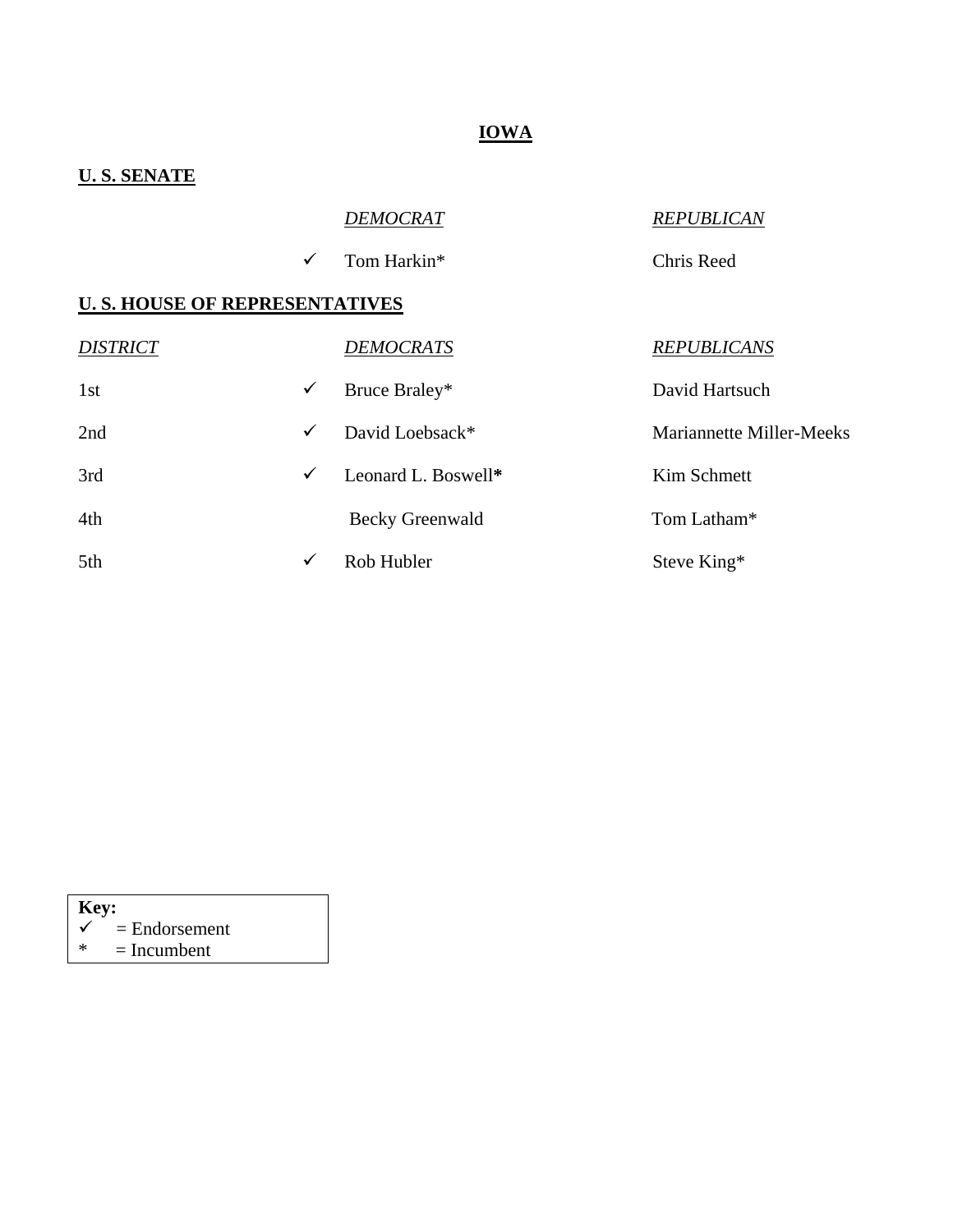# **KANSAS**

### **U. S. SENATE**

|                                      |              | <b>DEMOCRAT</b>     | <b>REPUBLICAN</b>  |
|--------------------------------------|--------------|---------------------|--------------------|
|                                      | $\checkmark$ | <b>Jim Slattery</b> | Pat Roberts*       |
| <b>U.S. HOUSE OF REPRESENTATIVES</b> |              |                     |                    |
| <b>DISTRICT</b>                      |              | <b>DEMOCRATS</b>    | <b>REPUBLICANS</b> |
| 1st                                  | ✓            | James Bordonaro     | Jerry Moran*       |
| 2nd                                  | ✓            | Nancy Boyda*        | Lynn Jenkins       |
| 3rd                                  | ✓            | Dennis Moore*       | Nick Jordan        |
| 4th                                  | ✓            | <b>Donald Betts</b> | Todd Tiahrt*       |

| Key:   |                            |  |  |  |  |
|--------|----------------------------|--|--|--|--|
|        | $\checkmark$ = Endorsement |  |  |  |  |
| $\ast$ | $=$ Incumbent              |  |  |  |  |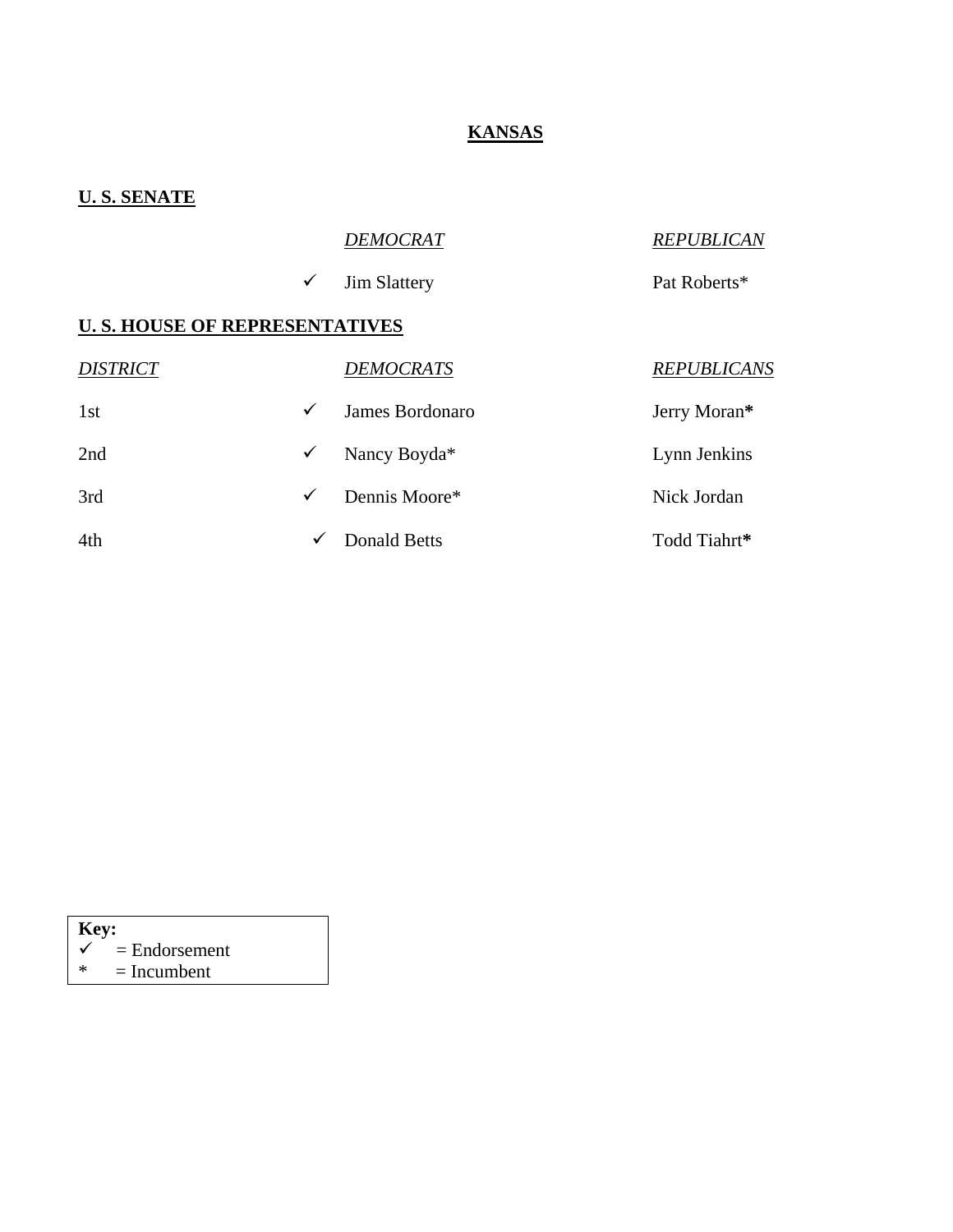### **KENTUCKY**

### **U. S. SENATE**

| <b>DEMOCRAT</b> |  |
|-----------------|--|

 $\checkmark$  Bruce Lunsford Mitch McConnell\*

# *DEMOCRAT REPUBLICAN*

| <b>DISTRICT</b> |                  |              | <b>DEMOCRATS</b> | <b>REPUBLICANS</b> |
|-----------------|------------------|--------------|------------------|--------------------|
| 1st             |                  |              | Heather Ryan     | Edward Whitfield*  |
| 2nd             | <b>Open Seat</b> | ✓            | David Boswell    | S. Brett Guthrie   |
| 3rd             |                  | ✓            | John Yarmuth*    | Anne Northup       |
| 4 <sup>th</sup> |                  | $\checkmark$ | Michael Kelley   | Geoff Davis*       |
| 5th             |                  |              | No Candidate     | Harold D. Rogers*  |
| 6th             |                  | $\checkmark$ | Ben Chandler*    | Jon Larson         |

| Key: |                 |  |  |  |  |
|------|-----------------|--|--|--|--|
| ✓    | $=$ Endorsement |  |  |  |  |
| ж    | $=$ Incumbent   |  |  |  |  |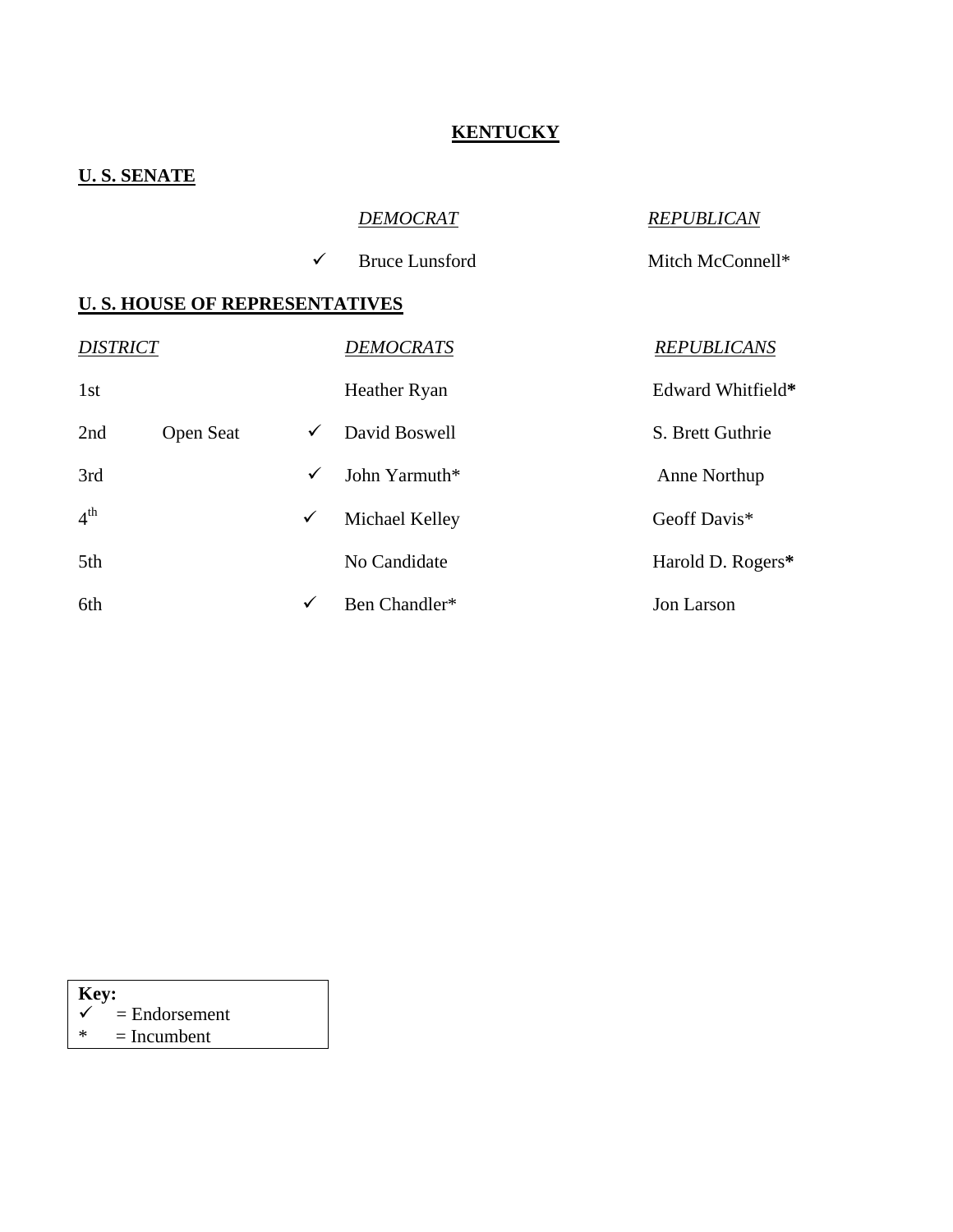# **LOUISIANA**

### **U. S. SENATE**

|                 |                                       |              | <b>DEMOCRAT</b>                                                                                                                           | <b>REPUBLICAN</b>                             |
|-----------------|---------------------------------------|--------------|-------------------------------------------------------------------------------------------------------------------------------------------|-----------------------------------------------|
|                 |                                       | $\checkmark$ | Mary Landrieu*                                                                                                                            | John Kennedy                                  |
|                 | <b>U. S. HOUSE OF REPRESENTATIVES</b> |              |                                                                                                                                           |                                               |
| <b>DISTRICT</b> |                                       |              | <b>DEMOCRATS</b>                                                                                                                          | <b>REPUBLICANS</b>                            |
| 1st             |                                       |              | Jim Harlan<br>Vinny Mendoza                                                                                                               | Steve Scalise*                                |
| 2nd             |                                       | $\checkmark$ | William J. Jefferson*<br><b>James Carter</b><br><b>Troy Carter</b><br>Cedric Richmond<br><b>Byron</b> Lee<br>Helena Moreno<br>Kenya Smith | Joseph Cao                                    |
| 3rd             |                                       | $\checkmark$ | Charlie Melancon*                                                                                                                         | No Candidate                                  |
| 4 <sup>th</sup> | Open Seat                             |              | Paul Carmouche<br><b>Willie Banks</b><br>Artis Cash<br>John Milkovich                                                                     | John Fleming<br>Chris Gorman<br>Jeff Thompson |
| 5th             |                                       |              | No Candidate                                                                                                                              | Rodney Alexander*<br><b>Andrew Clack</b>      |
| 6th             | <b>Open Seat</b>                      | $\checkmark$ | Don Cazayoux                                                                                                                              | <b>Bill Cassidy</b>                           |
| 7th             |                                       |              | Don Cravins, Jr.                                                                                                                          | Charles Boustany, Jr.*                        |

# **Note: Primary Postponed to Oct. 4 due to Hurricane Gustav**

| Key: |                 |  |  |  |  |
|------|-----------------|--|--|--|--|
| ✓    | $=$ Endorsement |  |  |  |  |
| ж    | $=$ Incumbent   |  |  |  |  |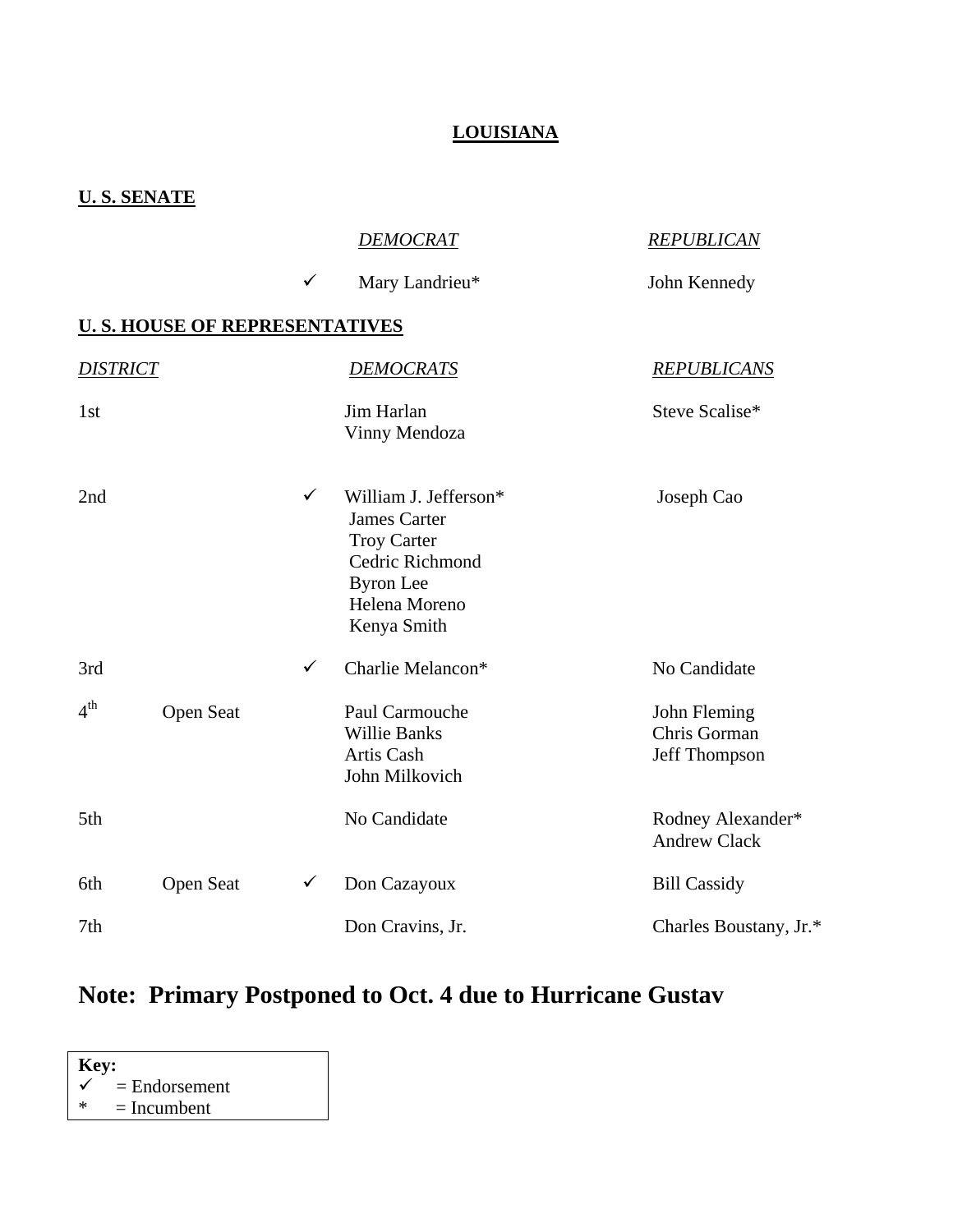#### **MAINE**

#### **UNITED STATES SENATE**

### *DEMOCRAT REPUBLICAN*

Tom Allen Susan Collins\*

| <i><b>DISTRICT</b></i> |                  | <b>DEMOCRATS</b>             | <b>REPUBLICANS</b>     |
|------------------------|------------------|------------------------------|------------------------|
| 1st                    | <b>Open Seat</b> | $\checkmark$ Chellie Pingree | <b>Charlie Summers</b> |
| 2nd                    |                  | Mike Michaud*                | John Frary             |

| Key:   |                 |
|--------|-----------------|
|        | $=$ Endorsement |
| $\ast$ | $=$ Incumbent   |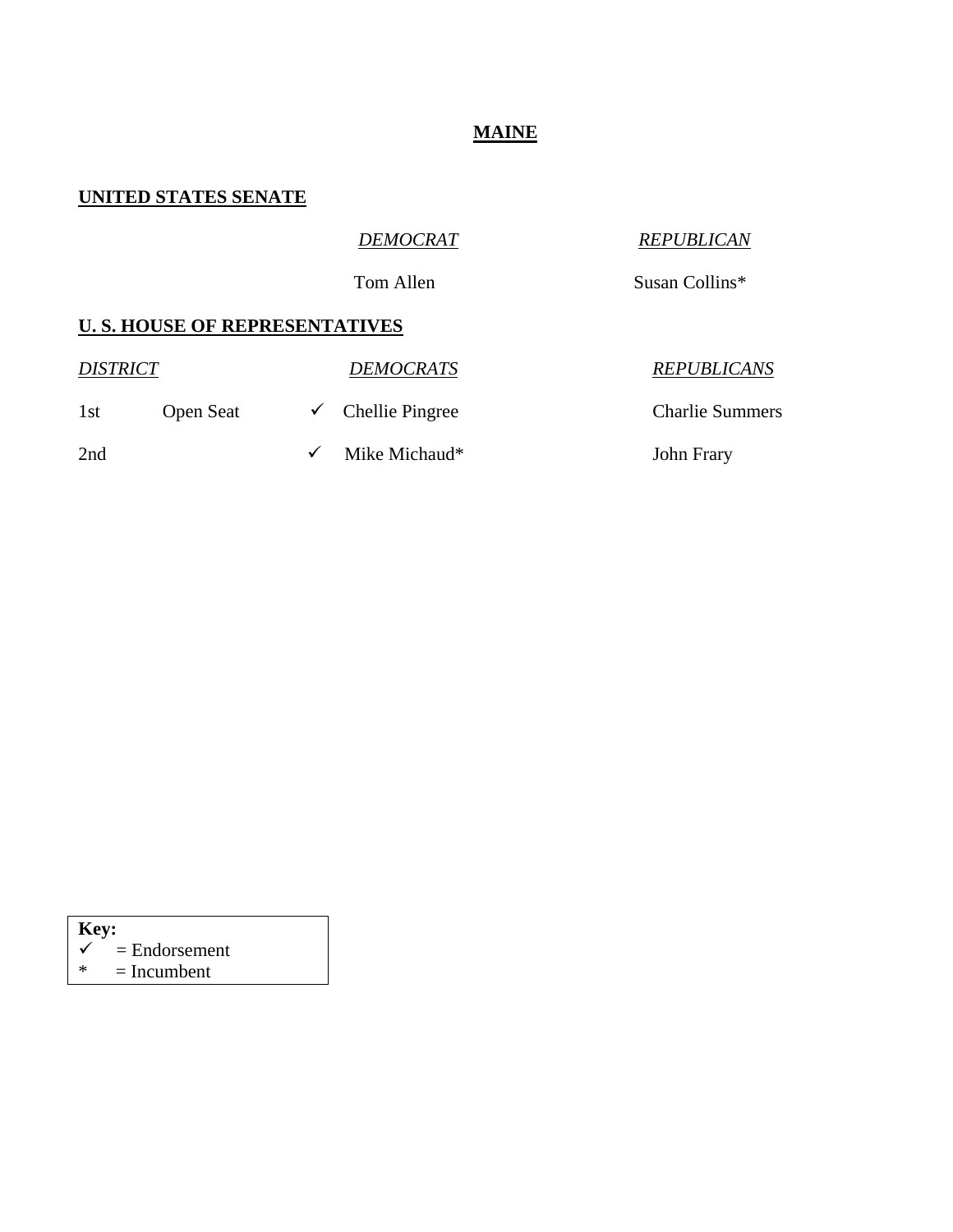#### **MARYLAND**

| <b>DISTRICT</b> |           |              | <b>DEMOCRATS</b>           | <b>REPUBLICANS</b>      |
|-----------------|-----------|--------------|----------------------------|-------------------------|
| 1st             | Open Seat | $\checkmark$ | Frank M. Kratovil Jr.      | <b>Andy Harris</b>      |
| 2nd             |           | $\checkmark$ | C.A.(Dutch) Ruppersberger* | <b>Richard Matthews</b> |
| 3rd             |           | $\checkmark$ | <b>John Sarbanes</b>       | <b>Thomas Harris</b>    |
| 4th             | Open Seat | $\checkmark$ | Donna Edwards              | Peter James             |
| 5th             |           | $\checkmark$ | Steny H. Hoyer*            | <b>Collins Bailey</b>   |
| 6th             |           | $\checkmark$ | Jennifer Dougherty         | Roscoe G. Bartlett*     |
| 7th             |           | $\checkmark$ | Elijah E. Cummings*        | Mike Hargadon           |
| 8th             |           | ✓            | Chris Van Hollen*          | <b>Steve Hudson</b>     |

| Key: |                            |  |  |  |
|------|----------------------------|--|--|--|
|      | $\checkmark$ = Endorsement |  |  |  |
| ∗    | $=$ Incumbent              |  |  |  |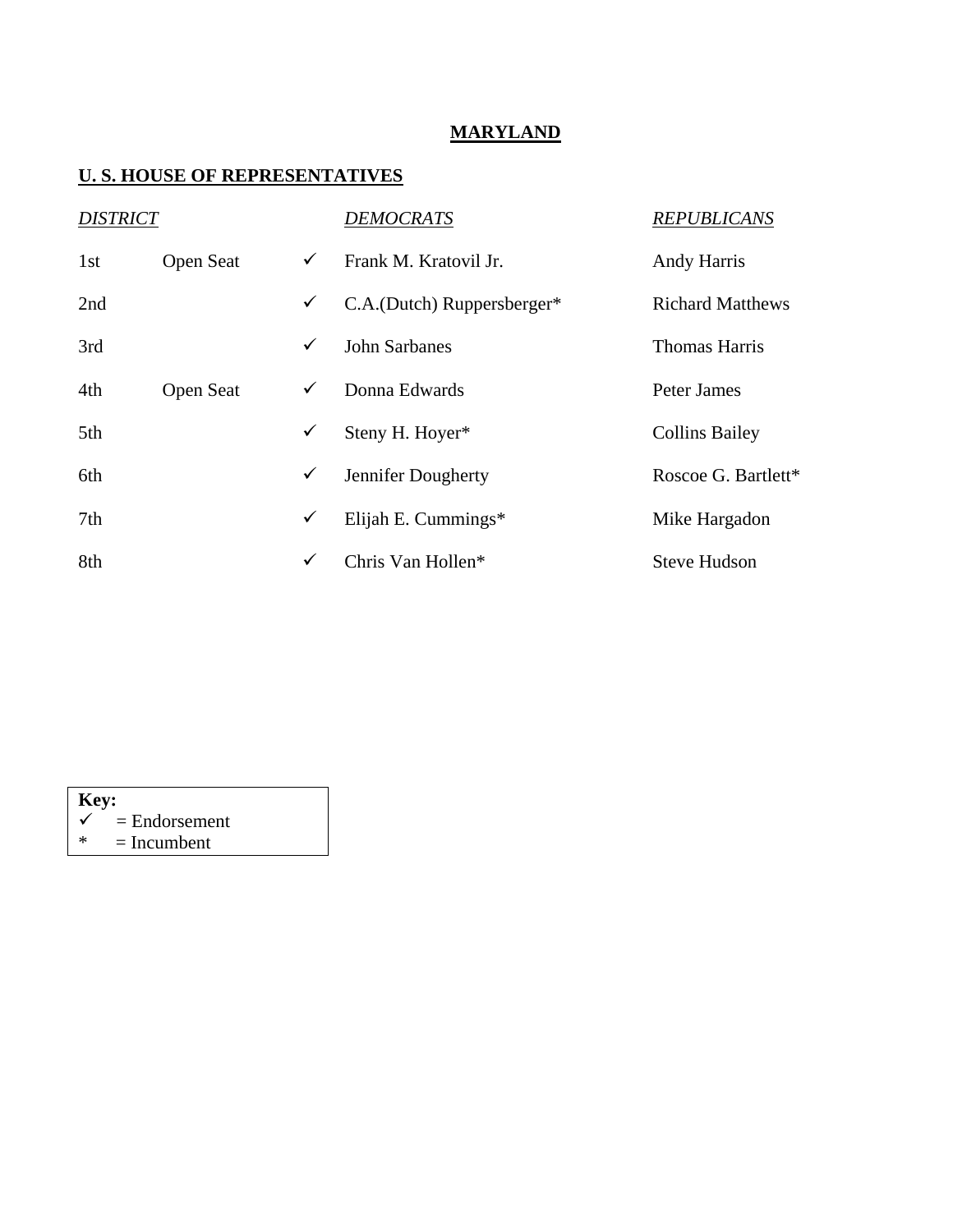### **MASSACHUSETTS**

# **U. S. SENATE**

| DEMOCRAT                 | <b>REPUBLICAN</b>  |
|--------------------------|--------------------|
| $\checkmark$ John Kerry* | <b>Jeff Beatty</b> |

| <b>DISTRICT</b> |   | <u>DEMOCRATS</u>     | <b>REPUBLICANS</b> |
|-----------------|---|----------------------|--------------------|
| 1st             | ✓ | John W. Olver*       | Nate Bech          |
| 2nd             | ✓ | Richard E. Neal*     | No Candidate       |
| 3rd             | ✓ | James P. McGovern*   | No Candidate       |
| 4th             | ✓ | Barney Frank*        | Earl Sholley       |
| 5th             | ✓ | Niki Tsongas*        | No Candidate       |
| 6th             | ✓ | John F. Tierney*     | Richard Baker, Jr. |
| 7th             | ✓ | Edward J. Markey*    | John Cunningham    |
| 8th             | ✓ | Michael E. Capuano*  | No Candidate       |
| 9th             | ✓ | Stephen F. Lynch*    | No Candidate       |
| 10th            | ✓ | William D. Delahunt* | No Candidate       |

| Key:         |                 |  |  |  |
|--------------|-----------------|--|--|--|
| $\checkmark$ | $=$ Endorsement |  |  |  |
| ∗            | $=$ Incumbent   |  |  |  |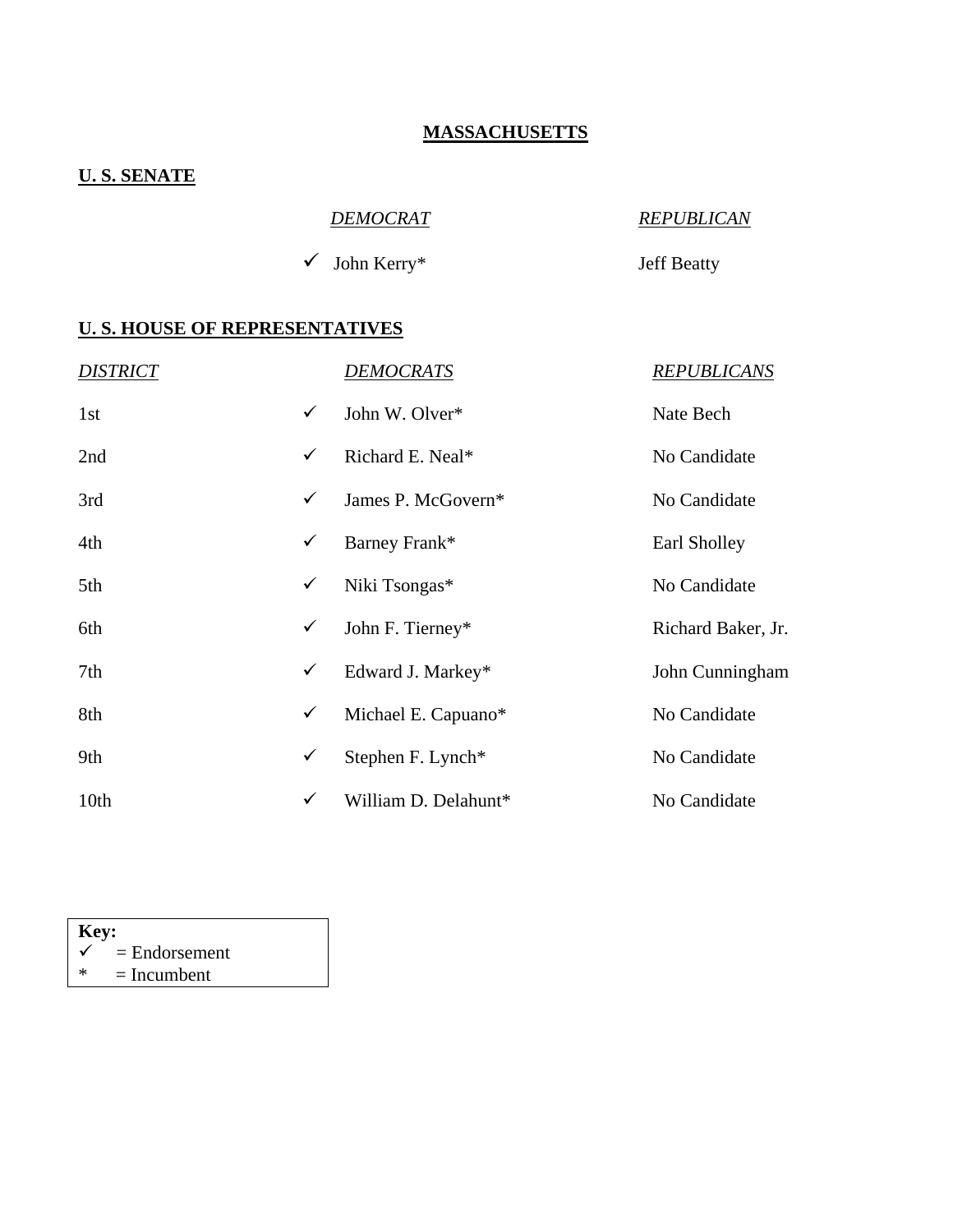### **MICHIGAN**

#### **UNITED STATES SENATE**

#### *DEMOCRAT REPUBLICAN*

9 Carl Levin\* Jack Hoogendyk

#### **U. S. HOUSE OF REPRESENTATIVES**

| <b>DISTRICT</b>  |              | <b>DEMOCRATS</b>           |              | <b>REPUBLICANS</b>   |
|------------------|--------------|----------------------------|--------------|----------------------|
| 1st              | $\checkmark$ | Bart Stupak*               |              | Tom Casperson        |
| 2nd              | $\checkmark$ | Fred Johnson               |              | Peter Hoekstra*      |
| 3rd              | $\checkmark$ | Henry Sanchez              |              | Vern Ehlers*         |
| 4th              | $\checkmark$ | <b>Andrew Concannon</b>    |              | Dave Camp*           |
| 5th              | $\checkmark$ | Dale E. Kildee*            |              | Matt Sawicki         |
| 6th              | $\checkmark$ | Don Cooney                 |              | Fred Upton*          |
| 7th              |              | Mark Schauer               |              | Tim Walberg*         |
| 8th              | $\checkmark$ | <b>Bob Alexander</b>       |              | Mike Rogers*         |
| 9th              | $\checkmark$ | <b>Gary Peters</b>         |              | Joe Knollenberg*     |
| 10th             |              | <b>Robert Denison</b>      | $\checkmark$ | Candice Miller*      |
| 11th             |              | Joseph Larkin              | $\checkmark$ | Thad McCotter*       |
| 12th             | $\checkmark$ | Sander Levin*              |              | <b>Bert Copple</b>   |
| 13th             | $\checkmark$ | Carolyn Cheeks Kilpatrick* |              | <b>Edward Gubics</b> |
| 14th             | $\checkmark$ | John Conyers, Jr.*         |              | No Candidate         |
| 15 <sub>th</sub> | ✓            | John Dingell*              |              | John Lynch           |
|                  |              |                            |              |                      |

**Key:**   $\begin{array}{rcl} \n\checkmark & = \text{Endorsement} \\ \n\text{*} & = \text{Incumbent} \n\end{array}$  $=$  Incumbent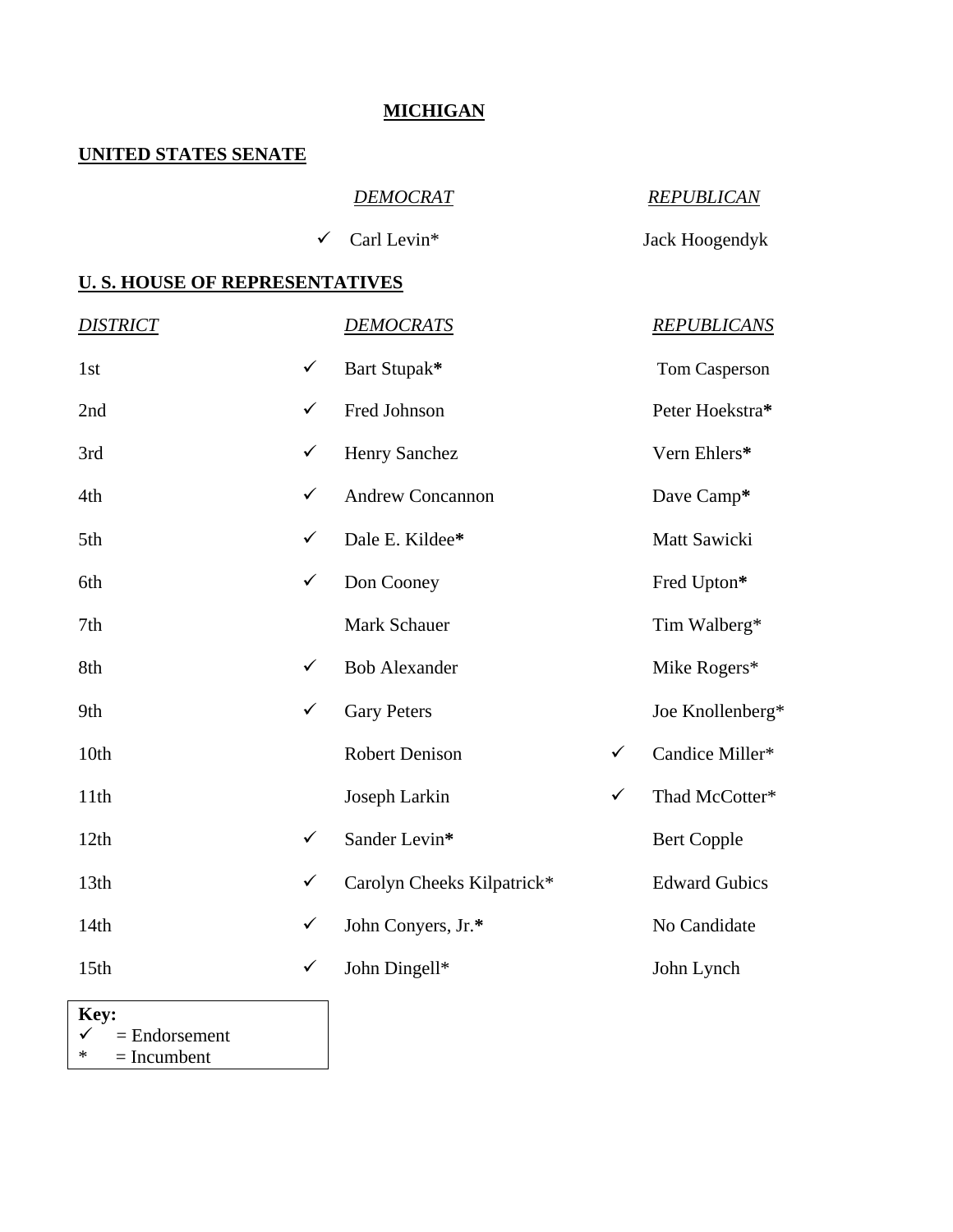#### **MINNESOTA**

| <b>U.S. SENATE</b>                   |              | <b>DEMOCRAT</b>     | <b>REPUBLICAN</b>      |
|--------------------------------------|--------------|---------------------|------------------------|
|                                      | $\checkmark$ | Al Franken          | Norm Coleman*          |
| <b>U.S. HOUSE OF REPRESENTATIVES</b> |              |                     |                        |
| <b>DISTRICT</b>                      |              | <b>DEMOCRATS</b>    | <b>REPUBLICANS</b>     |
| 1st                                  | $\checkmark$ | Tim Walz*           | <b>Brian Davis</b>     |
| 2nd                                  | $\checkmark$ | <b>Steve Sarvi</b>  | John Kline*            |
| Open Seat<br>3rd                     | $\checkmark$ | Ashwin Madia        | Erik Paulsen           |
| 4th                                  | $\checkmark$ | Betty McCollum*     | <b>Ed Matthews</b>     |
| 5th                                  | $\checkmark$ | Keith Ellison*      | Gregg Iverson          |
| 6th                                  | $\checkmark$ | Elwyn Tinklenberg   | Michele Bachmann*      |
| 7th                                  | $\checkmark$ | Collin C. Peterson* | Glen Menze             |
| 8th                                  | $\checkmark$ | James L. Oberstar*  | <b>Michael Cummins</b> |

| Key: |                            |  |  |  |  |
|------|----------------------------|--|--|--|--|
|      | $\checkmark$ = Endorsement |  |  |  |  |
| ж    | $=$ Incumbent              |  |  |  |  |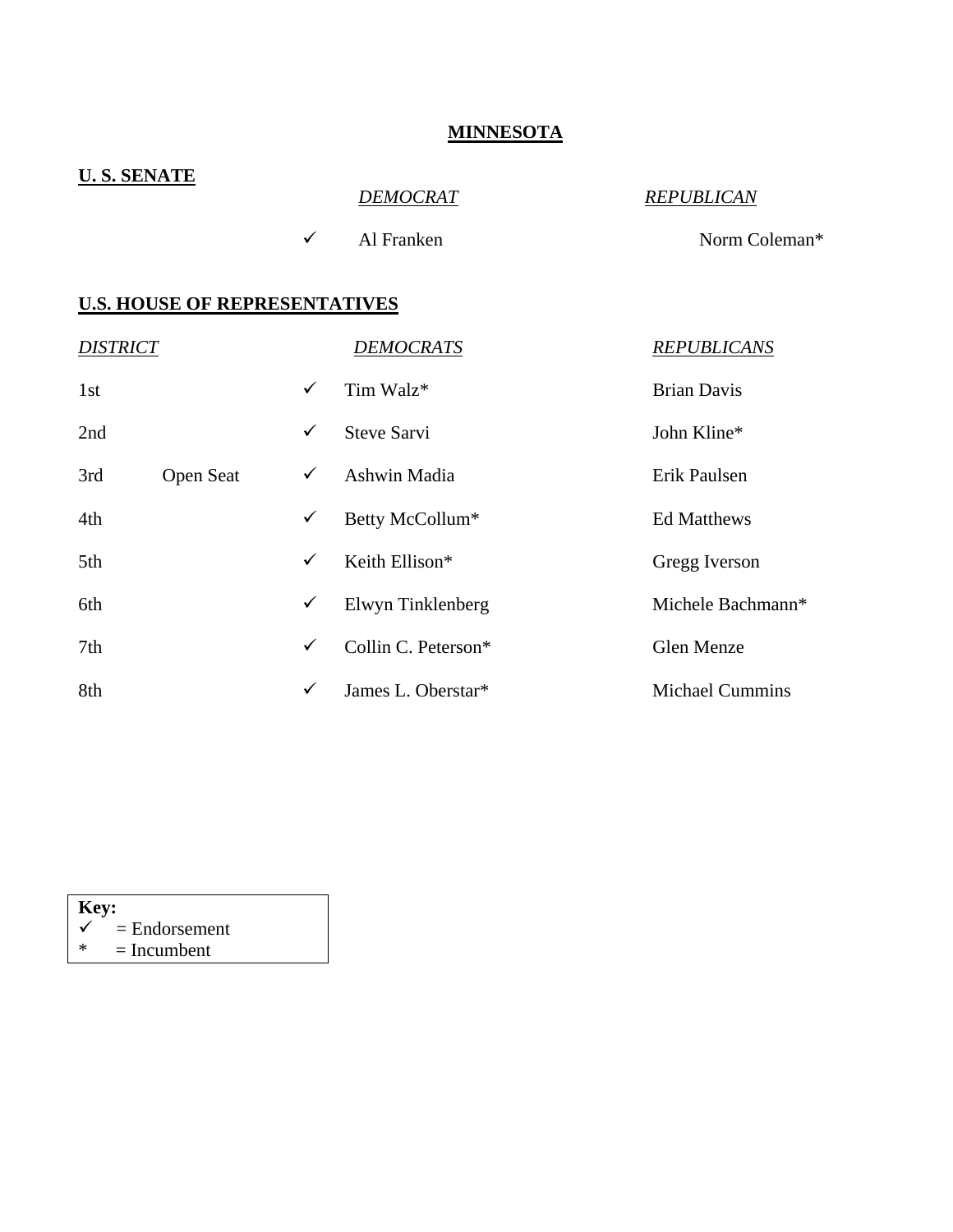### **MISSISSIPPI**

### **U. S. SENATE**

|  | DEMOCRAT                                      | <b>REPUBLICAN</b> |
|--|-----------------------------------------------|-------------------|
|  | $\checkmark$ Erik Fleming                     | Thad Cochran*     |
|  | Special Election $\checkmark$ Ronnie Musgrove | Roger Wicker*     |

| <b>DISTRICT</b> |                  |              | <b>DEMOCRATS</b>       | <b>REPUBLICANS</b>  |
|-----------------|------------------|--------------|------------------------|---------------------|
| 1st             | <b>Open Seat</b> | $\checkmark$ | <b>Travis Childers</b> | <b>Greg Davis</b>   |
| 2nd             |                  | ✓            | Bennie Thompson*       | <b>Richard Cook</b> |
| 3rd             | <b>Open Seat</b> |              | Joel Gill              | Gregg Harper        |
| 4th             |                  | ✓            | Gene Taylor*           | John McCay III      |

| Key: |                 |  |  |  |  |
|------|-----------------|--|--|--|--|
|      | $=$ Endorsement |  |  |  |  |
| ж    | $=$ Incumbent   |  |  |  |  |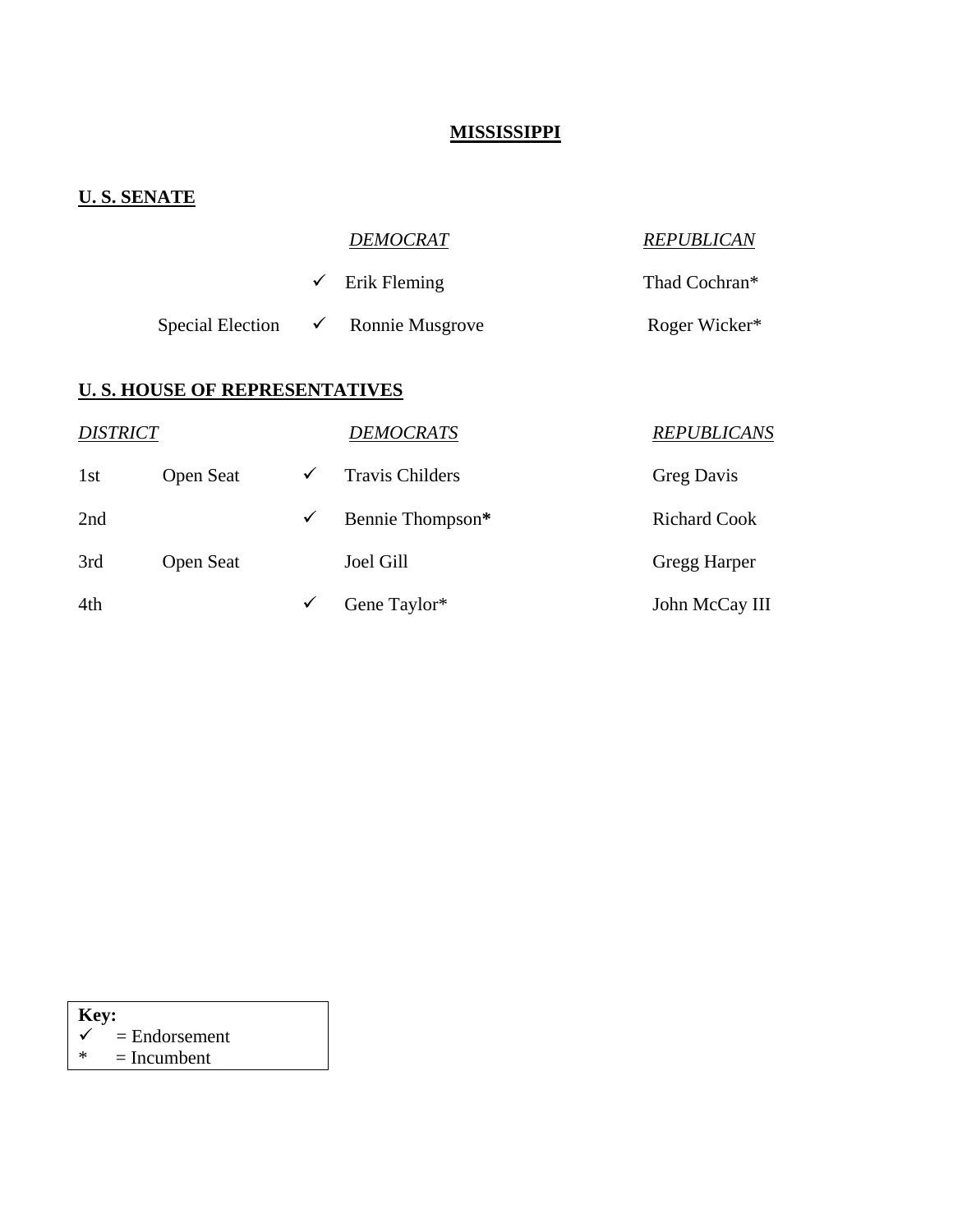### **MISSOURI**

### **GOVERNOR**

|                 |                                       |              | <b>DEMOCRAT</b>         |              | <b>REPUBLICAN</b>         |
|-----------------|---------------------------------------|--------------|-------------------------|--------------|---------------------------|
|                 | <b>Open Seat</b>                      | $\checkmark$ | Jay Nixon               |              | Kenny Hulshof             |
|                 | <b>U. S. HOUSE OF REPRESENTATIVES</b> |              |                         |              |                           |
| <b>DISTRICT</b> |                                       |              | <b>DEMOCRATS</b>        |              | <b>REPUBLICANS</b>        |
| 1st             |                                       | $\checkmark$ | William Lacy Clay, Jr.* |              | No Candidate              |
| 2nd             |                                       | $\checkmark$ | <b>Bill Haas</b>        |              | Todd Akin*                |
| 3rd             |                                       | $\checkmark$ | Russ Carnahan*          |              | Chris Sander              |
| 4th             |                                       | $\checkmark$ | Ike Skelton*            |              | <b>Jeff Parnell</b>       |
| 5th             |                                       | $\checkmark$ | Emanuel Cleaver*        |              | Jacob Turk                |
| 6th             |                                       | $\checkmark$ | <b>Kay Barnes</b>       |              | Samuel Graves*            |
| 7th             |                                       | $\checkmark$ | <b>Richard Monroe</b>   |              | Roy D. Blunt*             |
| 8th             |                                       |              | Joe Allen               | $\checkmark$ | Jo Ann Emerson*           |
| 9th             | <b>Open Seat</b>                      | $\checkmark$ | <b>Judy Baker</b>       |              | <b>Blaine Luetkemeyer</b> |

| Key: |                            |  |  |  |  |
|------|----------------------------|--|--|--|--|
|      | $\checkmark$ = Endorsement |  |  |  |  |
| ж    | $=$ Incumbent              |  |  |  |  |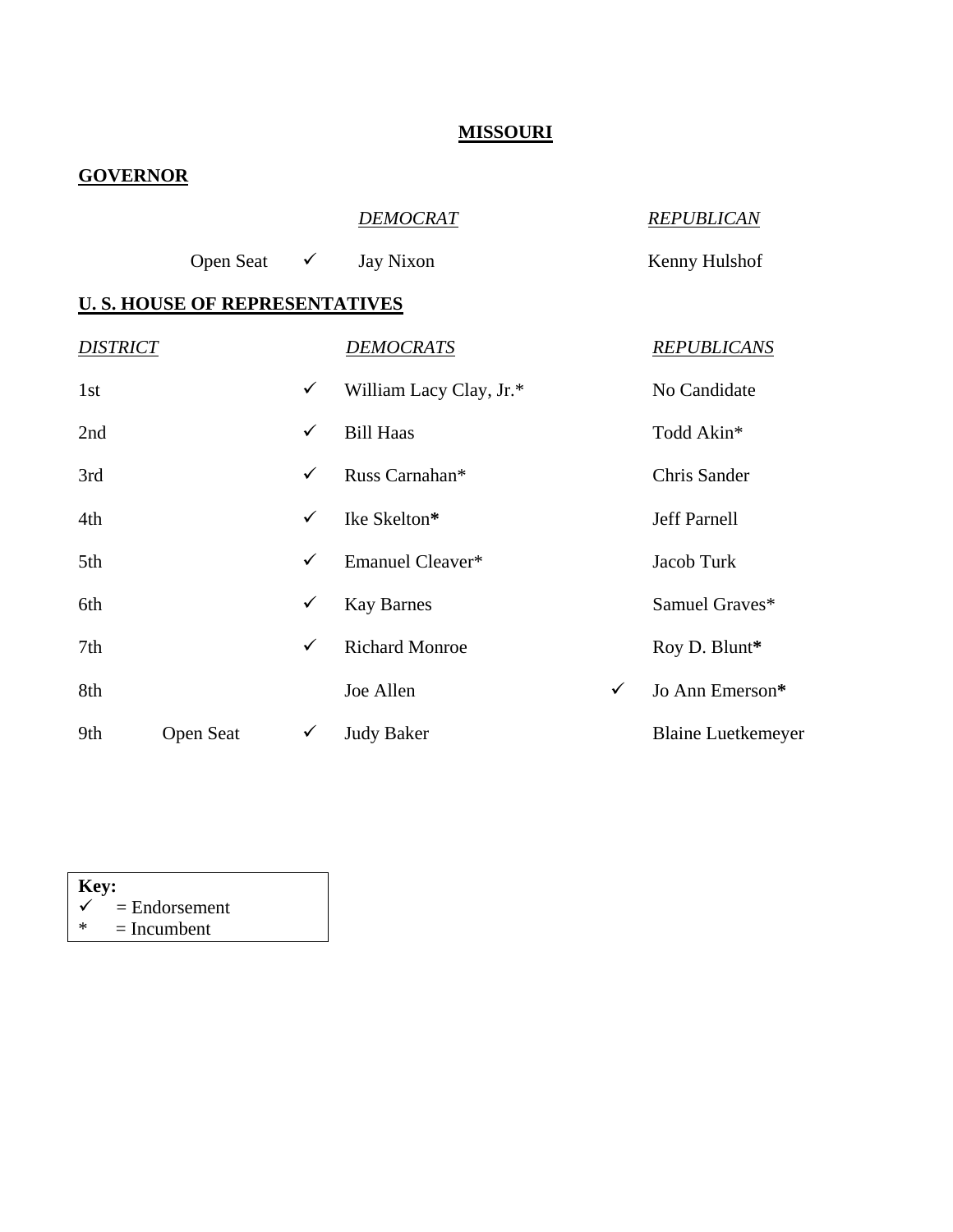#### **MONTANA**

#### **GOVERNOR**

9 Brian Schweitzer\* Roy Brown

### **UNITED STATES SENATE**

 $\checkmark$  Max Baucus<sup>\*</sup> Bob Kelleher

*DEMOCRAT REPUBLICAN*

#### *DEMOCRAT REPUBLICAN*

#### **U. S. HOUSE OF REPRESENTATIVES**

*DISTRICT DEMOCRAT REPUBLICAN* At-Large John Driscoll  $\checkmark$  Dennis R. Rehberg\*

#### **Key:**   $\checkmark$  = Endorsement  $* = Incumbent$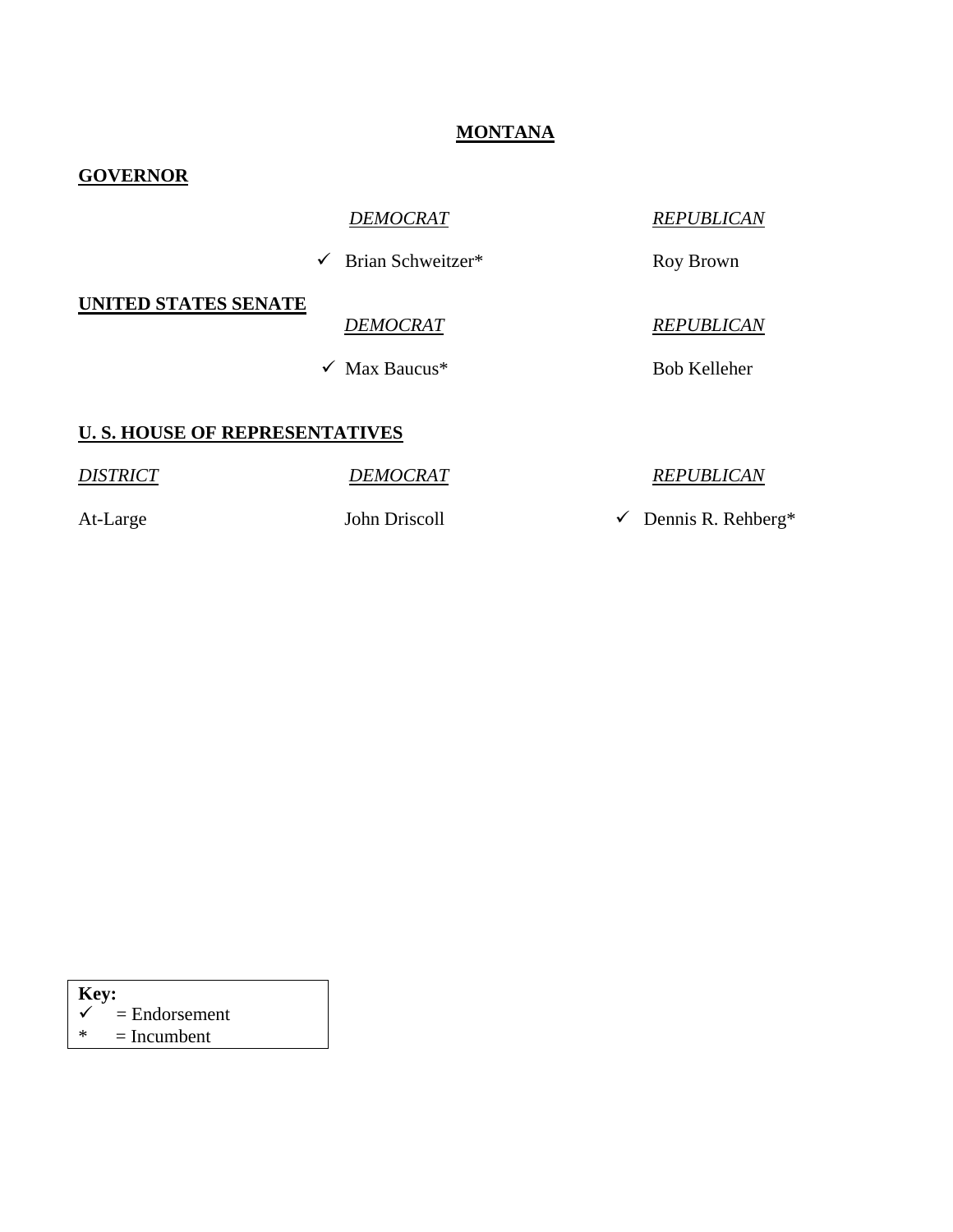### **NEBRASKA**

#### **UNITED STATES SENATE**

|                 |                                      |              | <b>DEMOCRAT</b>     | <b>REPUBLICAN</b>  |
|-----------------|--------------------------------------|--------------|---------------------|--------------------|
|                 | <b>Open Seat</b>                     | $\checkmark$ | <b>Scott Kleeb</b>  | Mike Johanns       |
|                 | <b>U.S. HOUSE OF REPRESENTATIVES</b> |              |                     |                    |
| <i>DISTRICT</i> |                                      |              | <b>DEMOCRATS</b>    | <b>REPUBLICANS</b> |
| 1 <sub>st</sub> |                                      |              | Max Yashirin        | Jeff Fortenberry*  |
| 2nd             |                                      | ✓            | Jim Esch            | Lee R. Terry*      |
| 3rd             |                                      | ✓            | <b>Jay Stoddard</b> | Adrian Smith*      |

| Key:         |                 |  |  |  |  |
|--------------|-----------------|--|--|--|--|
| $\checkmark$ | $=$ Endorsement |  |  |  |  |
| $\ast$       | $=$ Incumbent   |  |  |  |  |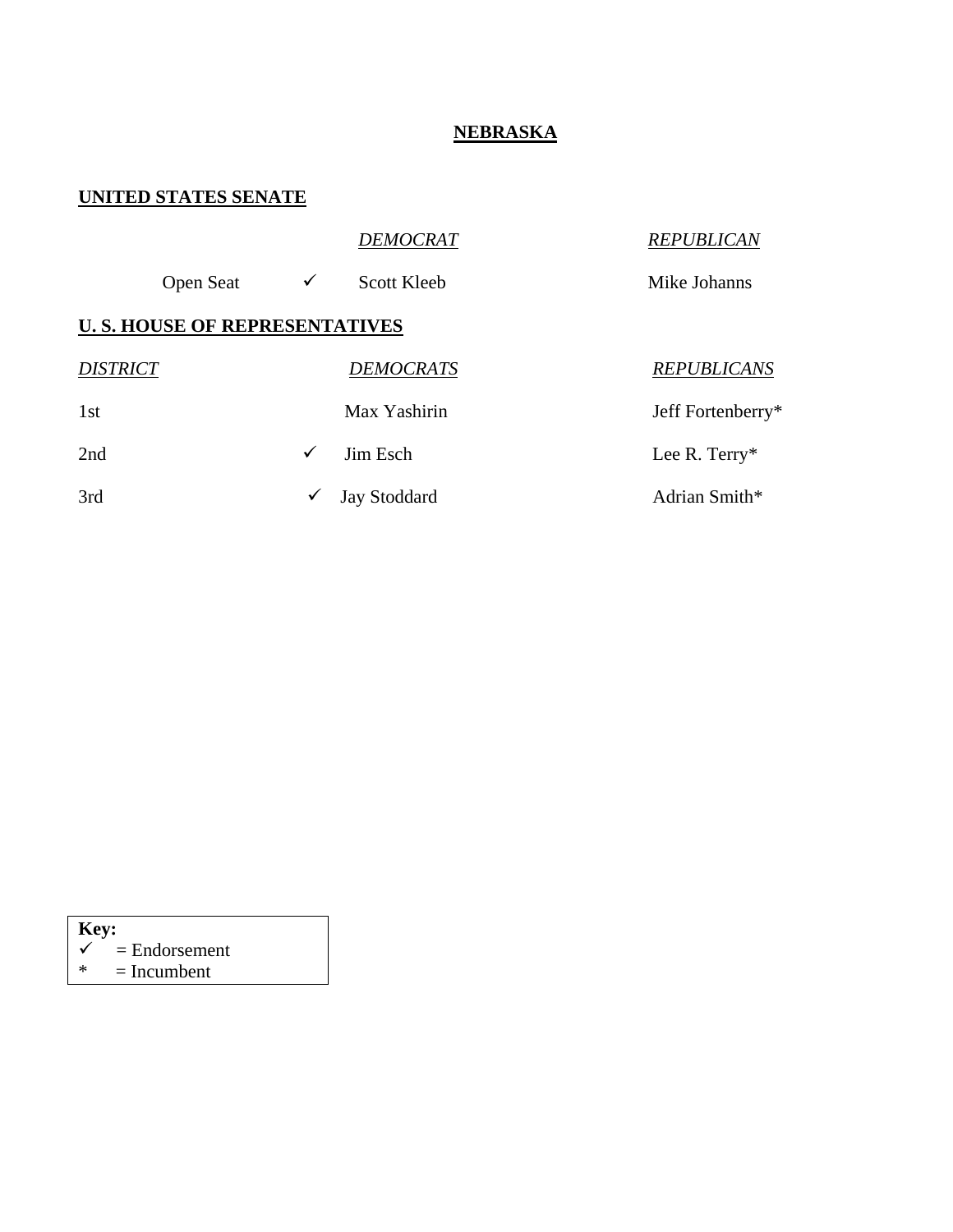### **NEVADA**

# **U. S. HOUSE OF REPRESENTATIVES**

| <b>DISTRICT</b> |              | <b>DEMOCRATS</b> | <b>REPUBLICANS</b> |
|-----------------|--------------|------------------|--------------------|
| 1st             | ✓            | Shelley Berkley* | Kenneth Wegner     |
| 2 <sup>nd</sup> | $\checkmark$ | Jill Derby       | Dean Heller*       |
| 3rd             | $\checkmark$ | Dina Titus       | Jon Porter*        |

# **Key:**

- $\begin{array}{rcl} \n\checkmark & = \text{Endorsement} \\ \n\text{*} & = \text{Incumbent} \n\end{array}$
- $=$  Incumbent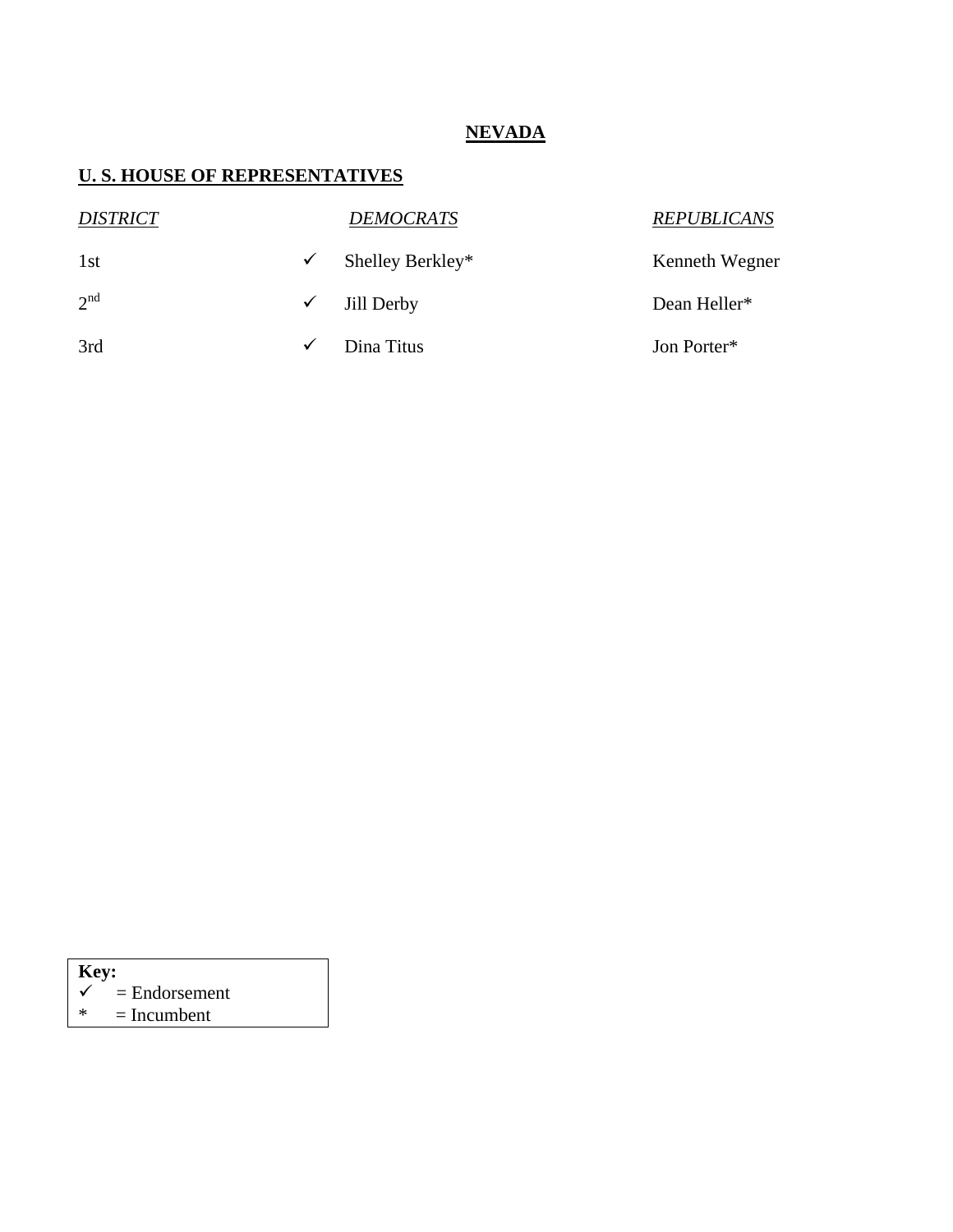#### **NEW HAMPSHIRE**

| <b>GOVERNOR</b>                      |              |                    |                    |
|--------------------------------------|--------------|--------------------|--------------------|
|                                      |              | <b>DEMOCRAT</b>    | <b>REPUBLICAN</b>  |
|                                      | $\checkmark$ | John Lynch*        | Joe Kenney         |
| <b>U.S. SENATE</b>                   |              |                    |                    |
|                                      |              | <b>DEMOCRAT</b>    | <b>REPUBLICAN</b>  |
|                                      | $\checkmark$ | Jeanne Shaheen     | John Sununu*       |
| <b>U.S. HOUSE OF REPRESENTATIVES</b> |              |                    |                    |
| <b>DISTRICT</b>                      |              | <b>DEMOCRATS</b>   | <b>REPUBLICANS</b> |
| 1st                                  | $\checkmark$ | Carol Shea-Porter* | Jeb Bradley        |
| 2nd                                  | $\checkmark$ | Paul Hodes*        | Jennifer Horn      |

| $\vert$ Key: |                            |
|--------------|----------------------------|
|              | $\checkmark$ = Endorsement |
| $\ast$       | $=$ Incumbent              |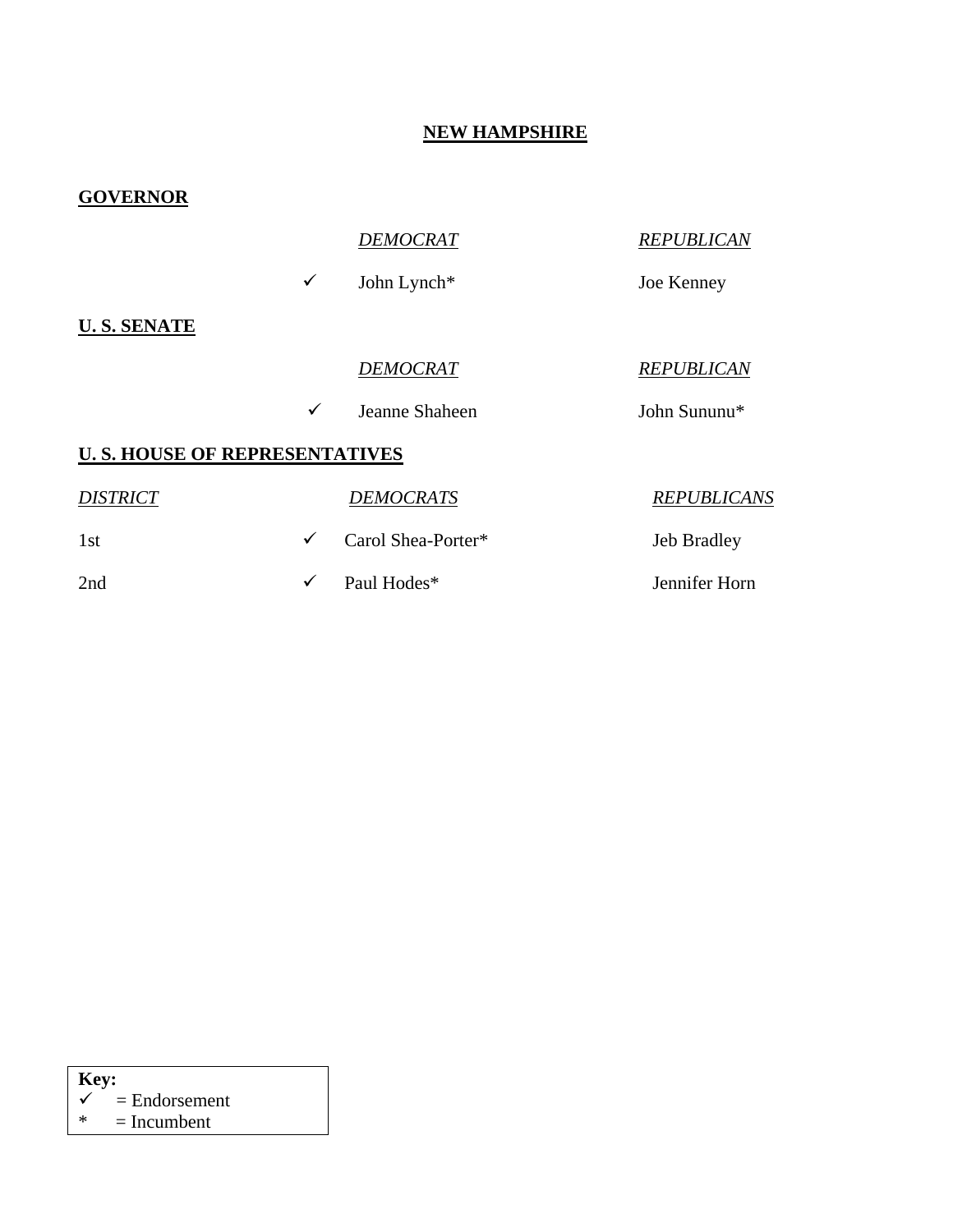#### **NEW JERSEY**

# **U. S. SENATE**

### *DEMOCRAT REPUBLICAN*

9 Frank Lautenberg\* Dick Zimmer

| <b>DISTRICT</b>  |                  |              | <b>DEMOCRATS</b>          |              | <b>REPUBLICANS</b>    |
|------------------|------------------|--------------|---------------------------|--------------|-----------------------|
| 1st              |                  | $\checkmark$ | Robert Andrews*           |              | Dale Glading          |
| 2nd              |                  |              | David Kurkowski           | $\checkmark$ | Frank A. LoBiondo*    |
| 3rd              | <b>Open Seat</b> | $\checkmark$ | John Adler                |              | Chris Myers           |
| 4th              |                  |              | Josh Zeitz                | $\checkmark$ | Christopher H. Smith* |
| 5th              |                  | $\checkmark$ | Dennis Shulman            |              | E. Scott Garrett*     |
| 6th              |                  | ✓            | Frank Pallone, Jr.*       |              | Robert McLeod         |
| 7th              | Open Seat        | $\checkmark$ | Linda Stender             |              | <b>Leonard Lance</b>  |
| 8th              |                  | $\checkmark$ | William J. Pascrell, Jr.* |              | <b>Roland Straten</b> |
| 9th              |                  | ✓            | Steven R. Rothman*        |              | Vince Micco           |
| 10th             |                  | $\checkmark$ | Don Payne*                |              | No Candidate          |
| 11th             |                  | $\checkmark$ | Tom Wyka                  |              | Rodney Frelinghuysen* |
| 12th             |                  | $\checkmark$ | Rush Holt*                |              | Alan Bateman          |
| $13^{\text{th}}$ |                  | $\checkmark$ | Albio Sires*              |              | Joseph Turula         |

| Key: |                 |  |  |  |  |
|------|-----------------|--|--|--|--|
|      | $=$ Endorsement |  |  |  |  |
| ∗    | $=$ Incumbent   |  |  |  |  |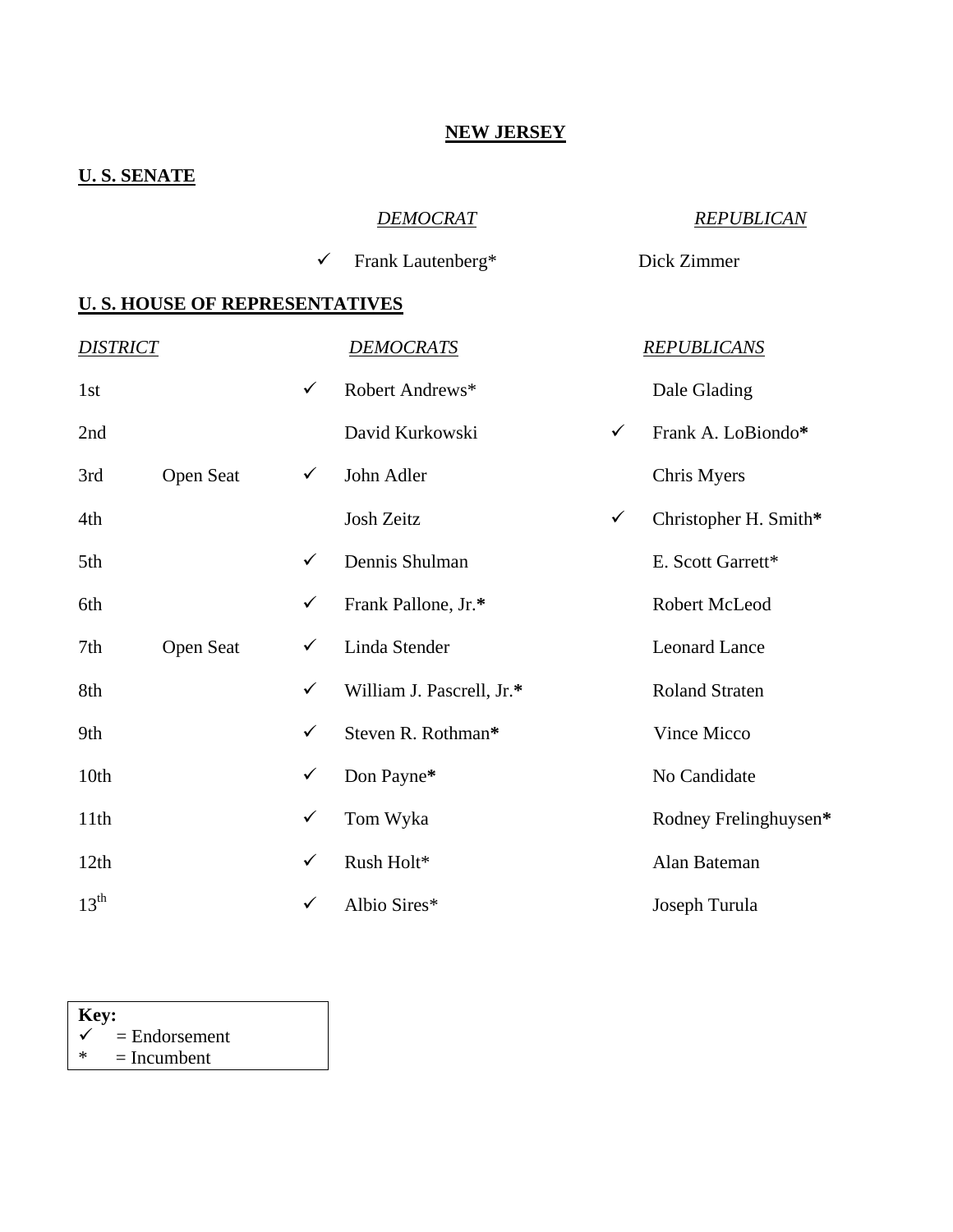# **NEW MEXICO**

# **U. S. SENATE**

|                 |                                      |              | DEMOCRAT            | <b>REPUBLICAN</b>   |
|-----------------|--------------------------------------|--------------|---------------------|---------------------|
|                 | <b>Open Seat</b>                     | ✓            | <b>Tom Udall</b>    | <b>Steve Pearce</b> |
|                 | <b>U.S. HOUSE OF REPRESENTATIVES</b> |              |                     |                     |
| <b>DISTRICT</b> |                                      |              | <b>DEMOCRATS</b>    | <b>REPUBLICANS</b>  |
| 1 <sup>st</sup> | Open Seat                            | ✓            | Martin Heinrich     | Darren White        |
| 2nd             | <b>Open Seat</b>                     | $\checkmark$ | <b>Harry Teague</b> | <b>Ed Tinsley</b>   |
| 3rd             | Open Seat                            | ✓            | Ben Lujan           | Dan East            |

| Key: |                 |
|------|-----------------|
|      | $=$ Endorsement |
| ж.   | $=$ Incumbent   |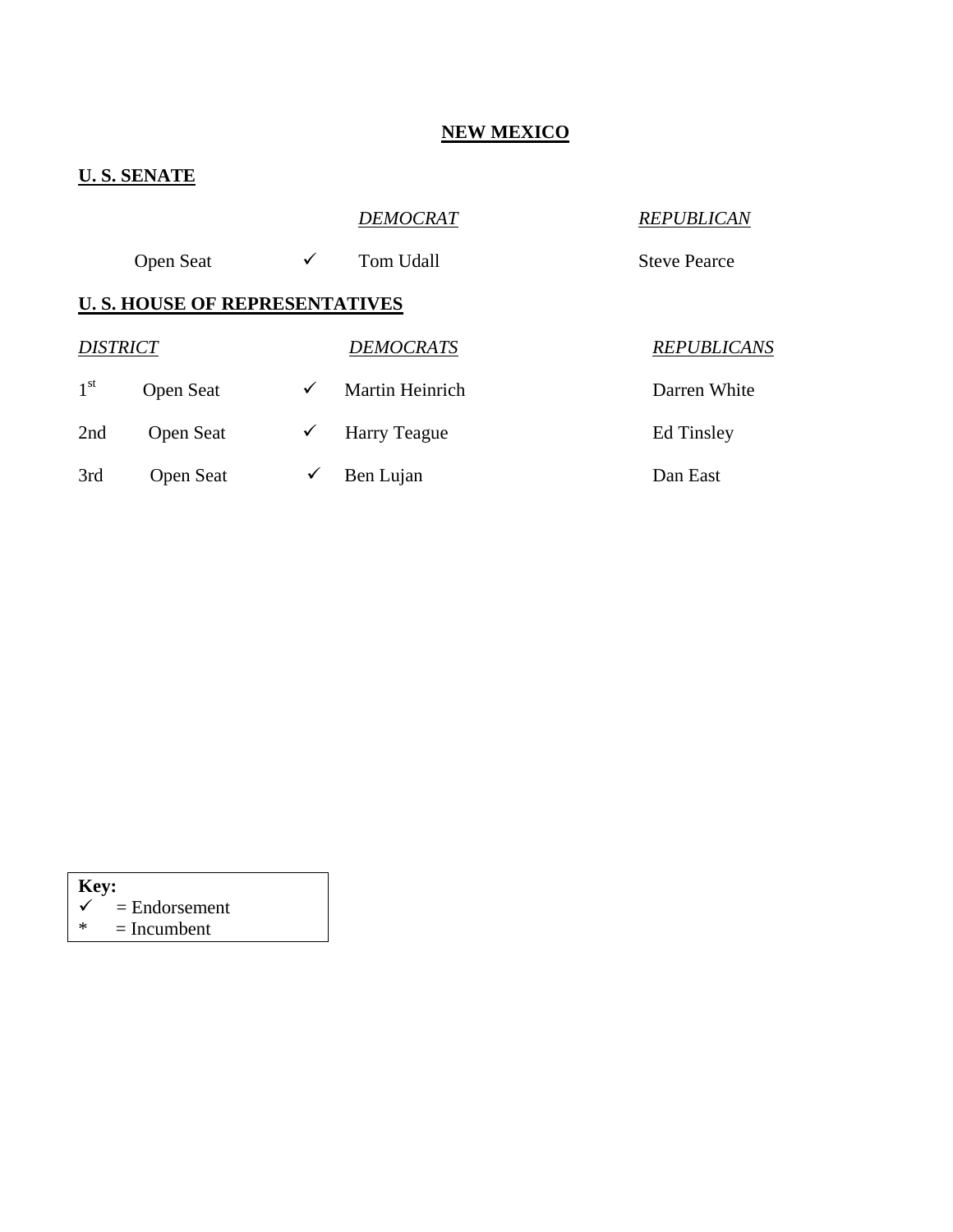### **NEW YORK**

| <b>DISTRICT</b>  |           |              | <b>DEMOCRATS</b>                   | <b>REPUBLICANS</b>      |
|------------------|-----------|--------------|------------------------------------|-------------------------|
| 1st              |           | $\checkmark$ | Timothy Bishop*                    | Lee Zeldin              |
| 2nd              |           | $\checkmark$ | Steven Israel *                    | <b>Frank Stalzer</b>    |
| 3rd              |           |              | <b>Graham</b> Long<br>$\checkmark$ | Peter T. King*          |
| 4th              |           | $\checkmark$ | Carolyn McCarthy*                  | <b>Jack Martins</b>     |
| 5th              |           | $\checkmark$ | Gary L. Ackerman*                  | Liz Berney              |
| 6th              |           | $\checkmark$ | Gregory W. Meeks*                  | No Candidate            |
| 7th              |           | $\checkmark$ | Joseph Crowley*                    | William Britt           |
| 8th              |           | $\checkmark$ | Jerrold Nadler*                    | Grace Lin               |
| 9th              |           | $\checkmark$ | Anthony Weiner*                    | No Candidate            |
| 10th             |           | $\checkmark$ | Edolphus Towns*                    | Salvatore Grupico       |
| 11th             |           | $\checkmark$ | Yvette Clarke*                     | Hugh Carr               |
| 12th             |           | $\checkmark$ | Nydia M. Velazquez*                | Allan Romaguera         |
| 13th             | Open Seat | $\checkmark$ | Mike McMahon                       | <b>Robert Straniere</b> |
| 14th             |           | $\checkmark$ | Carolyn B. Maloney*                | Robert Heim             |
| 15 <sub>th</sub> |           | $\checkmark$ | Charles B. Rangel*                 | <b>Edward Daniels</b>   |
| 16th             |           | $\checkmark$ | Jose E. Serrano*                   | Ali Mohamed             |
| 17th             |           | $\checkmark$ | Eliot L. Engel*                    | Robert Goodman          |
| 18th             |           | $\checkmark$ | Nita M. Lowey*                     | Jim Russell             |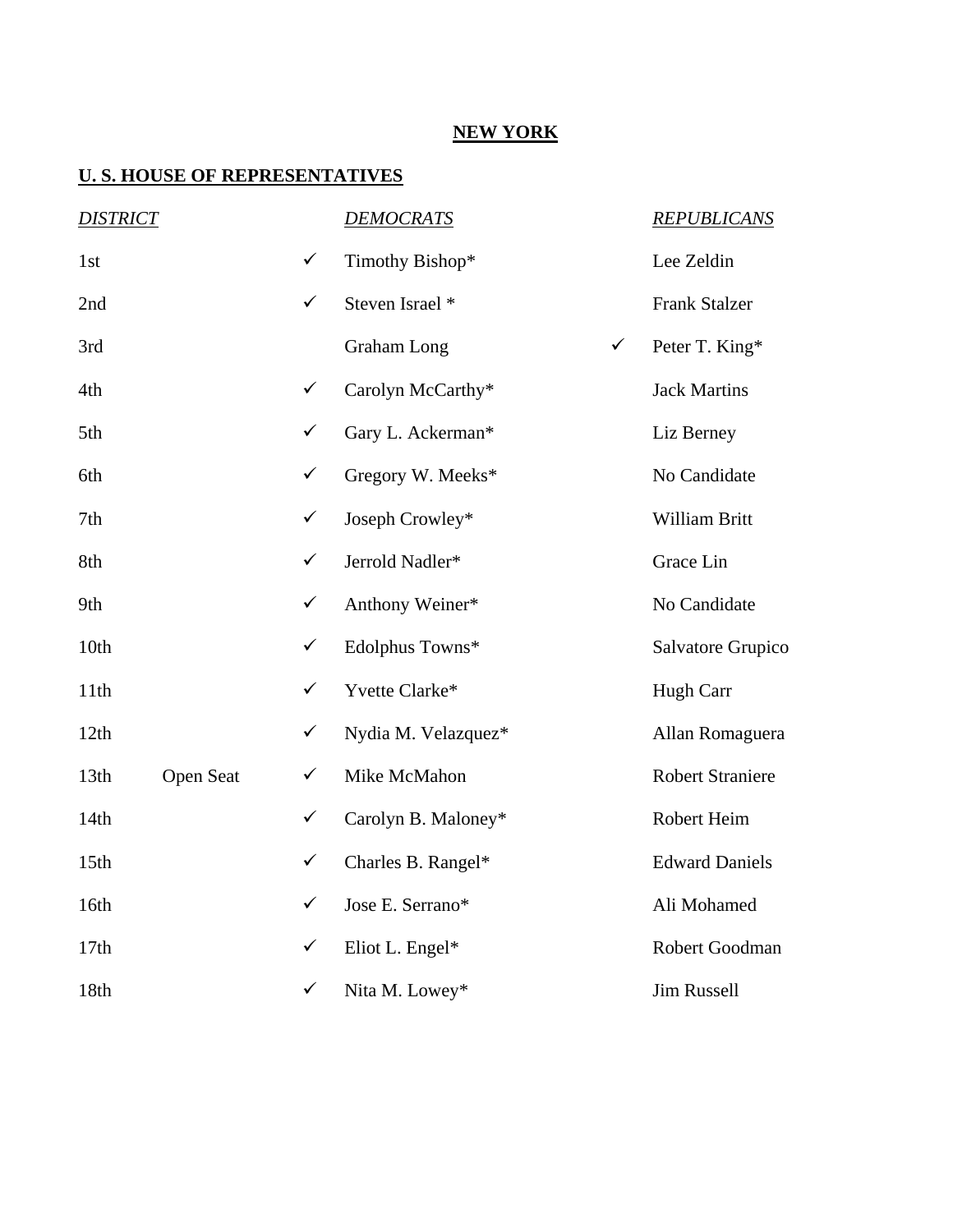# **NEW YORK** - Continued

| <b>DISTRICT</b>  |                  |              | <u>DEMOCRATS</u>     |              | <b>REPUBLICANS</b>     |
|------------------|------------------|--------------|----------------------|--------------|------------------------|
| 19 <sub>th</sub> |                  | ✓            | John Hall*           |              | Kieran Michael Lalor   |
| 20th             |                  | ✓            | Kirsten Gillibrand*  |              | <b>Sandy Treadwell</b> |
| 21st             | <b>Open Seat</b> | $\checkmark$ | Paul Tonko           |              | <b>Jim Burhmaster</b>  |
| 22nd             |                  | $\checkmark$ | Maurice D. Hinchey*  |              | George Phillips        |
| 23rd             |                  |              | Mike Oot             | $\checkmark$ | John M. McHugh*        |
| 24th             |                  | ✓            | Mike Arcuri*         |              | Richard Hanna          |
| 25 <sub>th</sub> |                  | ✓            | Dan Maffei           |              | Dale Sweetland         |
| 26th             | <b>Open Seat</b> | ✓            | Alice Kryzan         |              | Chris Lee              |
| 27th             |                  | ✓            | Brian Higgins*       |              | Dan Humiston           |
| 28th             |                  | $\checkmark$ | Louise M. Slaughter* |              | David Crimmen          |
| 29 <sub>th</sub> |                  |              | Eric Massa           | ✓            | Randy Kuhl*            |

| Key: |                 |  |  |  |  |
|------|-----------------|--|--|--|--|
| ✓    | $=$ Endorsement |  |  |  |  |
| ж    | $=$ Incumbent   |  |  |  |  |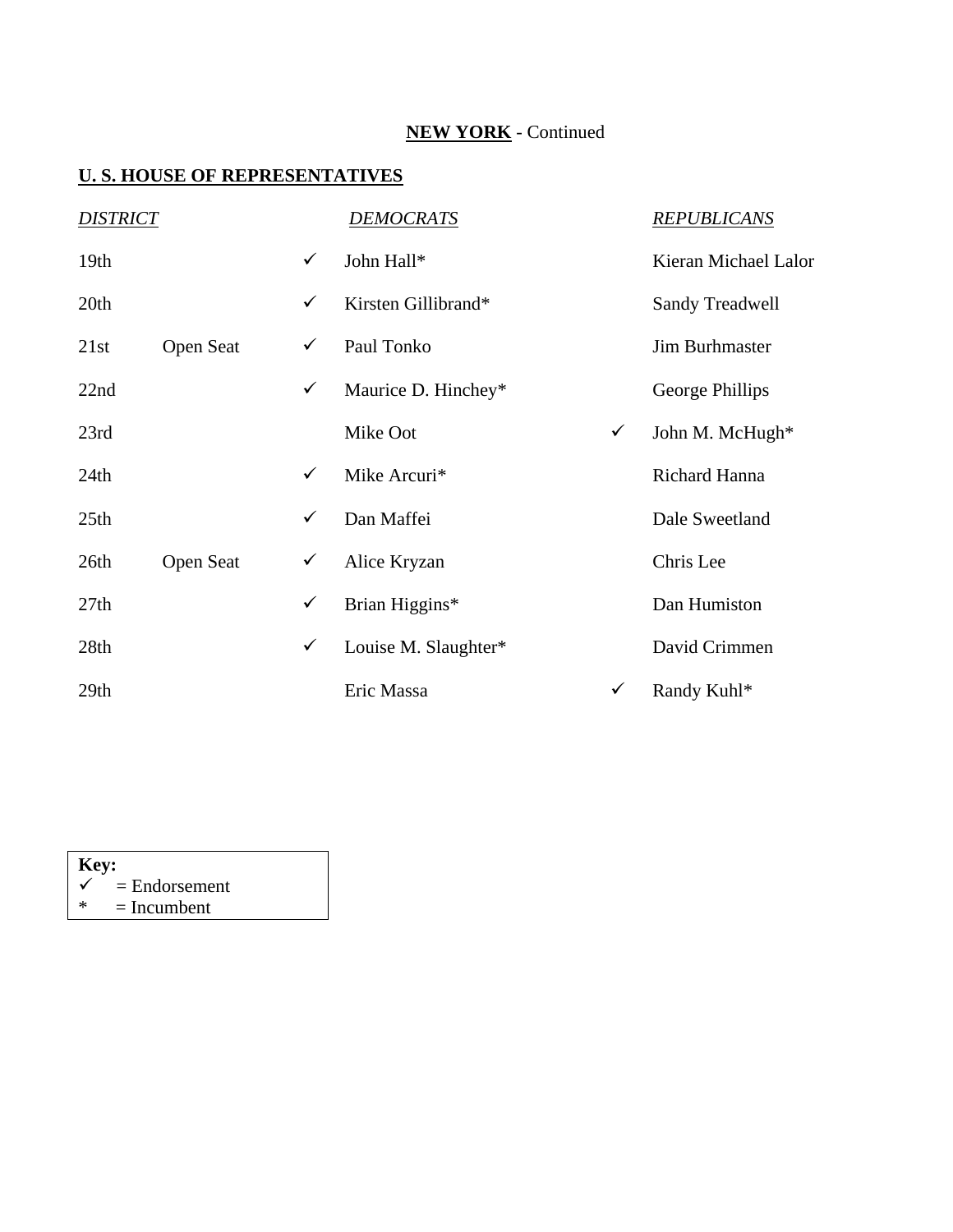### **NORTH CAROLINA**

| <b>GOVERNOR</b>                      |              |                           |                    |
|--------------------------------------|--------------|---------------------------|--------------------|
|                                      |              | <b>DEMOCRAT</b>           | <b>REPUBLICAN</b>  |
| <b>Open Seat</b>                     | $\checkmark$ | <b>Bev Perdue</b>         | Pat McCrory        |
| <u>U. S. SENATE</u>                  |              |                           |                    |
|                                      |              | <b>DEMOCRAT</b>           | <b>REPUBLICAN</b>  |
|                                      | $\checkmark$ | Kay Hagan                 | Elizabeth Dole*    |
| <u>U.S. HOUSE OF REPRESENTATIVES</u> |              |                           |                    |
| <i><b>DISTRICT</b></i>               |              | DEMOCRATS                 | <b>REPUBLICANS</b> |
| 1st                                  | $\checkmark$ | G. K. Butterfield*        | Dean Stephens      |
| 2nd                                  | $\checkmark$ | Bob Etheridge*            | Dan Mansell        |
| 3rd                                  |              | Craig Weber               | Walter Jones, Jr.* |
| 4th                                  | $\checkmark$ | David Price*              | B. J. Lawson       |
| 5th                                  | $\checkmark$ | <b>Roy Carter</b>         | Virginia Foxx*     |
| 6th                                  |              | <b>Teresa Sue Bratton</b> | Howard Coble*      |
| 7th                                  | $\checkmark$ | Mike McIntyre*            | Will Breazeale     |
| 8th                                  | ✓            | Larry Kissell             | Robin Hayes*       |
| 9th                                  | $\checkmark$ | <b>Harry Taylor</b>       | Sue Myrick*        |
| 10th                                 | $\checkmark$ | Daniel Johnson            | Patrick McHenry*   |
| 11th                                 | $\checkmark$ | Heath Shuler*             | Carl Mumpower      |
| 12th                                 | $\checkmark$ | Melvin Watt*              | Ty Cobb, Jr.       |
| 13th                                 | $\checkmark$ | Brad Miller*              | Hugh Webster       |

 $Key:$ <br> $\checkmark$  =  $\begin{cases}\n\checkmark \\
\checkmark\n\end{cases}$  = Endorsement<br>  $\checkmark$  = Incumbent  $=$  Incumbent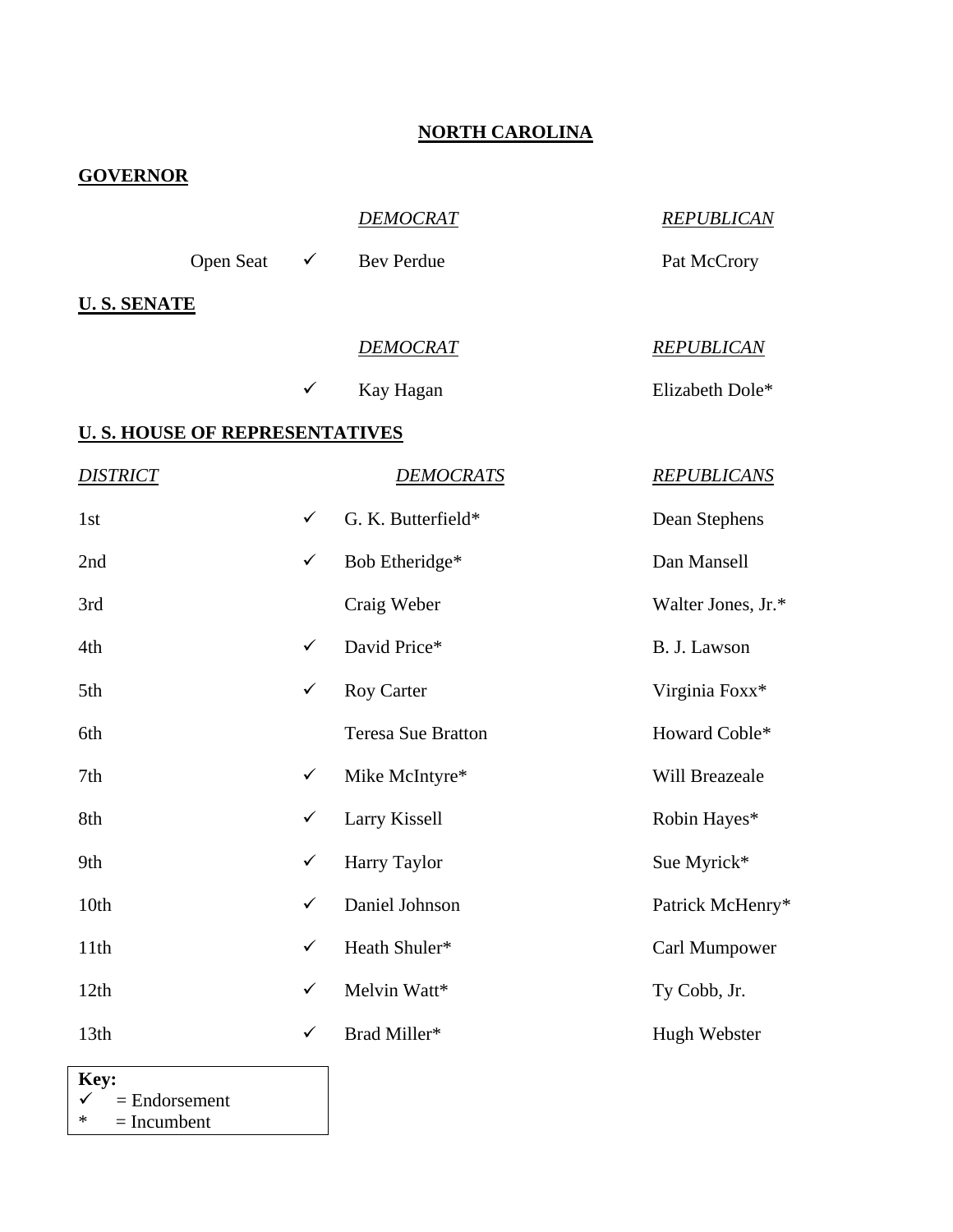### **NORTH DAKOTA**

### **GOVERNOR**

*DEMOCRAT REPUBLICAN*

 $\checkmark$  Tim Mathern John Hoeven\*

#### **U. S. HOUSE OF REPRESENTATIVES**

*DISTRICT DEMOCRAT REPUBLICAN*

At-Large  $\checkmark$  Earl R. Pomeroy<sup>\*</sup> Duane Sand

| Key: |                            |
|------|----------------------------|
|      | $\checkmark$ = Endorsement |
| ∗    | $=$ Incumbent              |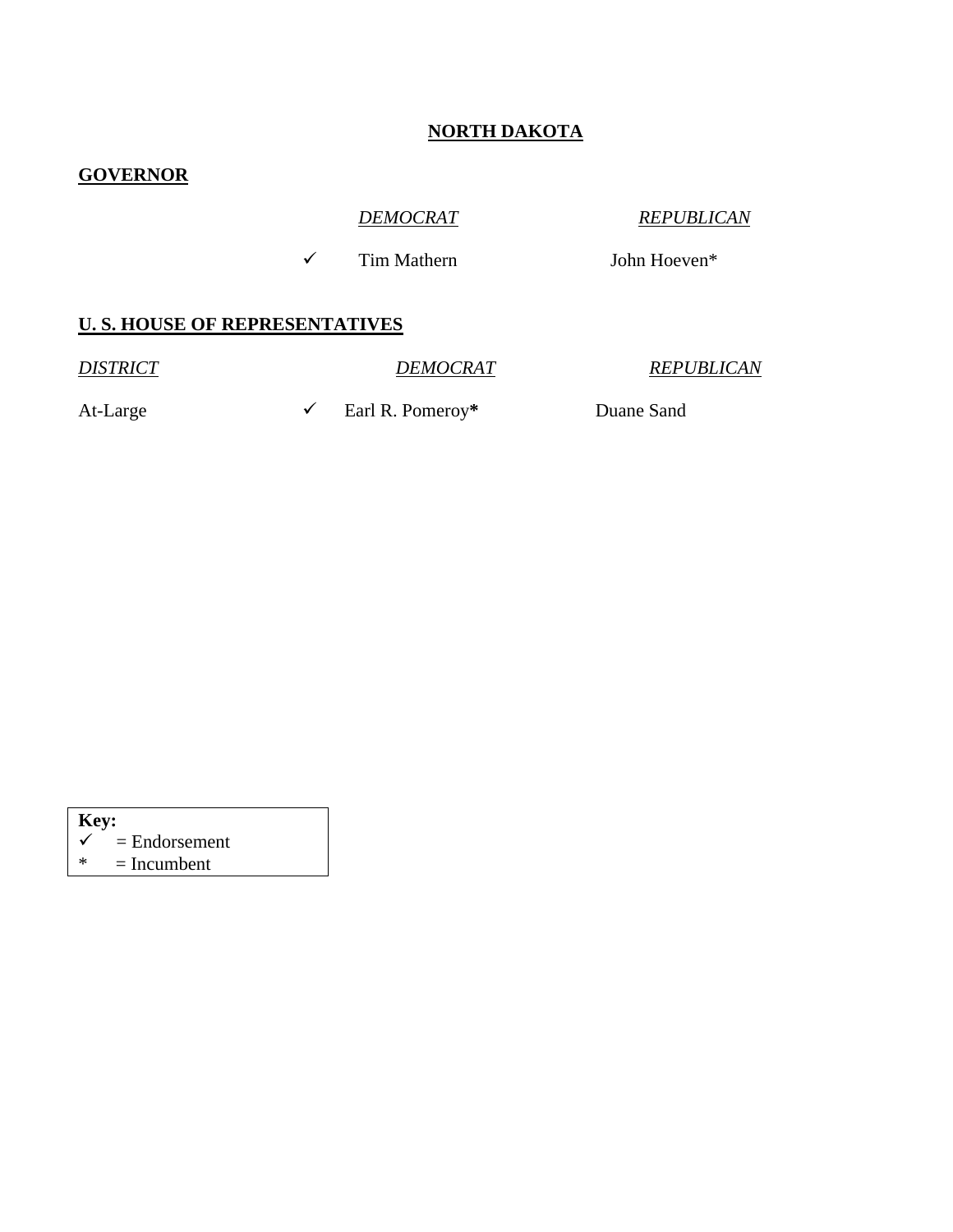# **OHIO**

### **U. S. HOUSE OF REPRESENTATIVES**

| <b>DISTRICT</b>  |           |              | <b>DEMOCRATS</b>       |   | <b>REPUBLICANS</b>     |
|------------------|-----------|--------------|------------------------|---|------------------------|
| 1st              |           | ✓            | <b>Steve Driehaus</b>  |   | Steven J. Chabot*      |
| 2nd              |           | ✓            | Victoria Wells Wulsin  |   | Jean Schmidt*          |
| 3rd              |           | ✓            | <b>Jane Mitakides</b>  |   | Michael R. Turner*     |
| 4th              |           | ✓            | Mike Carroll           |   | Jim Jordan*            |
| 5th              |           |              | George Mays            |   | Bob Latta*             |
| 6 <sup>th</sup>  |           | ✓            | Charlie Wilson         |   | <b>Richard Stobbs</b>  |
| 7th              | Open Seat | ✓            | <b>Sharen Neuhardt</b> |   | <b>Steve Austria</b>   |
| 8th              |           | ✓            | Nicholas von Stein     |   | John Boehner*          |
| 9th              |           | $\checkmark$ | Marcy Kaptur*          |   | <b>Bradley Leavitt</b> |
| 10th             |           | $\checkmark$ | Dennis J. Kucinich*    |   | <b>Jim Trakas</b>      |
| 11th             |           | $\checkmark$ | Stephanie Tubbs Jones* |   | <b>Thomas Pekarek</b>  |
| 12th             |           | ✓            | David Robinson         |   | Patrick Tiberi*        |
| 13th             |           | $\checkmark$ | Betty Sutton*          |   | David Potter           |
| 14th             |           |              | Bill O'Neill           | ✓ | Steve LaTourette*      |
| 15 <sub>th</sub> | Open Seat | $\checkmark$ | Mary Jo Kilroy         |   | <b>Steve Stivers</b>   |
| 16th             | Open Seat | ✓            | John Boccieri          |   | Kirk Schuring          |
| 17th             |           | $\checkmark$ | Timothy J. Ryan*       |   | Duane Grassell         |
| 18th             |           | $\checkmark$ | Zack Space*            |   | <b>Fred Dailey</b>     |

 $Key:$ <br> $\checkmark$  =  $\begin{cases}\n\checkmark \\
\checkmark\n\end{cases}$  = Endorsement<br>  $\checkmark$  = Incumbent  $=$  Incumbent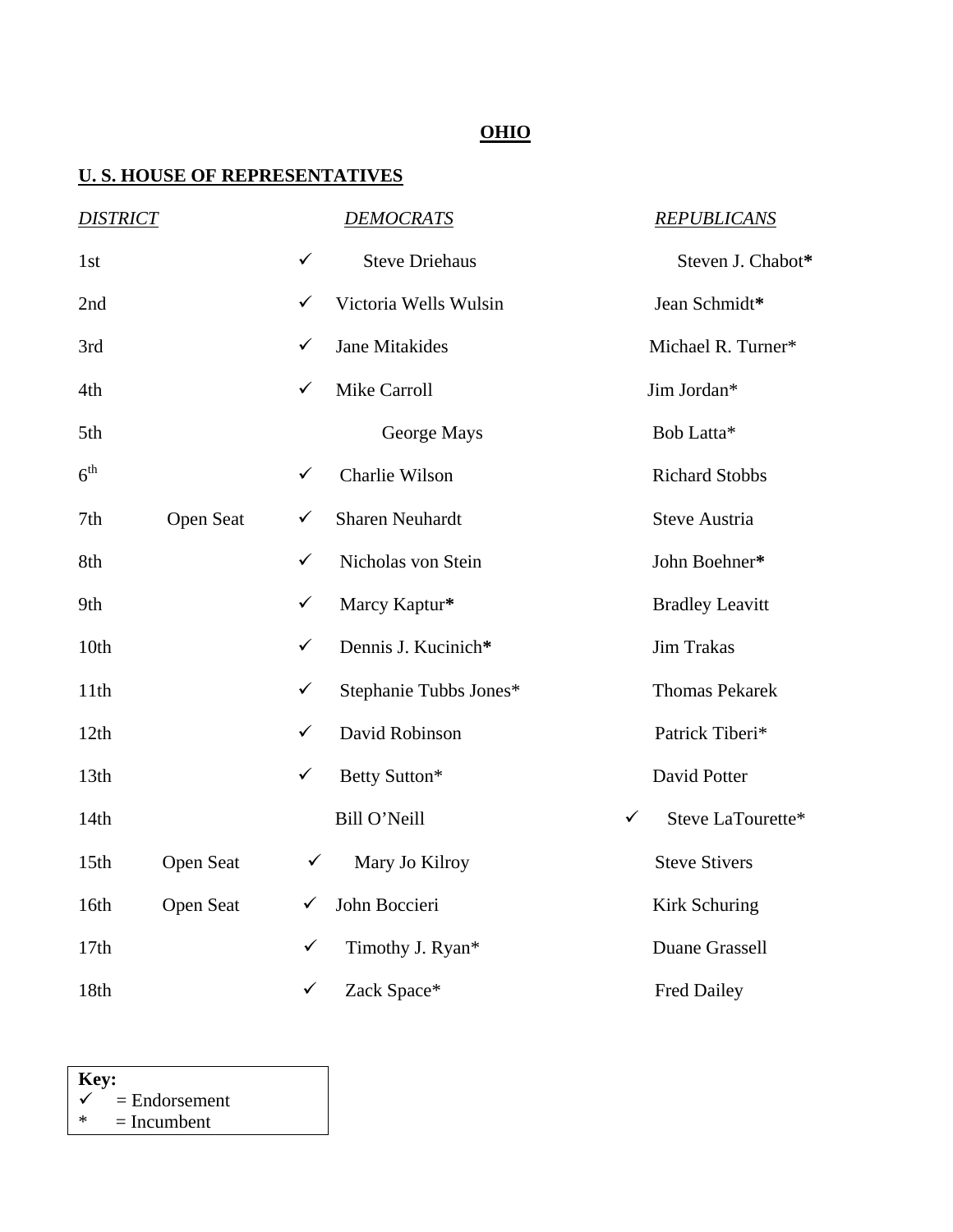#### **OKLAHOMA**

# **U. S. SENATE**

|  | <i>DEMOCRAT</i> |
|--|-----------------|

*DEMOCRAT REPUBLICAN*

 $\checkmark$  Andrew Rice James Inhofe\*

| <b>DISTRICT</b> |              | <b>DEMOCRATS</b>       | <b>REPUBLICANS</b> |
|-----------------|--------------|------------------------|--------------------|
| 1st             | ✓            | Georgianna Oliver      | John Sullivan*     |
| 2nd             | $\checkmark$ | Dan Boren*             | Raymond Wickson    |
| 3rd             | ✓            | <b>Frankie Robbins</b> | Frank Lucas*       |
| 4th             | ✓            | <b>Blake Cummings</b>  | Tom Cole*          |
| 5th             | ✓            | <b>Steve Perry</b>     | Mary Fallin*       |

| <b>Key:</b> |                            |
|-------------|----------------------------|
|             | $\checkmark$ = Endorsement |
| ж           | $=$ Incumbent              |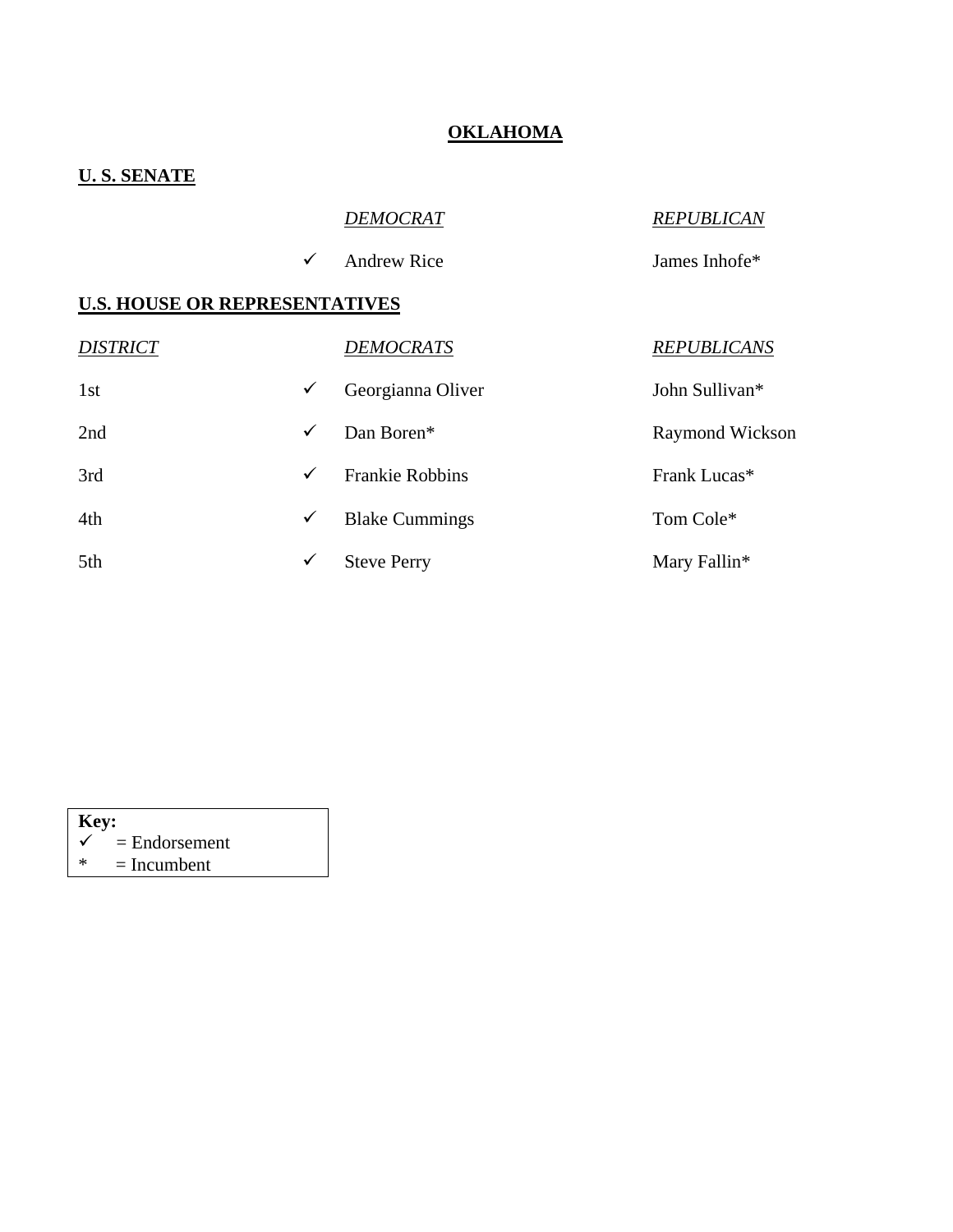#### **OREGON**

### **U. S. SENATE**

*DEMOCRAT REPUBLICAN*

Jeff Merkley Gordon Smith\*

#### **U. S. HOUSE OF REPRESENTATIVES**

| <b>DISTRICT</b> |                  |              | <b>DEMOCRATS</b>  | <b>REPUBLICANS</b> |
|-----------------|------------------|--------------|-------------------|--------------------|
| 1st             |                  | $\checkmark$ | David Wu*         | Joel Haugen        |
| 2nd             |                  |              | Noah Lemas        | Gregory Walden*    |
| 3rd             |                  | $\checkmark$ | Earl Blumenauer*  | Delia Lopez        |
| 4th             |                  | $\checkmark$ | Peter A. DeFazio* | No Candidate       |
| 5th             | <b>Open Seat</b> | ✓            | Kurt Schrader     | Mike Erickson      |

**Key:**  $\checkmark$ 

- $\begin{array}{c} \n\checkmark \\
\end{array}$  = Endorsement<br>  $\begin{array}{c} \n\checkmark \\
\end{array}$  = Incumbent
- $=$  Incumbent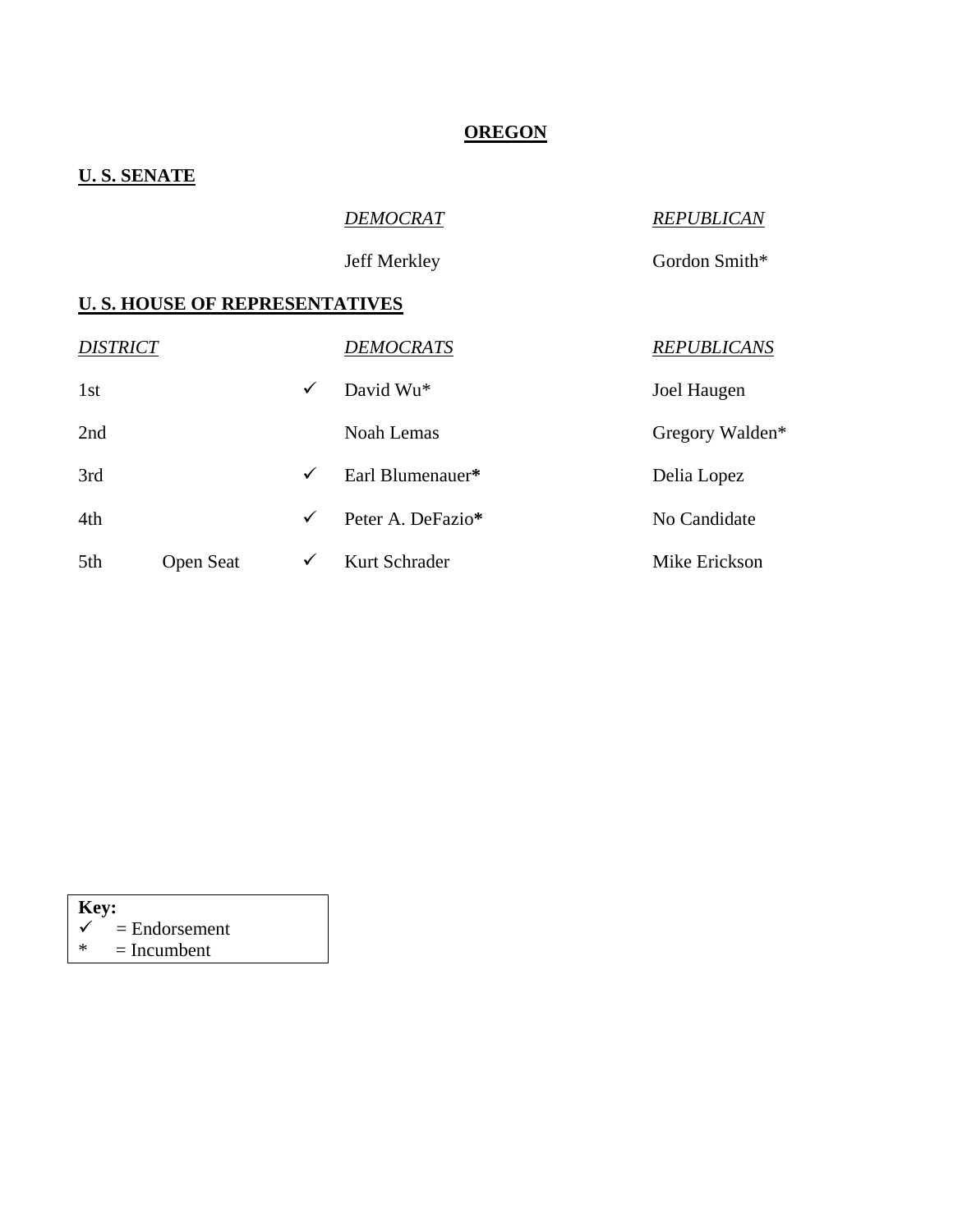### **PENNSYLVANIA**

### **U. S. HOUSE OF REPRESENTATIVES**

| <b>DISTRICT</b>  |           |              | <b>DEMOCRATS</b>                 | <b>REPUBLICANS</b>         |
|------------------|-----------|--------------|----------------------------------|----------------------------|
| 1st              |           | $\checkmark$ | Robert A. Brady*                 | Mike Muhammad              |
| 2nd              |           | $\checkmark$ | Chaka Fattah*                    | Mike Livingston            |
| 3rd              |           |              | $\checkmark$<br>Kathy Dahlkemper | Philip S. English*         |
| 4th              |           | $\checkmark$ | Jason Altmire*                   | Melissa A. Hart            |
| $5^{\text{th}}$  | Open Seat | $\checkmark$ | Mark McCracken                   | Glenn Thompson             |
| 6th              |           | $\checkmark$ | <b>Bob Roggio</b>                | Jim Gerlach*               |
| 7th              |           | $\checkmark$ | Joe Sestak*                      | Craig Williams             |
| 8th              |           | $\checkmark$ | Patrick Murphy*                  | Tom Manion                 |
| 9th              |           |              | Tony Barr                        | William F. (Bill) Shuster* |
| 10th             |           | $\checkmark$ | Chris Carney*                    | Chris Hackett              |
| 11th             |           | $\checkmark$ | Paul E. Kanjorski*               | Lou Barletta               |
| 12th             |           | $\checkmark$ | John P. Murtha*                  | No Candidate               |
| 13 <sup>th</sup> |           | $\checkmark$ | Allyson Schwartz*                | Marina Kats                |
| 14th             |           | $\checkmark$ | Mike Doyle*                      | No Candidate               |
| 15 <sup>th</sup> |           |              | <b>Sam Bennett</b>               | Charlie Dent*              |
| 16th             |           |              | <b>Bruce Slater</b>              | Joseph R. Pitts*           |
| 17th             |           | $\checkmark$ | Tim Holden*                      | Toni Gilhooley             |
| 18th             |           |              | Steve O'Donnell<br>$\checkmark$  | Tim Murphy*                |
| 19th             |           |              | Phil Avillo, Jr.                 | Todd Platts*               |

**Key:**  $\checkmark$  =  $\begin{array}{r} \n\checkmark \quad = \text{Endorsement} \\ \n\text{*} \quad = \text{Incumbent} \n\end{array}$  $=$  Incumbent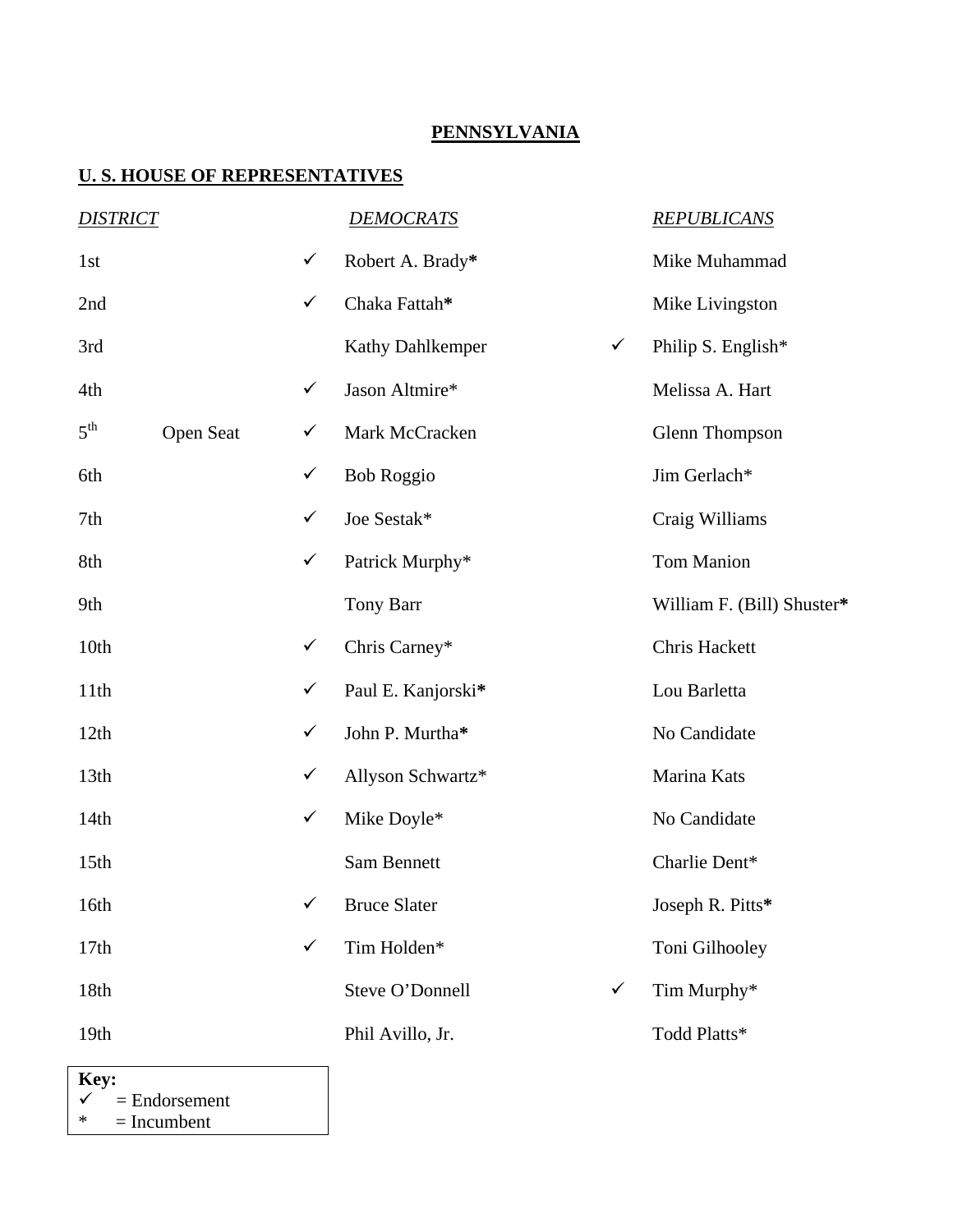#### **RHODE ISLAND**

### **UNITED STATES SENATE**

## *DEMOCRAT REPUBLICAN*

 $\checkmark$  Jack Reed\* Bob Tingle

| <i><b>DISTRICT</b></i> | <b>DEMOCRATS</b>                       | <b>REPUBLICANS</b> |
|------------------------|----------------------------------------|--------------------|
| 1st                    | $\checkmark$ Patrick J. Kennedy*       | <b>Jon Scott</b>   |
| 2nd                    | $\checkmark$ Jim Langevin <sup>*</sup> | Mark Zaccaria      |

- $\overline{\text{Key:}}$
- $\begin{array}{c} \n\checkmark \\
\end{array}$  = Endorsement<br>  $\begin{array}{c} \n\checkmark \\
\end{array}$  = Incumbent
- $=$  Incumbent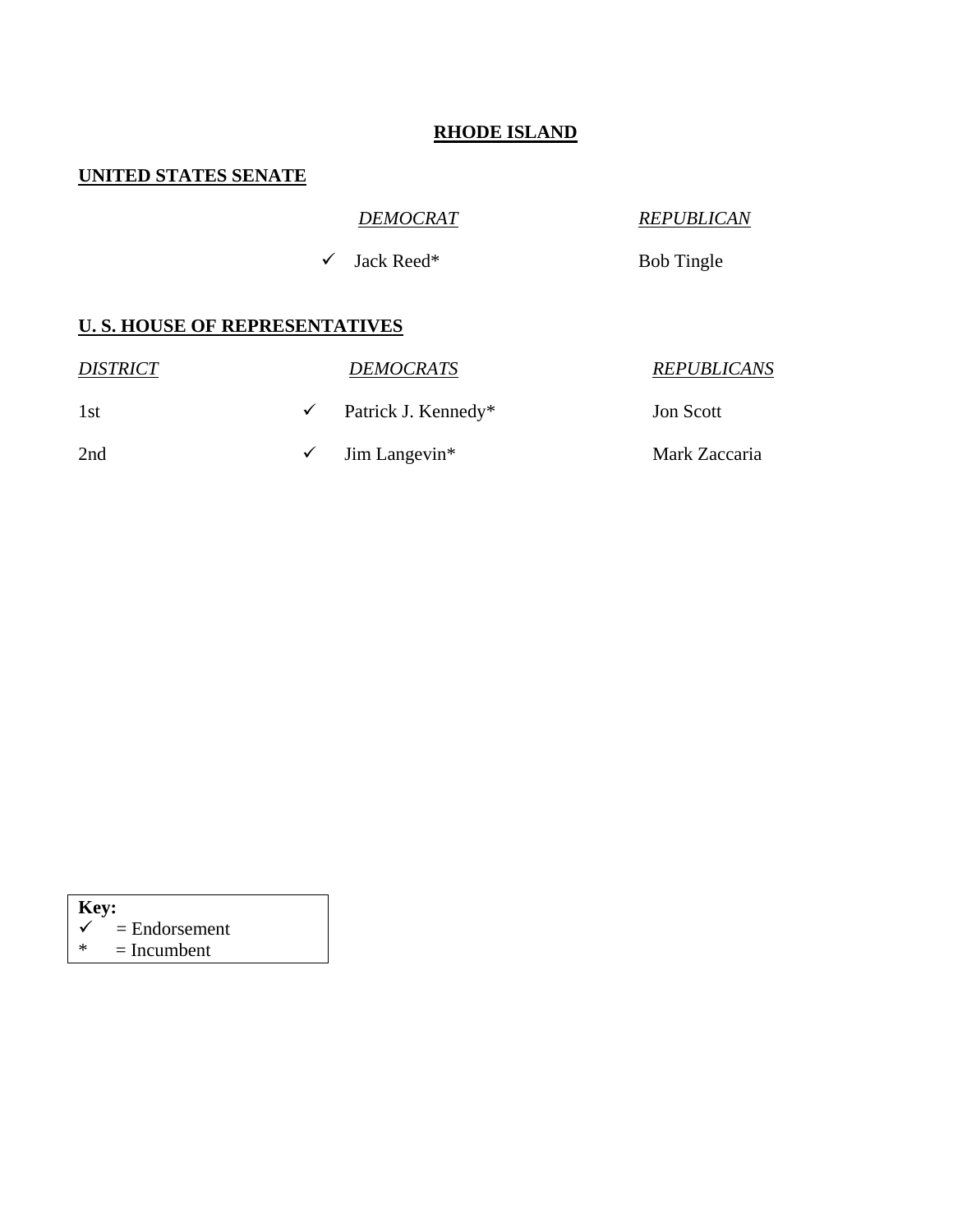# **SOUTH CAROLINA**

| <b>U.S. SENATE</b> |                                       |                      |                       |  |  |  |  |
|--------------------|---------------------------------------|----------------------|-----------------------|--|--|--|--|
|                    |                                       | <b>DEMOCRAT</b>      | <b>REPUBLICAN</b>     |  |  |  |  |
|                    | $\checkmark$                          | <b>Bob Conley</b>    | Lindsey Graham*       |  |  |  |  |
|                    | <b>U. S. HOUSE OF REPRESENTATIVES</b> |                      |                       |  |  |  |  |
| <b>DISTRICT</b>    |                                       | <u>DEMOCRATS</u>     | <b>REPUBLICANS</b>    |  |  |  |  |
| 1st                | $\checkmark$                          | Linda Ketner         | Henry Brown, Jr.*     |  |  |  |  |
| 2nd                | $\checkmark$                          | Rob Miller           | Joe Wilson*           |  |  |  |  |
| 3rd                | ✓                                     | Jane Dyer            | Gresham Barrett*      |  |  |  |  |
| 4th                |                                       | <b>Ted Christian</b> | Bob Inglis*           |  |  |  |  |
| 5th                | $\checkmark$                          | John M. Spratt, Jr.* | <b>Albert Spencer</b> |  |  |  |  |
| 6th                | $\checkmark$                          | James E. Clyburn*    | Nancy Harrelson       |  |  |  |  |

**Key:**  $\checkmark$ 

- $\begin{array}{c} \boldsymbol{\checkmark} \\ \boldsymbol{\checkmark} \\ \boldsymbol{\checkmark} \end{array}$  = Endorsement
- $=$  Incumbent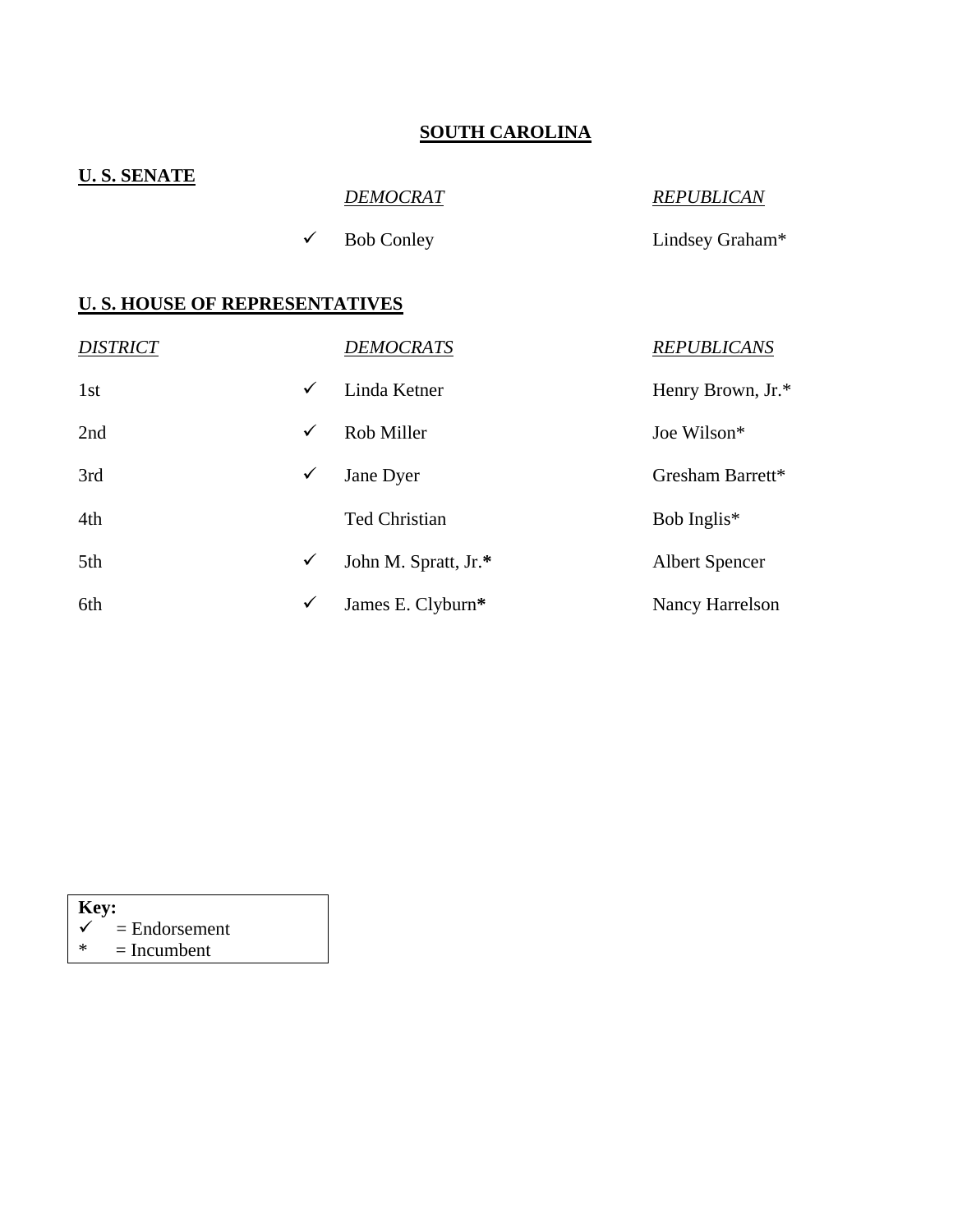#### **SOUTH DAKOTA**

### **U. S. SENATE**

*DEMOCRAT REPUBLICAN*

 $\checkmark$  Tim Johnson\* Joel Dykstra

#### **U. S. HOUSE OF REPRESENTATIVES**

*DISTRICT DEMOCRAT REPUBLICAN* 

At-Large Stephanie Herseth Sandlin\* Chris Lien

**Key:** 

 $=$  Endorsement

 $* = Incumbent$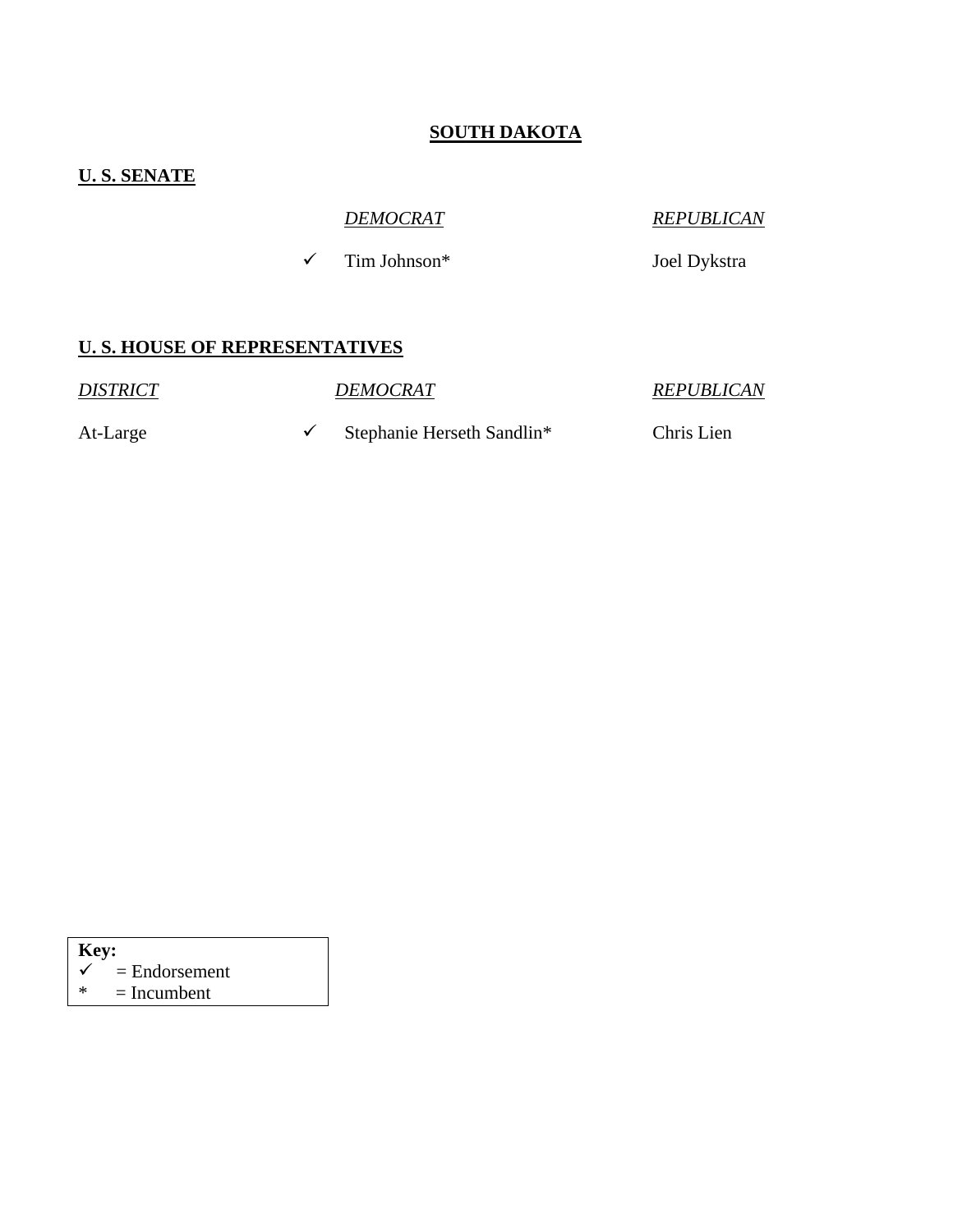#### **TENNESSEE**

### **UNITED STATES SENATE**

#### *DEMOCRAT REPUBLICAN*

 $\checkmark$  Bob Tuke Lamar Alexander\*

#### **U. S. HOUSE OF REPRESENTATIVES**

| <b>DISTRICT</b> |           |              | <b>DEMOCRATS</b>    | <b>REPUBLICANS</b>    |
|-----------------|-----------|--------------|---------------------|-----------------------|
| 1st             | Open Seat | $\checkmark$ | Rob Russell         | David Roe             |
| 2nd             |           | $\checkmark$ | <b>Bob Scott</b>    | Jimmy Duncan, Jr.*    |
| 3rd             |           | $\checkmark$ | Doug Vandagriff     | Zach Wamp*            |
| 4th             |           | $\checkmark$ | Lincoln Davis*      | <b>Monty Lankford</b> |
| 5th             |           | $\checkmark$ | Jim Cooper*         | Gerald Donovan        |
| 6th             |           | $\checkmark$ | Bart Gordon*        | No Candidate          |
| 7th             |           | $\checkmark$ | <b>Randy Morris</b> | Marsha Blackburn*     |
| 8th             |           | $\checkmark$ | John Tanner*        | No Candidate          |
| 9th             |           | $\checkmark$ | Steve Cohen*        | No Candidate          |

#### **Key:**   $\begin{array}{c} \n\checkmark \\
\end{array}$  = Endorsement<br>  $\begin{array}{c} \n\checkmark \\
\end{array}$  = Incumbent  $=$  Incumbent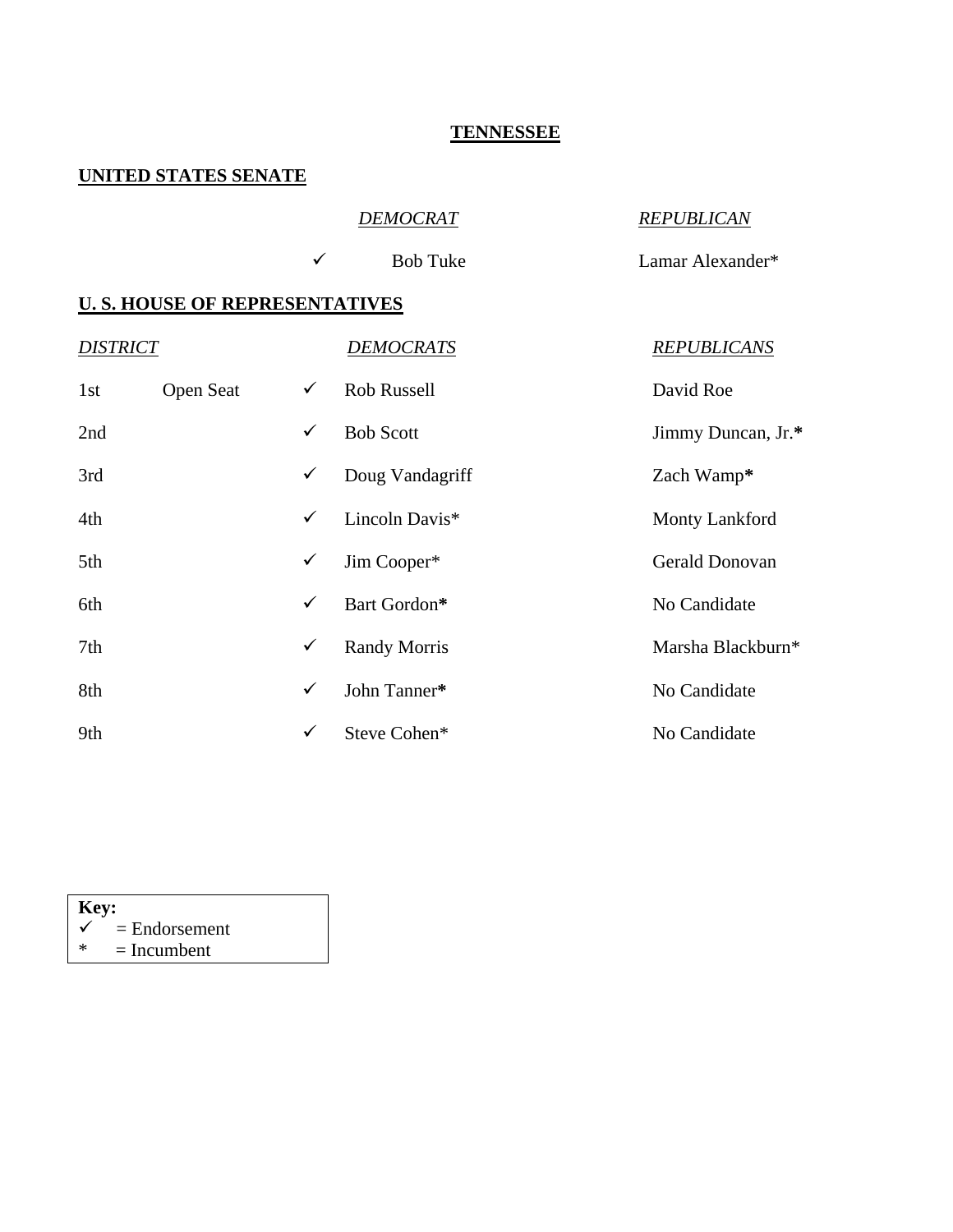## **TEXAS**

#### **UNITED STATES SENATE**

## *DEMOCRAT REPUBLICAN*

9 Rick Noriega John Cornyn\*

| <b>DISTRICT</b> |              | <b>DEMOCRATS</b>    | <b>REPUBLICANS</b> |
|-----------------|--------------|---------------------|--------------------|
| 1st             |              | No Candidate        | Louie Gohmert*     |
| 2nd             |              | No Candidate        | Ted Poe*           |
| 3rd             | $\checkmark$ | <b>Tom Daley</b>    | Sam Johnson*       |
| 4th             |              | Glenn Melancon      | Ralph M. Hall*     |
| 5th             |              | No Candidate        | Jeb Hensarling*    |
| 6th             | $\checkmark$ | Ludwig Otto         | Joe Barton*        |
| 7th             | $\checkmark$ | Mike Skelly         | John Culberson*    |
| 8th             |              | Kent Hargett        | Kevin Brady*       |
| 9th             | $\checkmark$ | Al Green*           | No Candidate       |
| 10th            | $\checkmark$ | Larry Joe Doherty   | Mike McCaul*       |
| 11th            |              | No Candidate        | Mike Conaway*      |
| 12th            | $\checkmark$ | <b>Tracey Smith</b> | Kay Granger*       |
| 13th            | $\checkmark$ | Roger Waun          | Mac Thornberry*    |
| 14th            | $\checkmark$ | Chris Peden         | Ron Paul*          |
| 15th            | $\checkmark$ | Ruben E. Hinojosa*  | Eddie Zamora       |
| 16th            | $\checkmark$ | Silvestre Reyes*    | Jorge Artalejo     |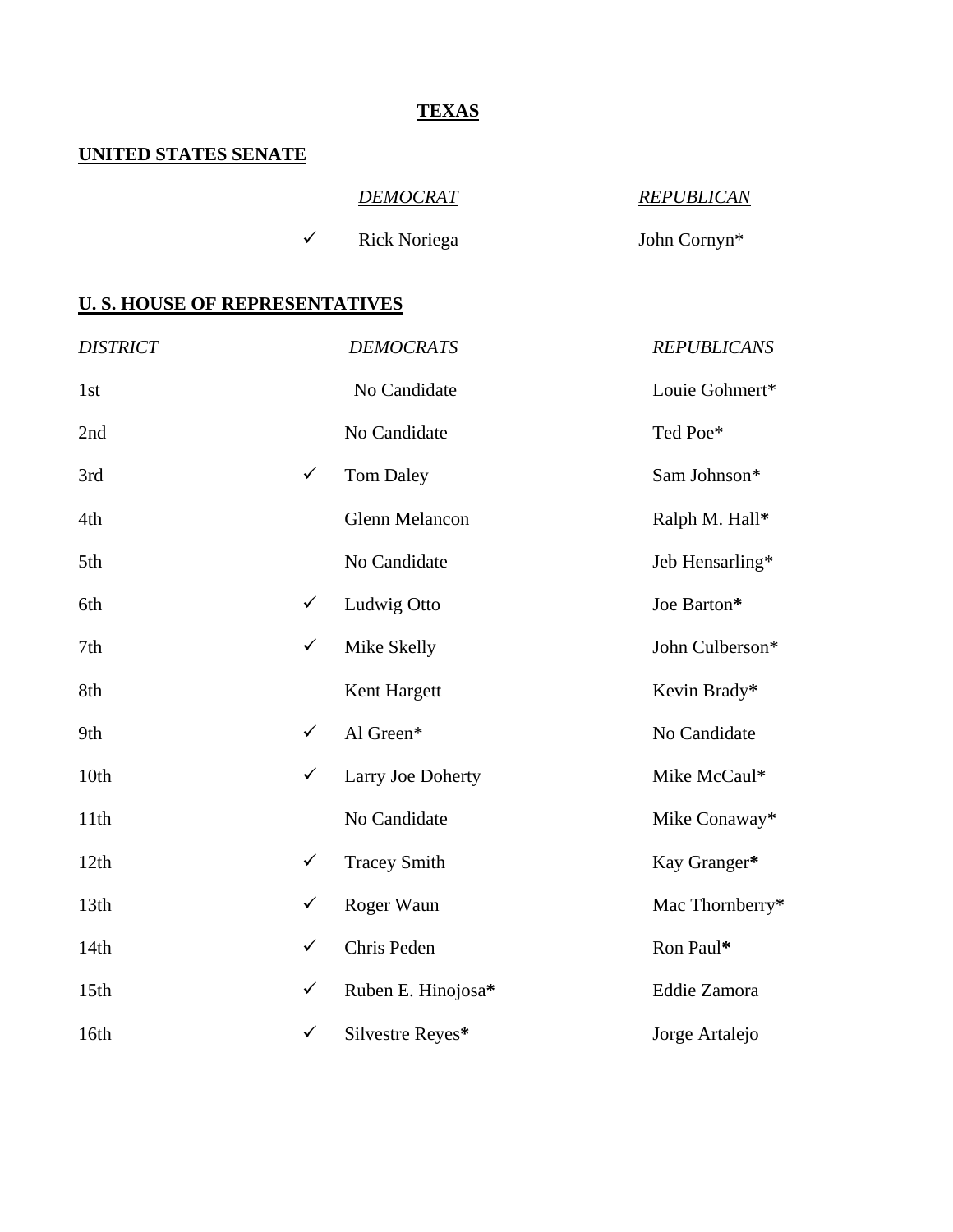# **TEXAS** – Continued

| <b>DISTRICT</b> |              | <b>DEMOCRATS</b>       | <b>REPUBLICANS</b> |
|-----------------|--------------|------------------------|--------------------|
| 17th            | $\checkmark$ | Chet Edwards*          | Rob Curnock        |
| 18th            | $\checkmark$ | Sheila Jackson-Lee*    | John Faulk         |
| 19th            | $\checkmark$ | <b>Robert Ricketts</b> | Randy Neugebauer*  |
| 20th            | $\checkmark$ | Charlie Gonzalez*      | Rob Litoff         |
| 21st            |              | No Candidate           | Lamar Smith*       |
| 22nd            | $\checkmark$ | Nick Lampson*          | Pete Olson         |
| 23rd            | $\checkmark$ | Ciro Rodriguez*        | Lyle Larson        |
| 24th            | $\checkmark$ | Tom Love               | Kenny Marchant*    |
| 25th            | $\checkmark$ | Lloyd Doggett*         | George Morovich    |
| 26th            | $\checkmark$ | Ken Leach              | Michael Burgess*   |
| 27th            | $\checkmark$ | Solomon Ortiz*         | William Vaden      |
| 28th            | $\checkmark$ | Henry Cuellar*         | Jim Fish           |
| 29th            | $\checkmark$ | Gene Green*            | Eric Story         |
| 30th            | $\checkmark$ | Eddie Bernice Johnson* | Fred Wood          |
| 31st            | $\checkmark$ | <b>Brian Ruiz</b>      | John Carter*       |
| 32nd            | $\checkmark$ | Eric Roberson          | Pete Sessions*     |

| Key:         |                 |  |  |  |  |
|--------------|-----------------|--|--|--|--|
| $\checkmark$ | $=$ Endorsement |  |  |  |  |
| *            | $=$ Incumbent   |  |  |  |  |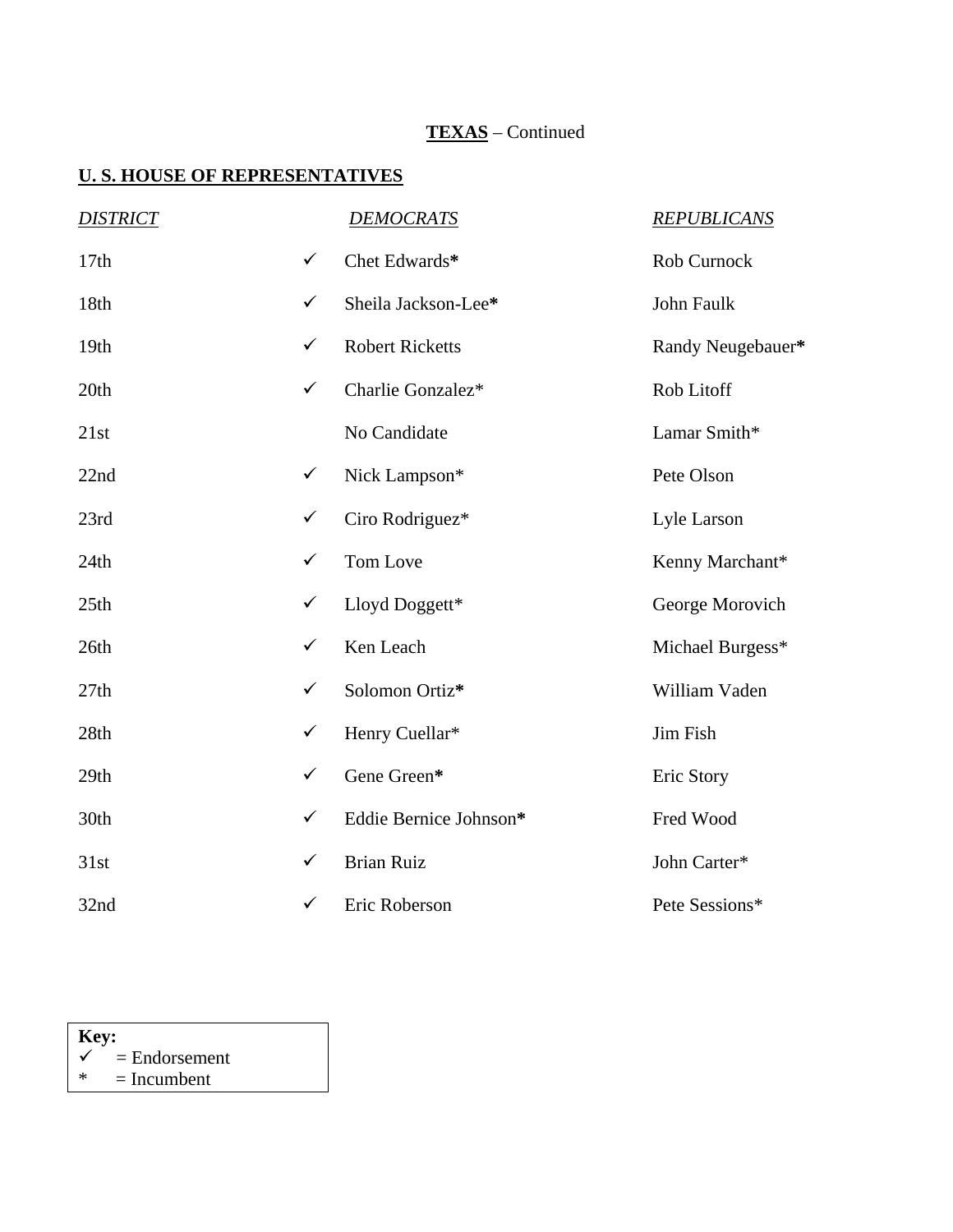# **UTAH**

# **GOVERNOR**

| <b>DEMOCRAT</b> | <b>REPUBLICAN</b> |
|-----------------|-------------------|
|                 |                   |

 $\checkmark$  Bob Springmeyer Jon Huntsman\*

| <i>DISTRICT</i> |                  |            | <b>DEMOCRATS</b>       | <b>REPUBLICANS</b> |
|-----------------|------------------|------------|------------------------|--------------------|
| 1st             |                  | ✓          | Morgan Bowen           | Rob Bishop*        |
| 2nd             |                  | $\sqrt{ }$ | Jim Matheson*          | <b>Bill Drew</b>   |
| 3rd             | <b>Open Seat</b> | ✔          | <b>Bennion Spencer</b> | Jason Chaffetz     |

- **Key:**  $\checkmark$
- $\begin{cases}\n\checkmark \\
\checkmark\n\end{cases}$  = Endorsement
- $=$  Incumbent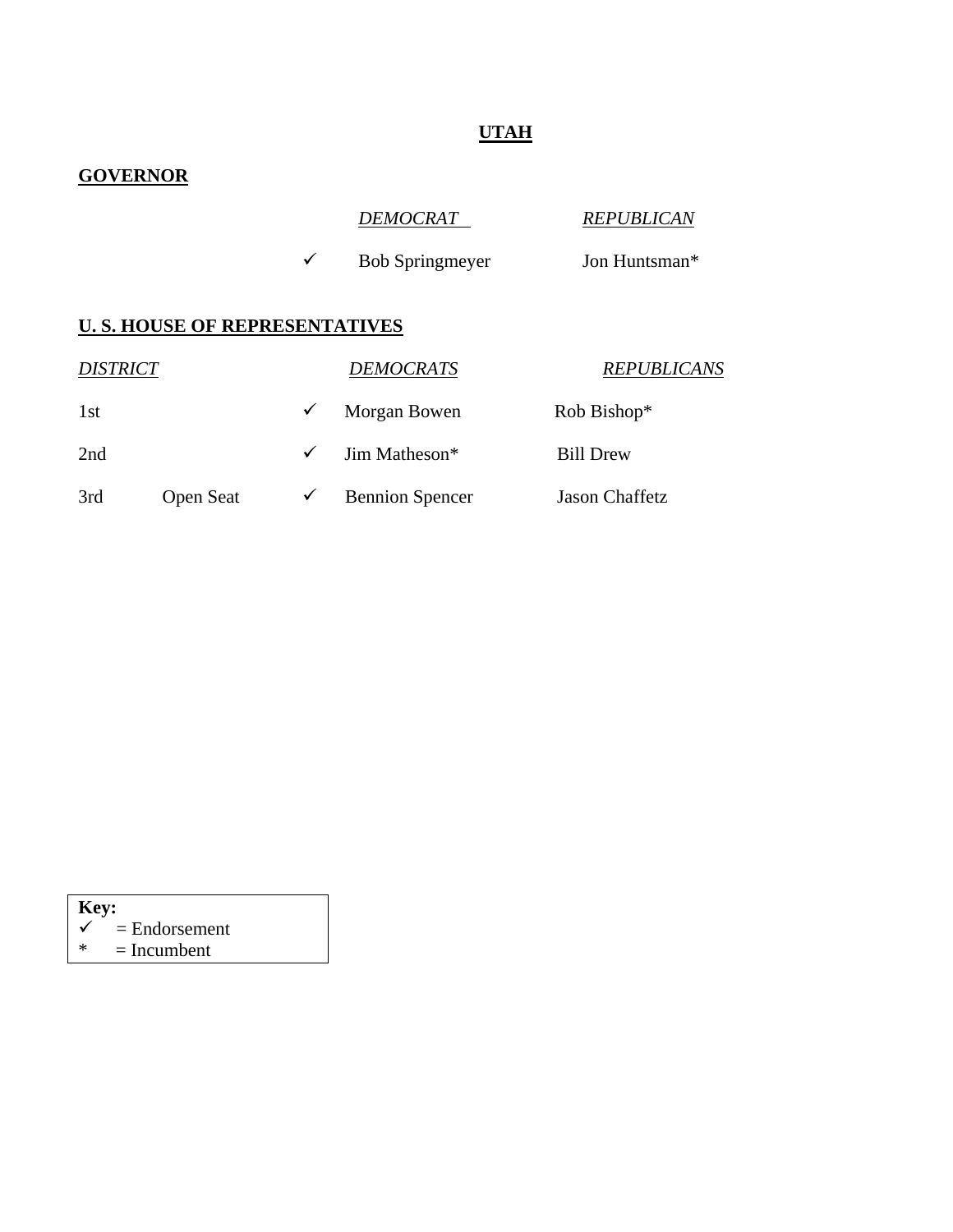# **VERMONT**

### **GOVERNOR**

*DEMOCRAT REPUBLICAN*

 $\checkmark$  Gaye Symington Jim Douglas\*

#### **U. S. HOUSE OF REPRESENTATIVES**

*DISTRICT DEMOCRAT REPUBLICAN* At-Large  $\checkmark$  Peter Welch\* No Candidate

| <b>Key:</b> |                            |  |  |  |
|-------------|----------------------------|--|--|--|
|             | $\checkmark$ = Endorsement |  |  |  |
| ∗           | $=$ Incumbent              |  |  |  |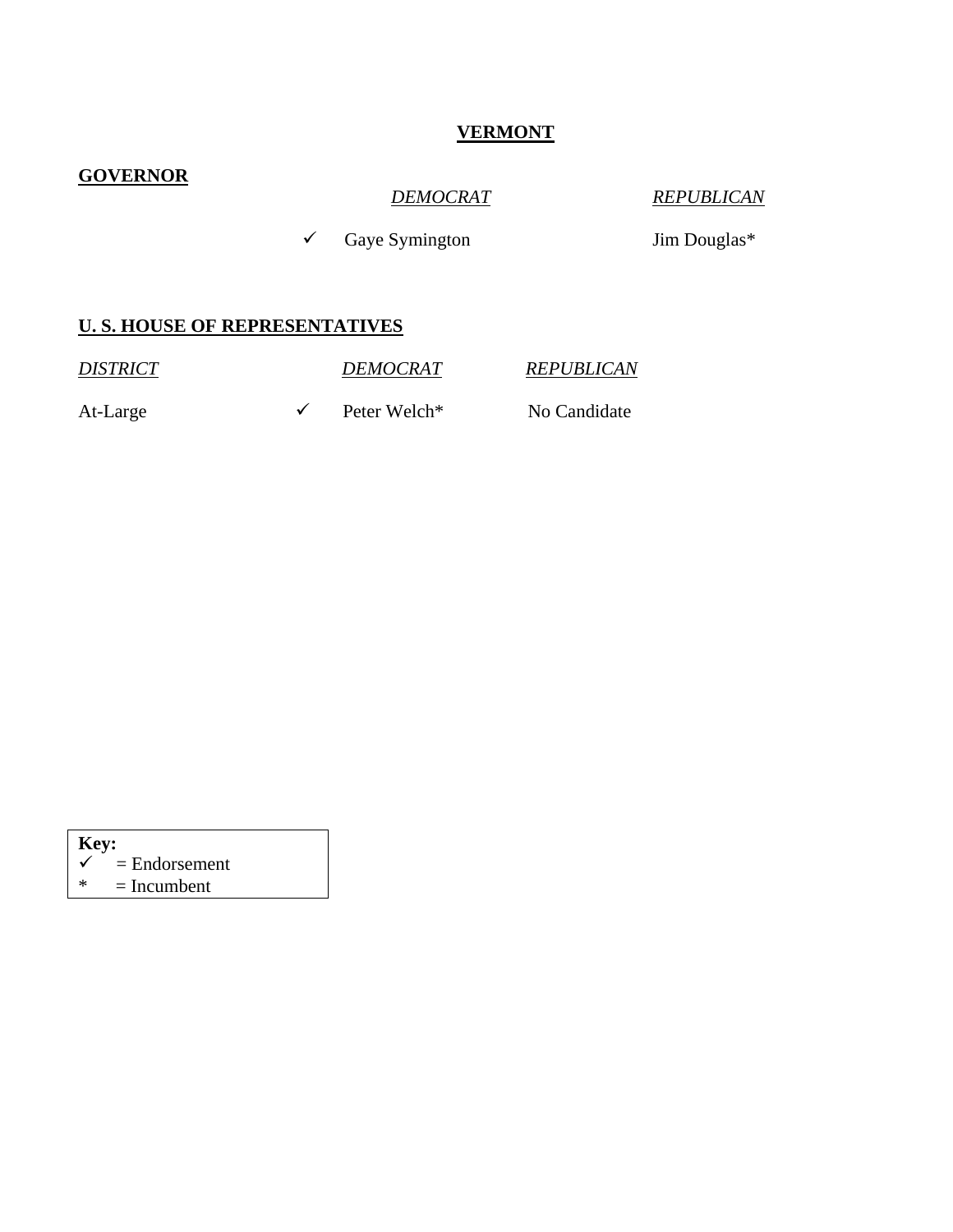### **VIRGINIA**

### **U. S. SENATE**

|           | <b>DEMOCRAT</b> | <b>REPUBLICAN</b> |
|-----------|-----------------|-------------------|
| Open Seat | Mark Warner     | Jim Gilmore       |

#### **U. S. HOUSE OF REPRESENTATIVES**

| <b>DISTRICT</b> |           |              | <b>DEMOCRATS</b>  | <b>REPUBLICANS</b>    |
|-----------------|-----------|--------------|-------------------|-----------------------|
| 1st             |           | $\checkmark$ | William Day, Jr.  | Rob Wittman*          |
| 2nd             |           | $\checkmark$ | Glenn Nye         | Thelma Drake*         |
| 3rd             |           | $\checkmark$ | Bobby Scott*      | No Candidate          |
| 4th             |           | $\checkmark$ | Andrea Miller     | Randy Forbes*         |
| 5 <sup>th</sup> |           | $\checkmark$ | Tom Perriello     | Virgil H. Goode, Jr.* |
| 6th             |           | $\checkmark$ | Sam Rasoul        | Robert W. Goodlatte*  |
| 7th             |           | $\checkmark$ | Anita Hartke      | Eric I. Cantor*       |
| 8th             |           | $\checkmark$ | Jim Moran*        | Mark Ellmore          |
| 9th             |           | $\checkmark$ | Rick Boucher*     | No Candidate          |
| 10th            |           | $\checkmark$ | <b>Judy Feder</b> | Frank R. Wolf*        |
| 11th            | Open Seat | $\checkmark$ | Gerry Connolly    | Keith Fimian          |

### **Key:**

 $\begin{array}{rcl} \boldsymbol{\checkmark} & = \text{Endorsement} \\ \ast & = \text{Incumbent} \end{array}$ 

 $=$  Incumbent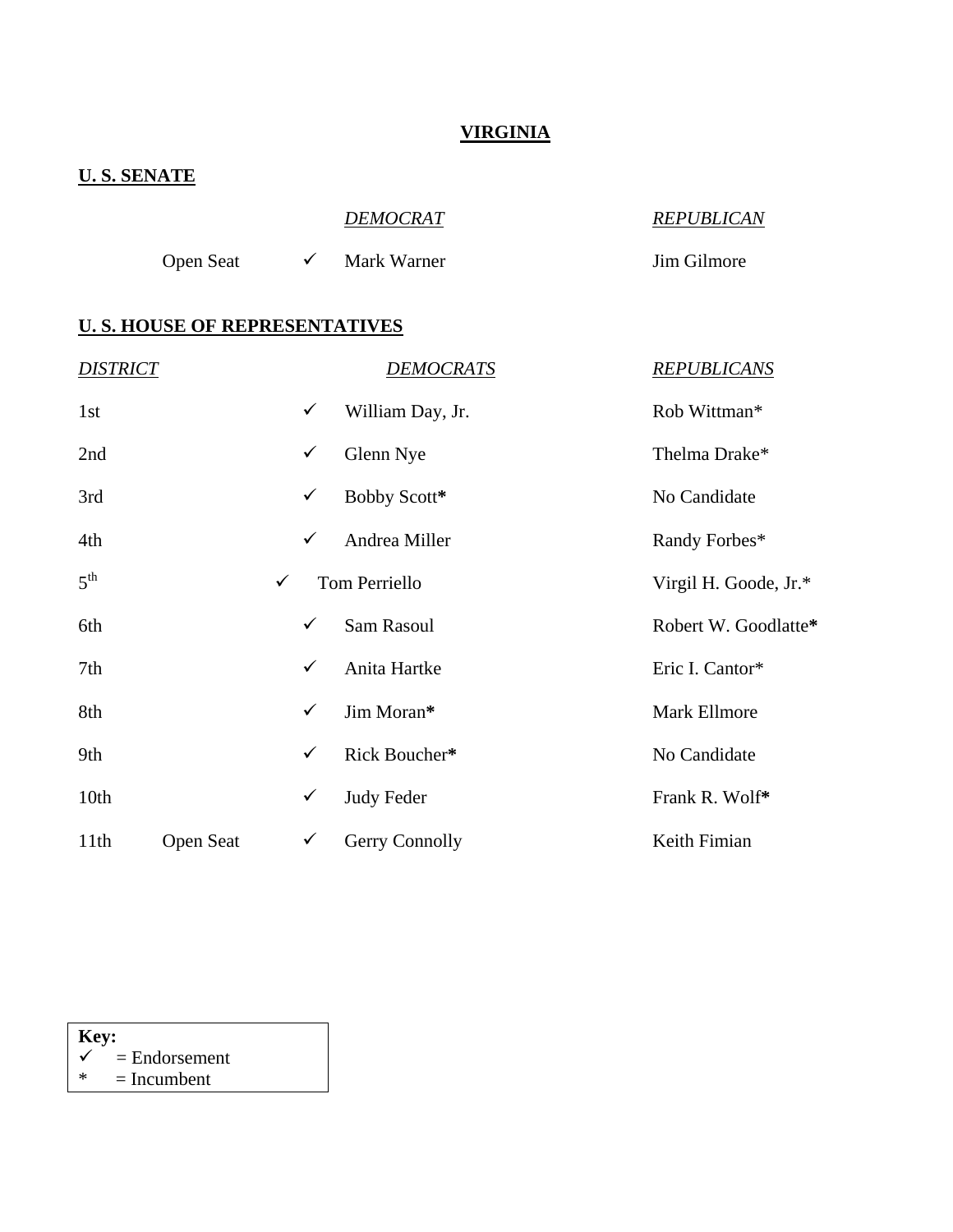#### **WASHINGTON**

### **GOVERNOR**

|                                       |              | <b>DEMOCRAT</b>     | <b>REPUBLICAN</b>       |
|---------------------------------------|--------------|---------------------|-------------------------|
|                                       | $\checkmark$ | Christine Gregoire* | Dino Rossi              |
| <b>U. S. HOUSE OF REPRESENTATIVES</b> |              |                     |                         |
| <b>DISTRICT</b>                       |              | <b>DEMOCRATS</b>    | <b>REPUBLICANS</b>      |
| 1st                                   | $\checkmark$ | Jay Inslee*         | Larry Ishmael           |
| 2nd                                   | $\checkmark$ | Rick Larsen*        | <b>Rick Bart</b>        |
| 3rd                                   | $\checkmark$ | Brian Baird*        | Michael Delavar         |
| 4th                                   | $\checkmark$ | George Fearing      | Richard (Doc) Hastings* |
| 5th                                   | $\checkmark$ | Mark Mays           | Cathy McMorris Rodgers* |
| 6th                                   | ✓            | Norman D. Dicks*    | Doug Cloud              |
| 7th                                   | $\checkmark$ | Jim McDermott*      | <b>Steve Beren</b>      |
| 8th                                   | ✓            | Darcy Burner        | Dave Reichert*          |
| 9th                                   | $\checkmark$ | Adam Smith*         | James Postma            |

| Key:         |                 |  |  |  |  |
|--------------|-----------------|--|--|--|--|
| $\checkmark$ | $=$ Endorsement |  |  |  |  |
| ж            | $=$ Incumbent   |  |  |  |  |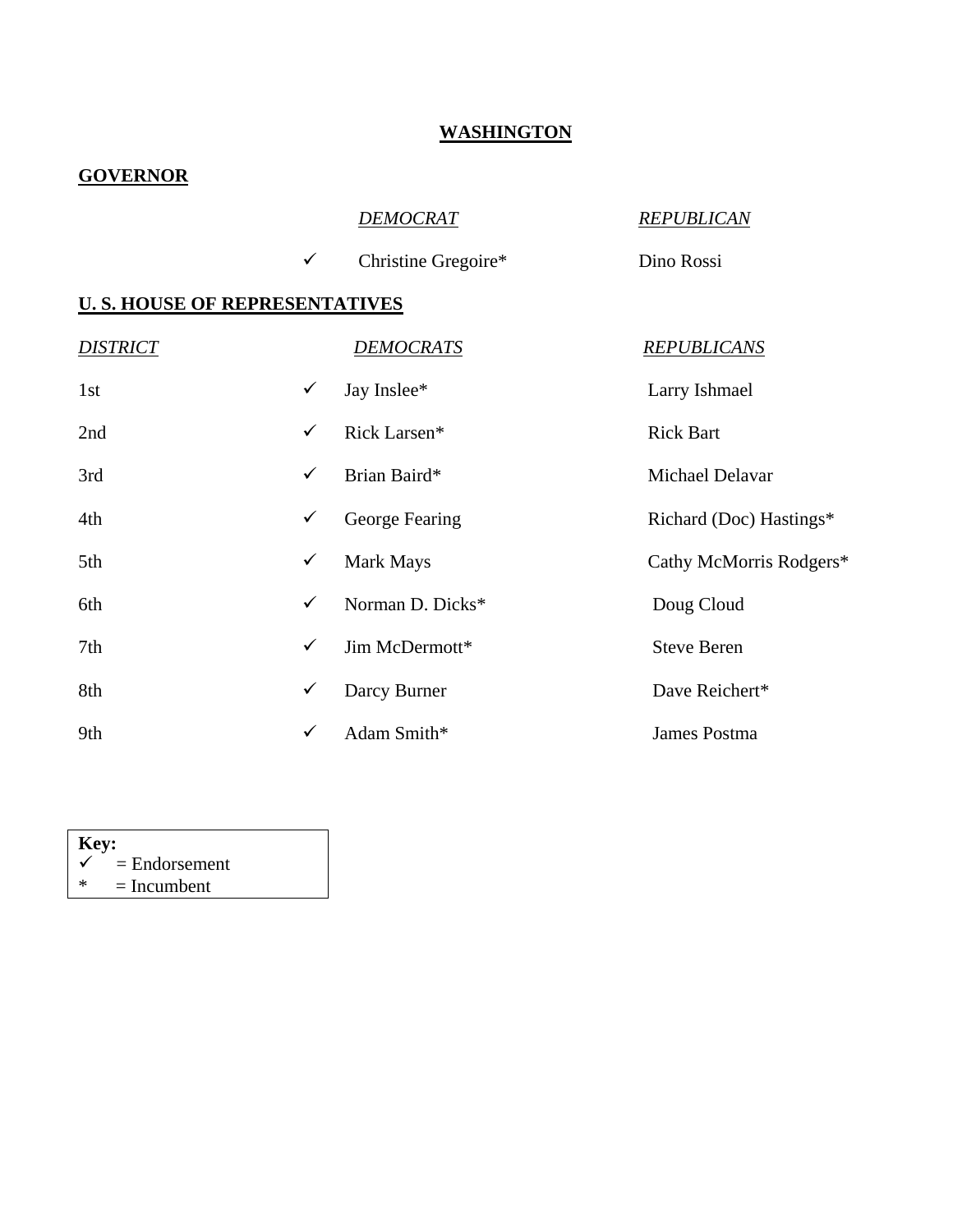# **WEST VIRGINIA**

| <b>GOVERNOR</b>                       |              |                   |                        |
|---------------------------------------|--------------|-------------------|------------------------|
|                                       |              | <b>DEMOCRAT</b>   | <b>REPUBLICAN</b>      |
|                                       | $\checkmark$ | Joe Manchin*      | <b>Russ Weeks</b>      |
| <b>UNITED STATES SENATE</b>           |              |                   |                        |
|                                       |              | DEMOCRAT          | <b>REPUBLICAN</b>      |
|                                       | $\checkmark$ | Jay Rockefeller*  | Jay Wolfe              |
| <b>U. S. HOUSE OF REPRESENTATIVES</b> |              |                   |                        |
| <b>DISTRICT</b>                       |              | <b>DEMOCRATS</b>  | <b>REPUBLICANS</b>     |
| 1st                                   | $\checkmark$ | Alan B. Mollohan* | No Candidate           |
| 2nd                                   | $\checkmark$ | Anne Barth        | Shelley Moore Capito*  |
| 3rd                                   | $\checkmark$ | Nick J. Rahall*   | <b>Marty Gearheart</b> |

| -indorsament |
|--------------|

 $\checkmark$  = Endorsement<br>\* = Incumbent

 $=$  Incumbent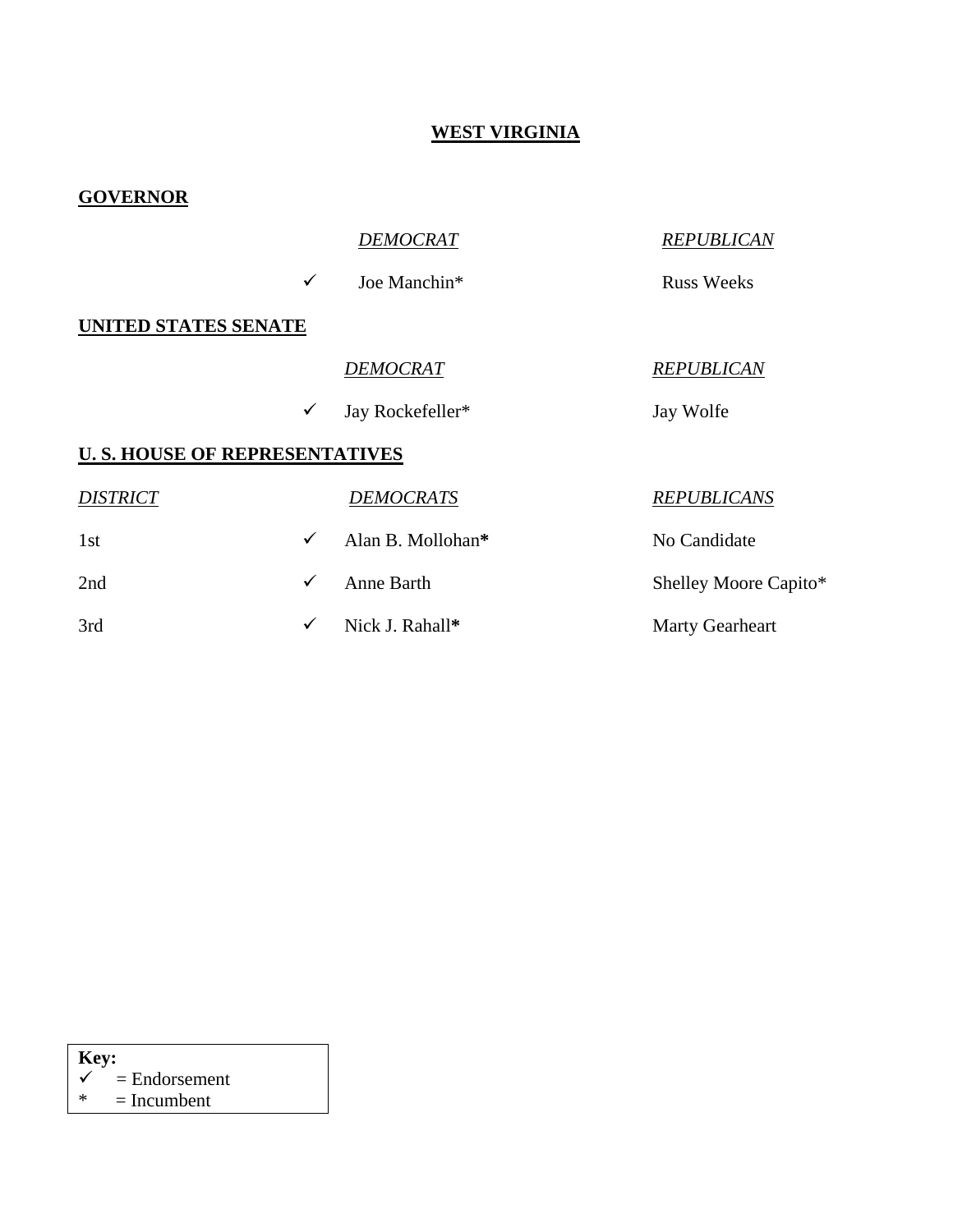### **WISCONSIN**

| <b>DISTRICT</b> |              | <b>DEMOCRATS</b> | <b>REPUBLICANS</b>      |
|-----------------|--------------|------------------|-------------------------|
| 1st             | $\checkmark$ | Marge Krupp      | Paul D. Ryan*           |
| 2nd             | $\checkmark$ | Tammy Baldwin*   | Peter Theron            |
| 3rd             | $\checkmark$ | Ron Kind*        | Paul Stark              |
| 4th             | $\checkmark$ | Gwen Moore*      | No Candidate            |
| 5th             |              | No Candidate     | Jim Sensenbrenner, Jr.* |
| 6th             |              | Roger Kittelson  | Tom Petri*              |
| 7th             | $\checkmark$ | David R. Obey*   | Dan Mielke              |
| 8th             | $\checkmark$ | Steve Kagan*     | John Gard               |

| <b>Key:</b> |                            |  |
|-------------|----------------------------|--|
|             | $\checkmark$ = Endorsement |  |
| *           | $=$ Incumbent              |  |